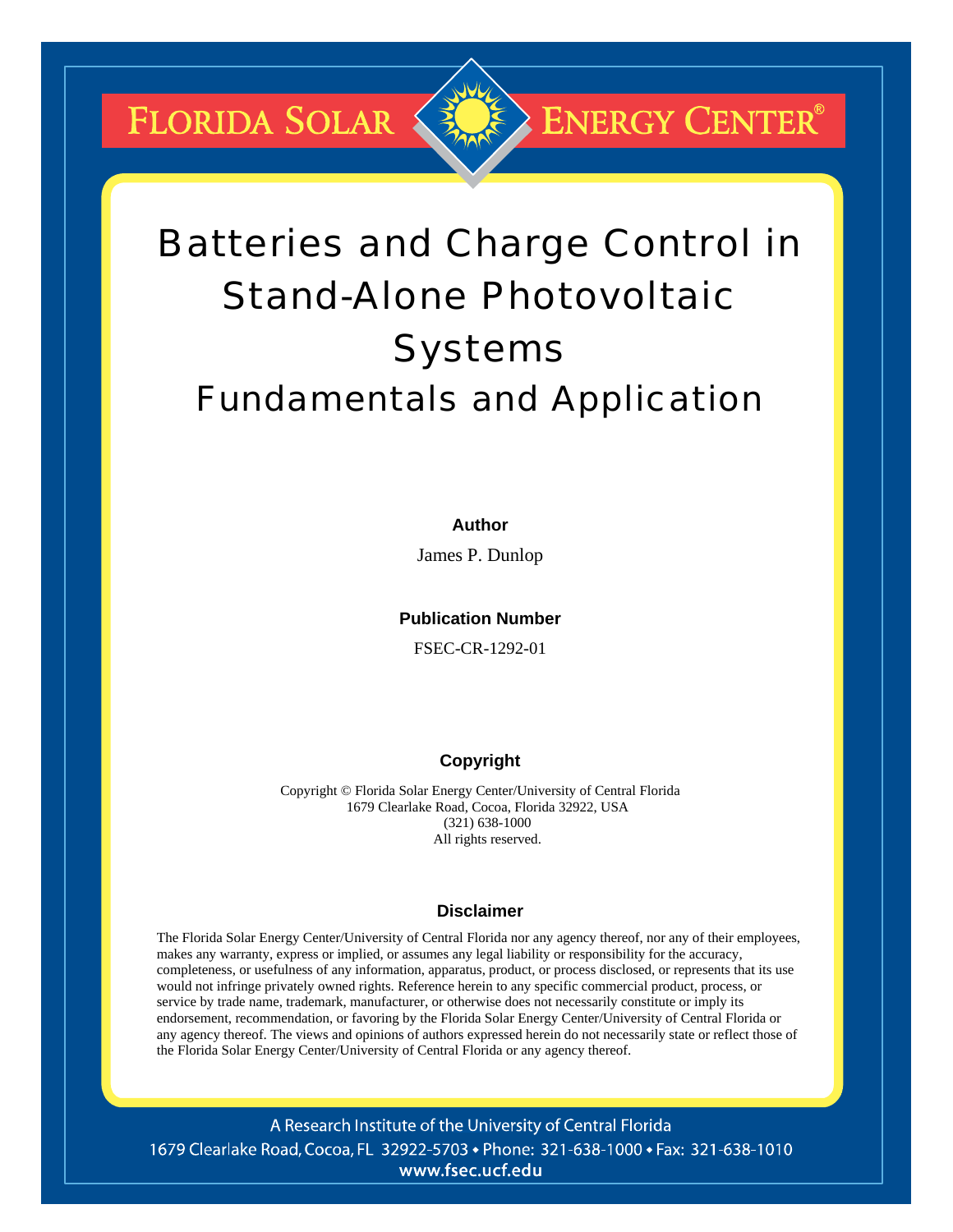# **Batteries and Charge Control in Stand-Alone Photovoltaic Systems** *Fundamentals and Application*

**January 15, 1997**

*Prepared for:*

### **Sandia National Laboratories**

Photovoltaic Systems Applications Dept. PO Box 5800 Albuquerque, NM 87185-0752

*Prepared by:*

James P. Dunlop, P.E.

**Florida Solar Energy Center** 1679 Clearlake Road Cocoa, FL 32922-5703

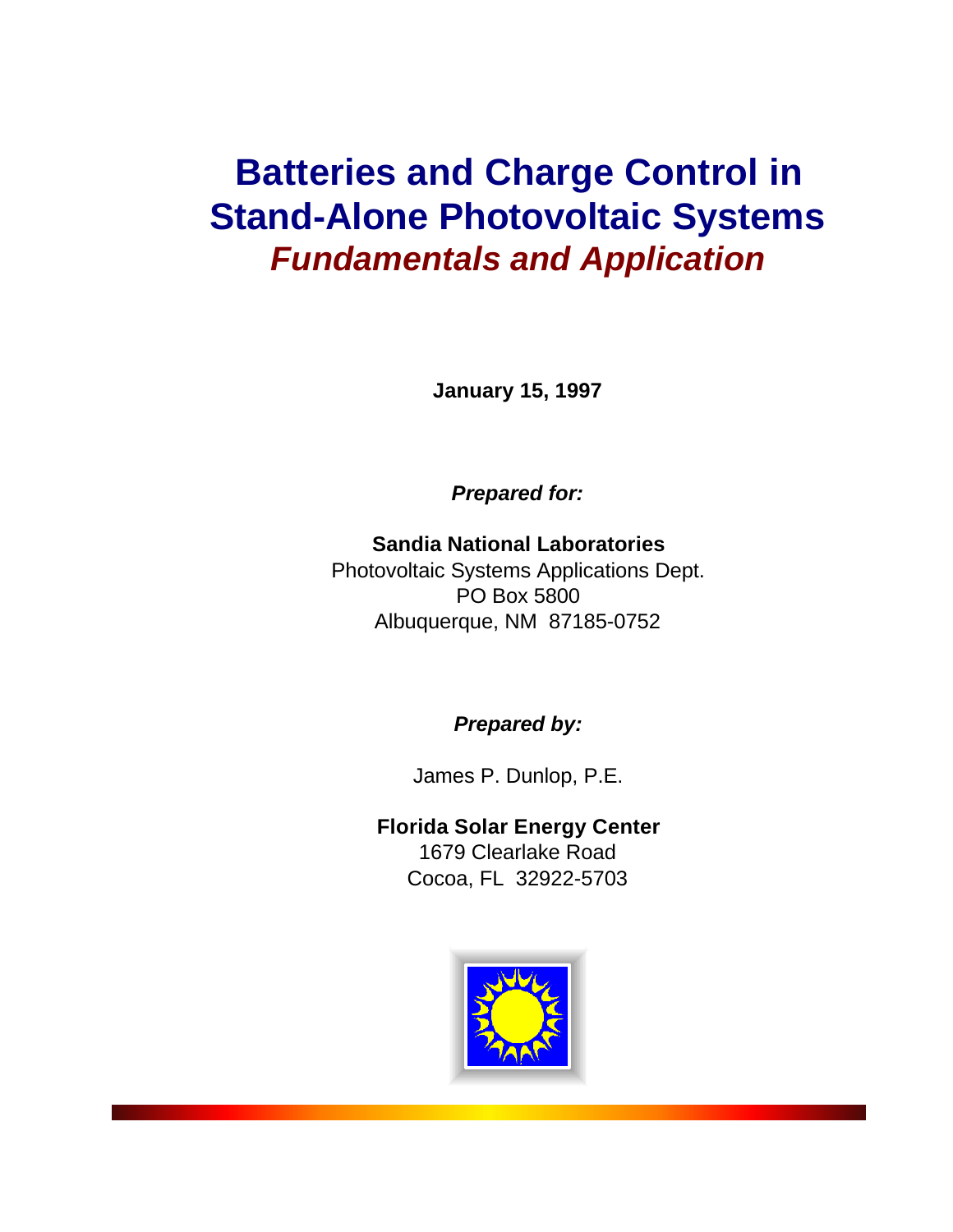### **EXECUTIVE SUMMARY**

This report presents an overview of battery technology and charge control strategies commonly used in stand-alone photovoltaic (PV) systems. This work is a compilation of information from several sources, including PV system design manuals, research reports, data from component manufacturers, and lessons learned from hardware evaluations.

Details are provided about the common types of flooded lead-acid, valve regulated lead-acid, and nickelcadmium cells used in PV systems, including their design and construction, electrochemistry and operational performance characteristics. Comparisons are given for various battery technologies, and considerations for battery subsystem design, auxiliary systems, maintenance and safety are discussed.

Requirements for battery charge control in stand-alone PV systems are covered, including details about the various switching designs, algorithms, and operational characteristics. Daily operational profiles are presented for different types of battery charge controllers, providing an in-depth look at how these controllers regulate and limit battery overcharge in PV systems.

Most importantly, considerations are presented for properly selecting batteries and matching of the charge controller characteristics. Specific recommendations on voltage regulation set point for different charge control algorithms and battery types are listed to aid system designers.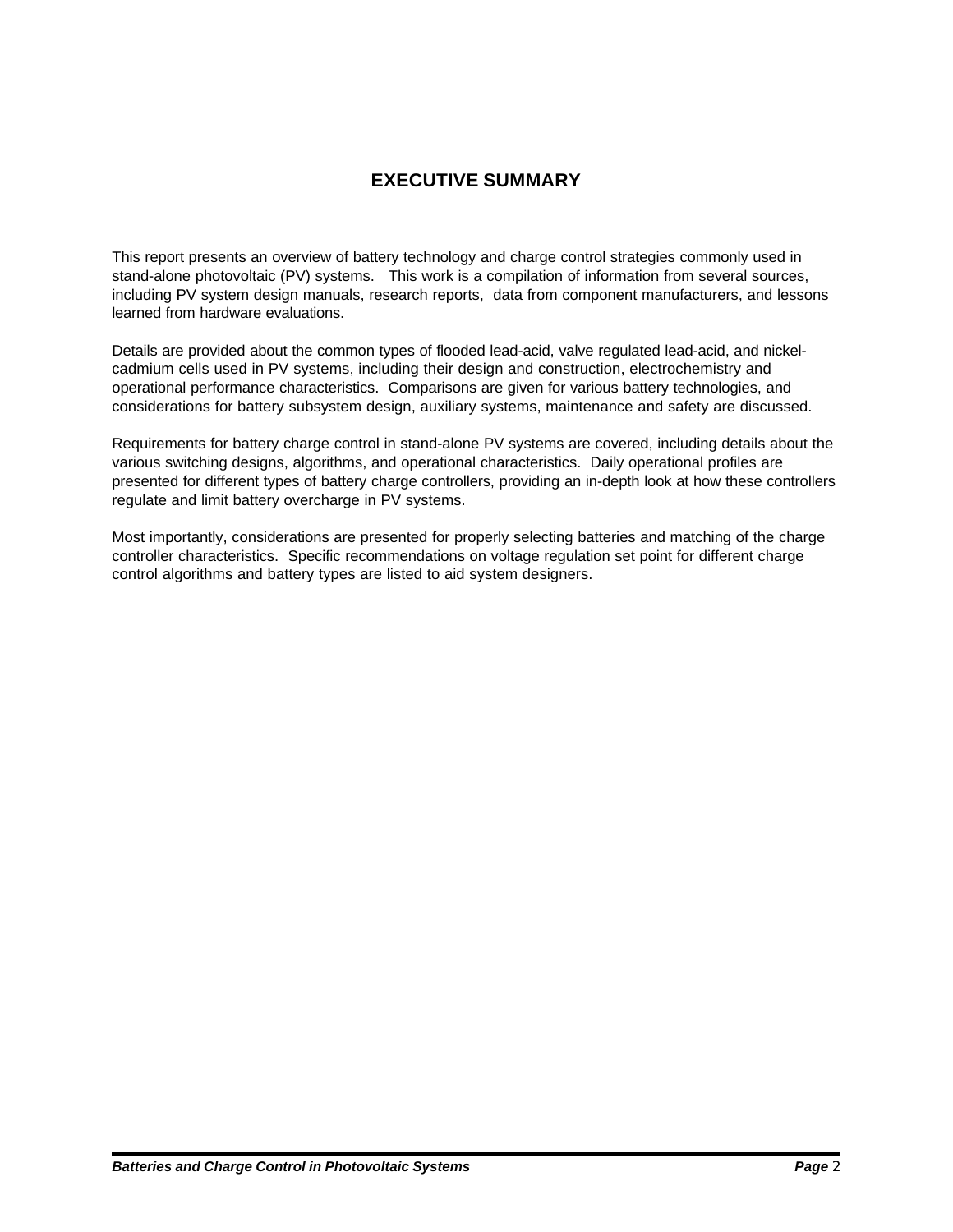**-------- Table of Contents --------**

|                                                | 6  |
|------------------------------------------------|----|
|                                                |    |
|                                                |    |
|                                                |    |
|                                                |    |
| Battery Design and Construction<br>8           |    |
|                                                |    |
|                                                |    |
|                                                |    |
|                                                |    |
|                                                |    |
|                                                |    |
|                                                |    |
| Types of Lead-Acid Batteries 12                |    |
|                                                |    |
|                                                |    |
|                                                |    |
|                                                |    |
|                                                |    |
|                                                |    |
|                                                |    |
|                                                |    |
|                                                |    |
|                                                |    |
|                                                |    |
|                                                |    |
|                                                |    |
|                                                |    |
|                                                |    |
|                                                |    |
| Nickel-Cadmium Battery Chemistry _____________ | 19 |
|                                                |    |
|                                                |    |
|                                                | 21 |
|                                                | 22 |
|                                                | 22 |
|                                                | 23 |
|                                                | 24 |
|                                                | 28 |
|                                                | 29 |
|                                                | 29 |
|                                                | 29 |
|                                                | 29 |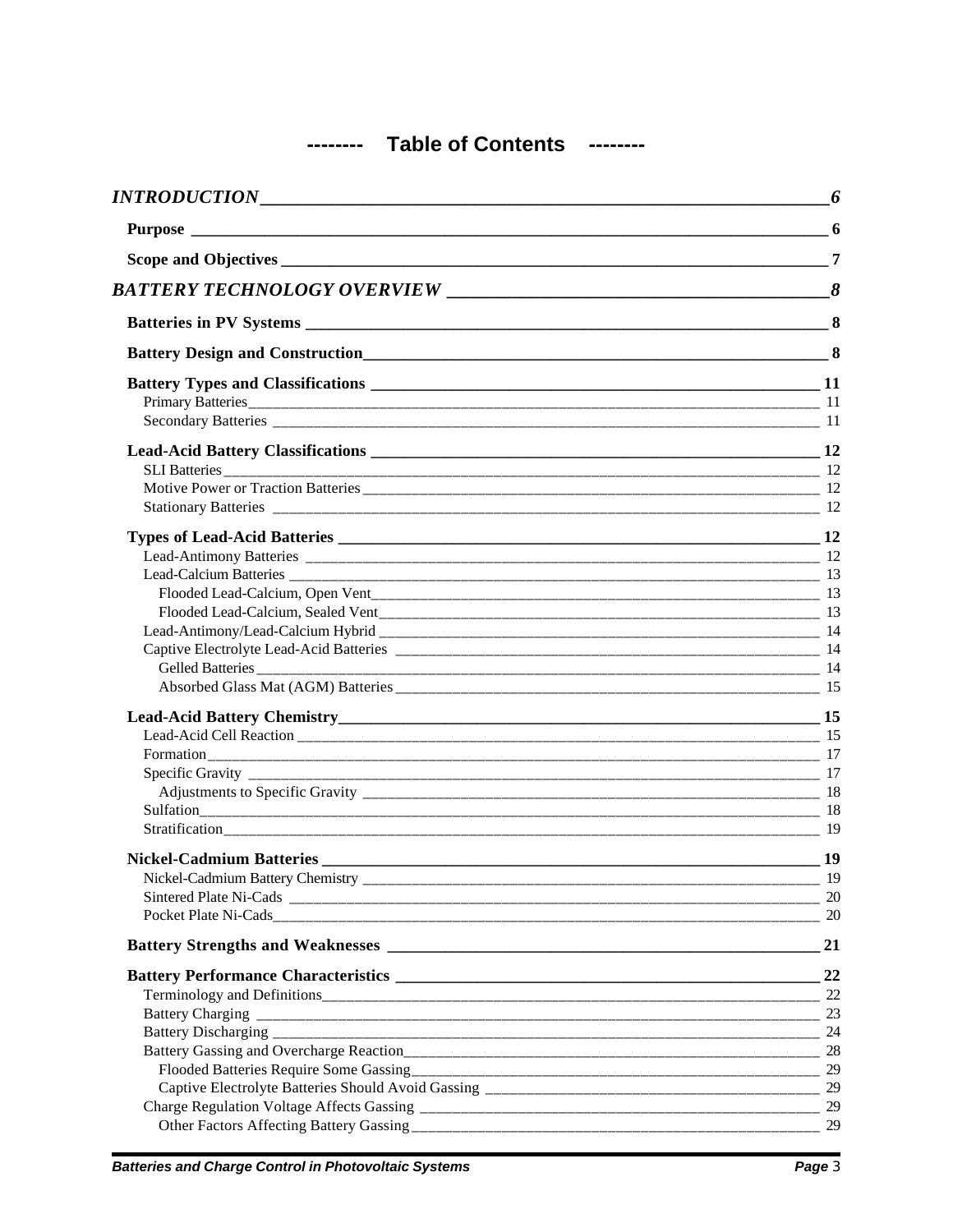| Battery System Design and Selection Criteria ___________________________________                              | 32 |
|---------------------------------------------------------------------------------------------------------------|----|
| Battery Subsystem Design 233                                                                                  |    |
|                                                                                                               |    |
|                                                                                                               |    |
|                                                                                                               |    |
|                                                                                                               |    |
|                                                                                                               |    |
|                                                                                                               |    |
| Battery Auxiliary Equipment 2008 2014 19:00 19:00 19:00 19:00 19:00 19:00 19:00 19:00 19:00 19:00 19:00 19:00 |    |
|                                                                                                               |    |
|                                                                                                               |    |
|                                                                                                               |    |
|                                                                                                               |    |
|                                                                                                               |    |
|                                                                                                               |    |
|                                                                                                               |    |
|                                                                                                               |    |
|                                                                                                               |    |
|                                                                                                               |    |
|                                                                                                               |    |
|                                                                                                               |    |
|                                                                                                               |    |
|                                                                                                               |    |
|                                                                                                               |    |
|                                                                                                               |    |
|                                                                                                               |    |
|                                                                                                               |    |
|                                                                                                               |    |
|                                                                                                               |    |
|                                                                                                               |    |
|                                                                                                               |    |
|                                                                                                               |    |
|                                                                                                               |    |
|                                                                                                               | 47 |
|                                                                                                               |    |
|                                                                                                               |    |
|                                                                                                               |    |
|                                                                                                               |    |
|                                                                                                               |    |
|                                                                                                               |    |
|                                                                                                               |    |
|                                                                                                               |    |
|                                                                                                               |    |
|                                                                                                               |    |
|                                                                                                               |    |
|                                                                                                               |    |
|                                                                                                               |    |
|                                                                                                               |    |
|                                                                                                               |    |
|                                                                                                               |    |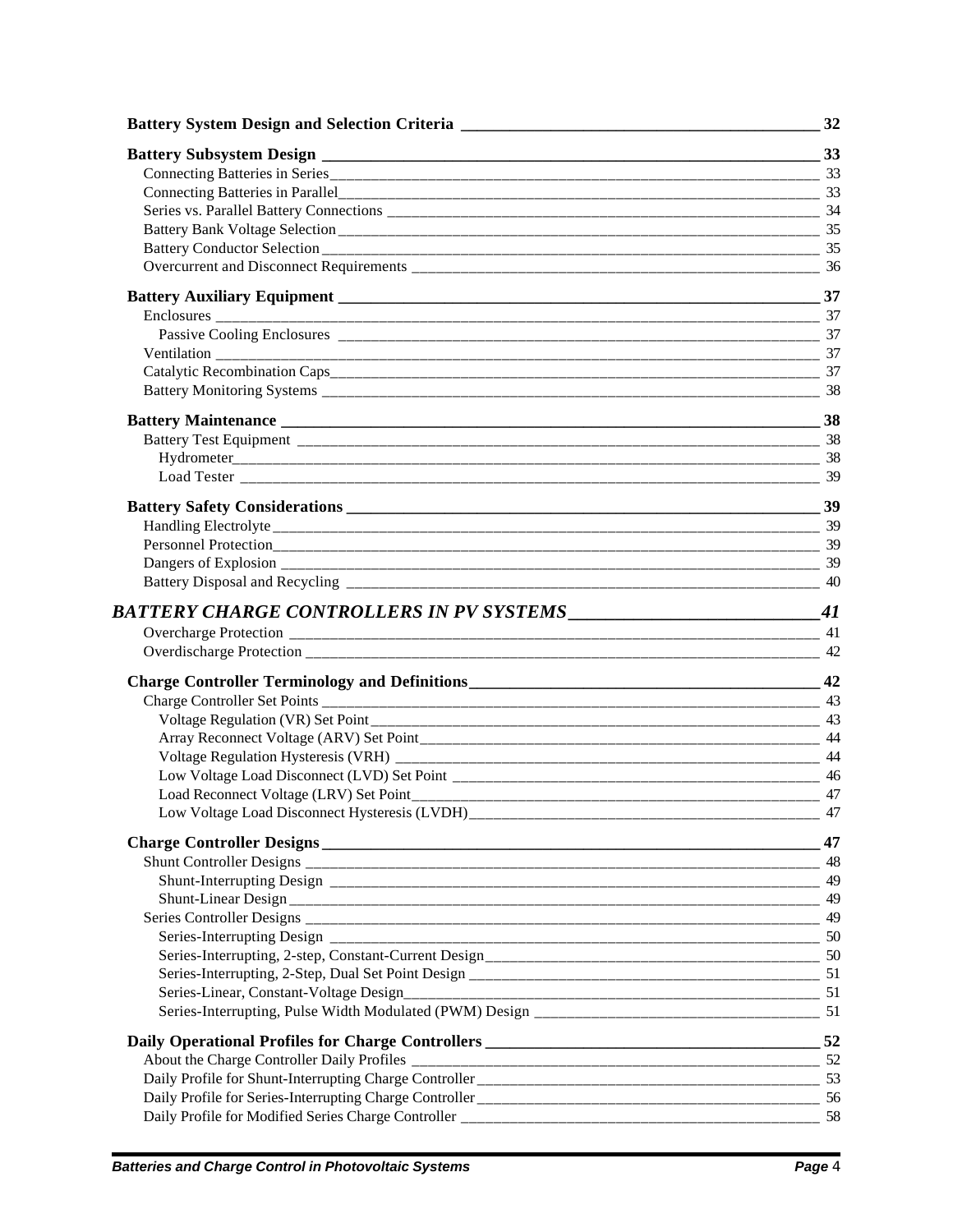| $\sim$ 66 |
|-----------|
|           |
|           |
|           |
|           |
| 70        |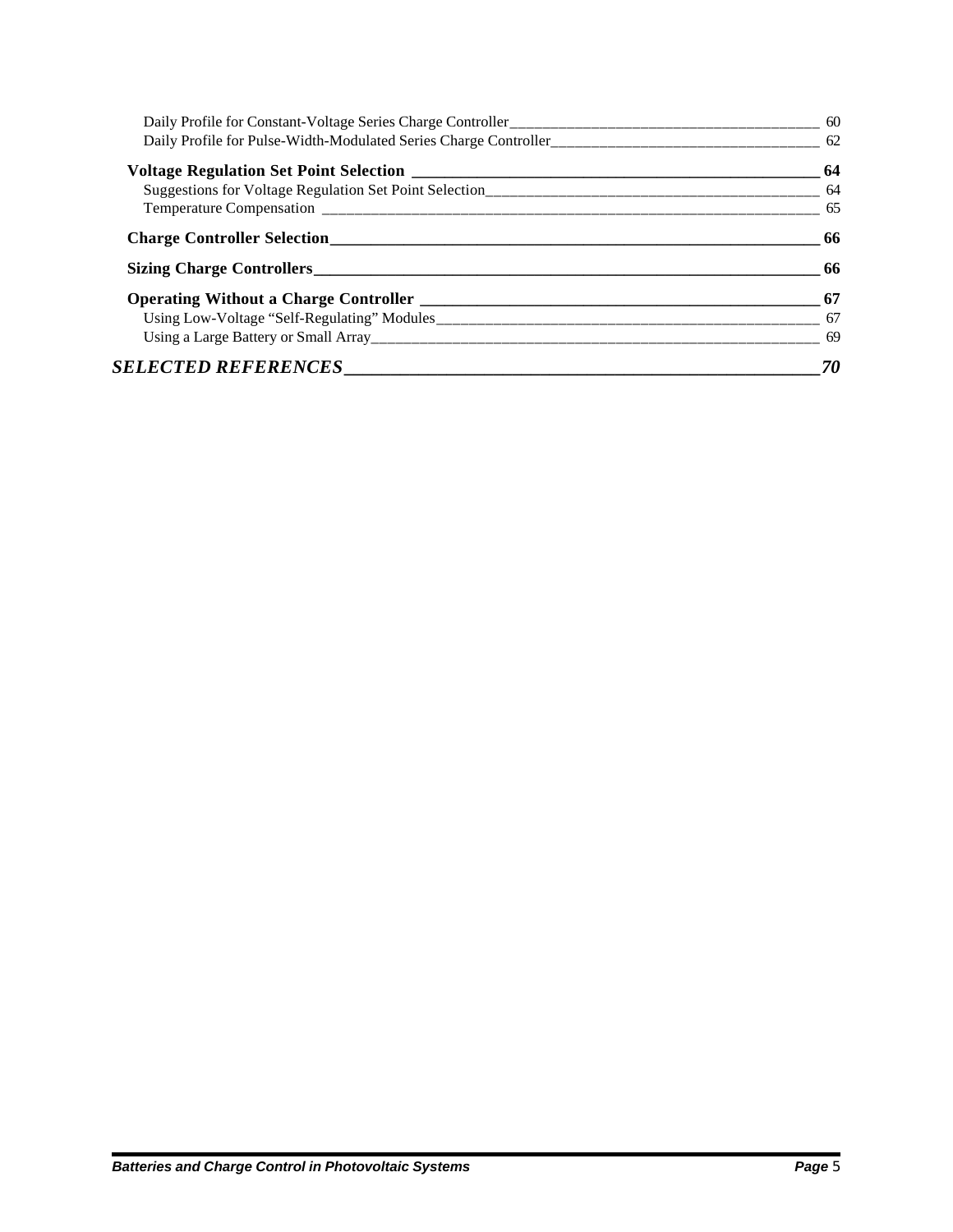### **INTRODUCTION**

This report presents fundamentals of battery technology and charge control strategies commonly used in stand-alone photovoltaic (PV) systems. This work is a compilation of information from several sources, including PV system design manuals, research reports and data from component manufacturers.

Details are provided about the common types of flooded lead-acid, valve regulated lead-acid, and nickelcadmium cells used in PV systems, including their design and construction, electrochemistry and operational performance characteristics. Comparisons are given for various battery technologies, and considerations for battery subsystem design, auxiliary systems, maintenance and safety are discussed.

Requirements for battery charge control in stand-alone PV systems are covered, including details about the various switching designs, algorithms, and operational characteristics. Daily operational profiles are presented for different types of battery charge controllers, providing an in-depth look at how these controllers regulate and limit battery overcharge in PV systems.

Most importantly, considerations for properly selecting batteries and matching of the charge controller characteristics are presented. Specific recommendations on voltage regulation set point for different charge control algorithms and battery types are listed to aid system designers.

### Purpose

This work was done to address a significant need within the PV industry regarding the application of batteries and charge control in stand-alone systems. Some of the more critical issues are listed in the following.

- Premature failure and lifetime prediction of batteries are major concerns within the PV industry.
- Batteries experience a wide range of operational conditions in PV applications, including varying rates of charge and discharge, frequency and depth of discharges, temperature fluctuations, and the methods and limits of charge regulation. These variables make it very difficult to accurately predict battery performance and lifetime in PV systems.
- Battery performance in PV systems can be attributed to both battery design and PV system operational factors. A battery which is not designed and constructed for the operational conditions experienced in a PV system will almost certainly fail prematurely. Just the same, abusive operational conditions and lack of proper maintenance will result in failure of even the more durable and robust deep-cycle batteries.
- Battery manufacturers' specifications often do not provide sufficient information for PV applications. The performance data presented by battery manufacturers is typically based on tests conducted at specified, constant conditions and is often not representative of battery operation in actual PV systems.
- Wide variations exist in charge controller designs and operational characteristics. Currently no standards, guidelines, or sizing practices exist for battery and charge controller interfacing.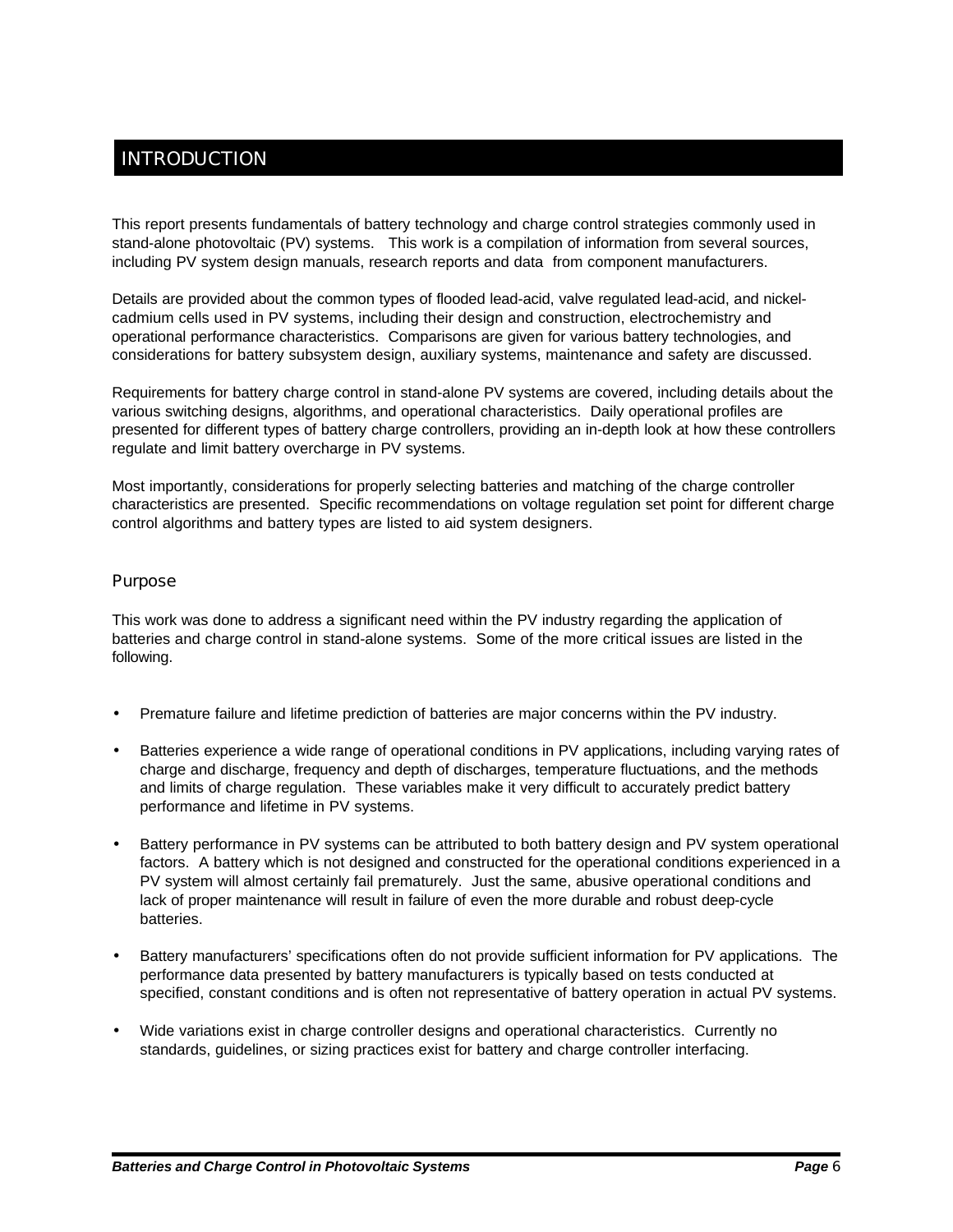### Scope and Objectives

Following are some of the more important questions and issues addressed in this report.

- What are the basic battery types and classifications?
- What are the primary differences in the design and operational characteristics of different battery types?
- What are the principal mechanisms affecting battery failure and what are the common failure modes?
- What operation and maintenance procedures are needed to maintain battery performance and extend lifetime?
- Should pre-charging of batteries be done prior to their installation in PV systems?
- What are the consequences of undercharging and overcharging for various battery types?
- How should a battery subsystem be electrically designed in a PV system for optimal performance and safety?
- What are the different types and classification of battery charge controllers?
- What is the common terminology associated with battery charge controllers for PV systems?
- How do different types of charge controllers actually operate in PV systems?
- How do the rates of charge, charge regulation algorithm and set points affect battery performance and lifetime in PV systems?
- Is any particular control algorithm superior to other charge control algorithms? Under what conditions?
- Is equalization important for batteries in PV systems? What types and under what conditions?
- What are suggested design, selection and matching guidelines for battery application and charge control requirements in PV systems?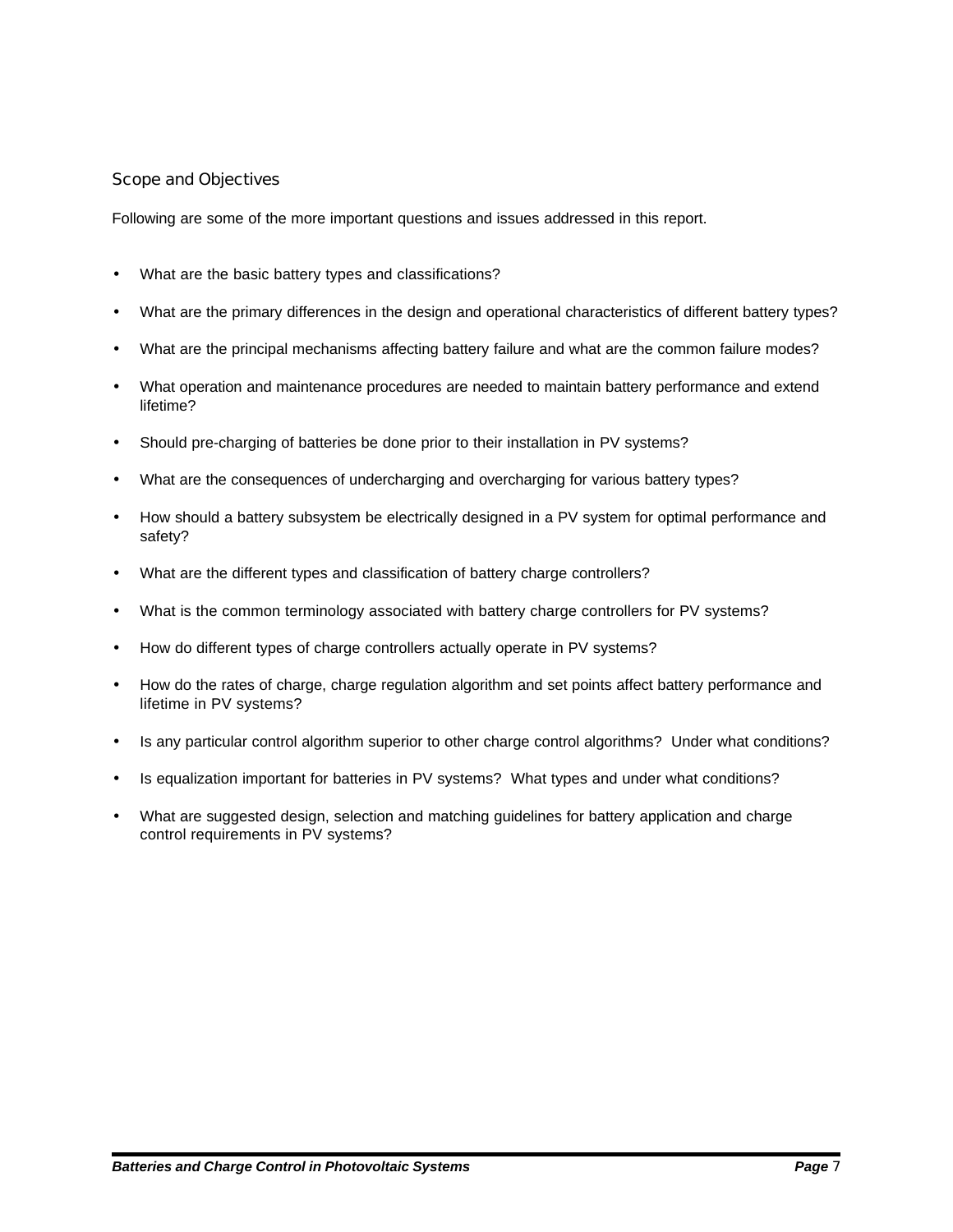### BATTERY TECHNOLOGY OVERVIEW

To properly select batteries for use in stand-alone PV systems, it is important that system designers have a good understanding of their design features, performance characteristics and operational requirements. The information in the following sections is intended as a review of basic battery characteristics and terminology as is commonly used in the design and application of batteries in PV systems.

### Batteries in PV Systems

In stand-alone photovoltaic systems, the electrical energy produced by the PV array can not always be used when it is produced. Because the demand for energy does not always coincide with its production, electrical storage batteries are commonly used in PV systems. The primary functions of a storage battery in a PV system are to:

- 1. *Energy Storage Capacity and Autonomy:* to store electrical energy when it is produced by the *PV array* and to supply energy to *electrical loads* as needed or on demand.
- 2. *Voltage and Current Stabilization:* to supply power to *electrical loads* at stable voltages and currents, by suppressing or 'smoothing out' *transients* that may occur in PV systems.
- 3. *Supply Surge Currents:* to supply surge or high peak operating currents to *electrical loads* or appliances.

### Battery Design and Construction

Battery manufacturing is an intensive, heavy industrial process involving the use of hazardous and toxic materials. Batteries are generally mass produced, combining several sequential and parallel processes to construct a complete battery unit. After production, initial charge and discharge cycles are conducted on batteries before they are shipped to distributors and consumers.

Manufacturers have variations in the details of their battery construction, but some common construction features can be described for most all batteries. Some important components of battery construction are described below.

*Cell:* The cell is the basic electrochemical unit in a battery, consisting of a set of *positive* and *negative plates* divided by *separators,* immersed in an *electrolyte* solution and enclosed in a *case*. In a typical *leadacid* battery, each cell has a *nominal voltage* of about 2.1 volts, so there are 6 series cells in a nominal 12 volt battery. Figure 1 shows a diagram of a basic lead-acid battery cell.

*Active Material:* The active materials in a battery are the raw composition materials that form the *positive* and *negative* plates, and are reactants in the electrochemical *cell*. The amount of active material in a battery is proportional to the *capacity* a battery can deliver. In *lead-acid* batteries, the active materials are lead dioxide (PbO<sub>2</sub>) in the positive plates and *metallic sponge lead* (Pb) in the negative plates, which react with a *sulfuric acid* (H<sub>2</sub>SO<sub>4</sub>) solution during battery operation.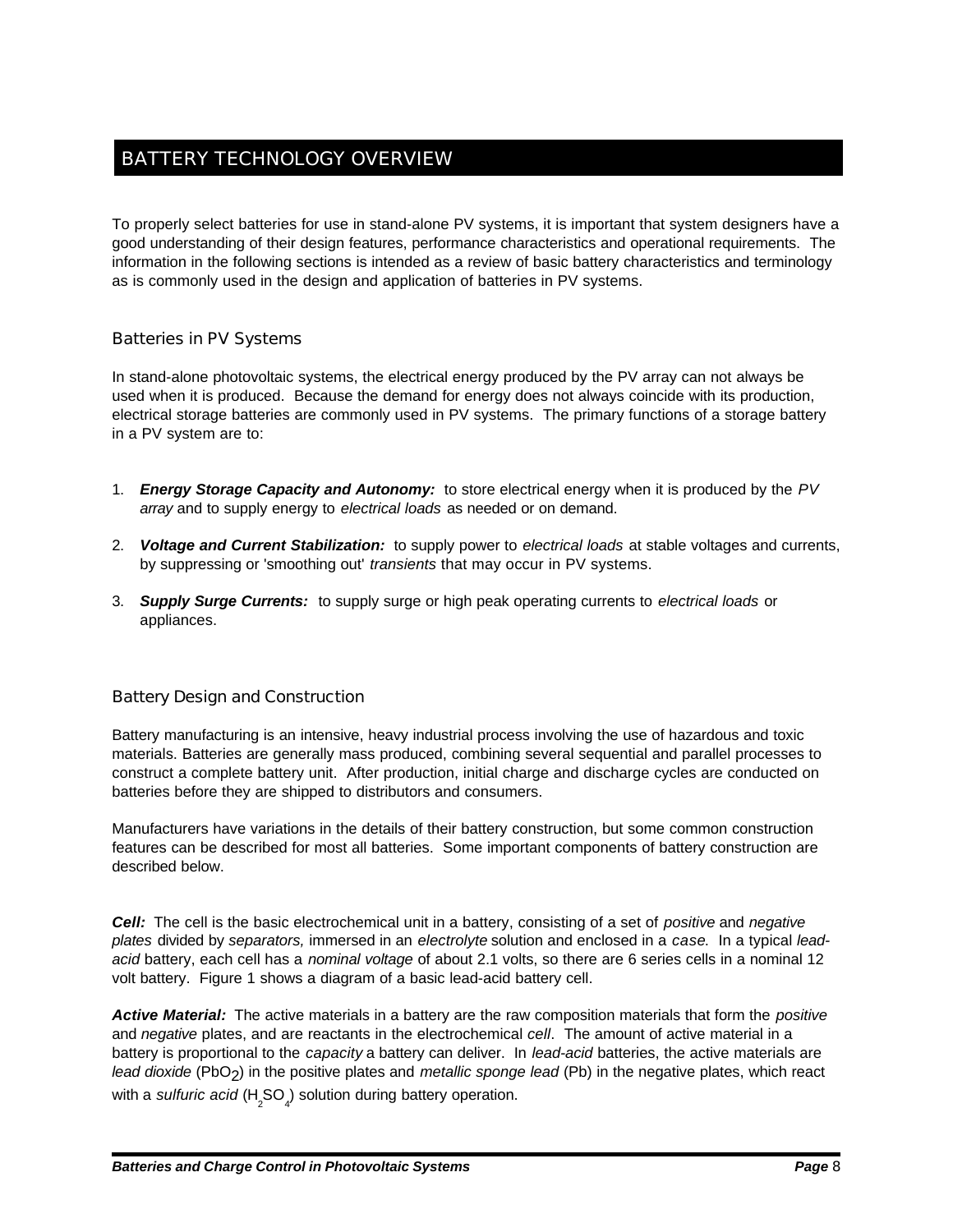

### **Figure 1. Battery cell composition**

*Electrolyte:* The electrolyte is a conducting medium which allows the flow of current through ionic transfer, or the transfer of electrons between the *plates* in a battery. In a lead-acid battery, the electrolyte is a diluted *sulfuric acid* solution, either in liquid (flooded) form, gelled or absorbed in glass mats. In flooded nickelcadmium cells, the electrolyte is an alkaline solution of potassium hydroxide and water. In most flooded battery types, periodic water additions are required to replenish the electrolyte lost through gassing. When adding water to batteries, it is very important to use distilled or de-mineralized water, as even the impurities in normal tap water can poison the battery and result in premature failure.

*Grid:* In a lead-acid battery, the grid is typically a lead alloy framework that supports the *active material* on a battery *plate*, and which also conducts current. Alloying elements such as *antimony* and *calcium* are often used to strengthen the lead grids, and have characteristic effects on battery performance such as *cycle* performance and *gassing*. Some grids are made by expanding a thin lead alloy sheet into a flat plate web, while others are made of long spines of lead with the active material plated around them forming tubes, or what are referred to as *tubular plates*.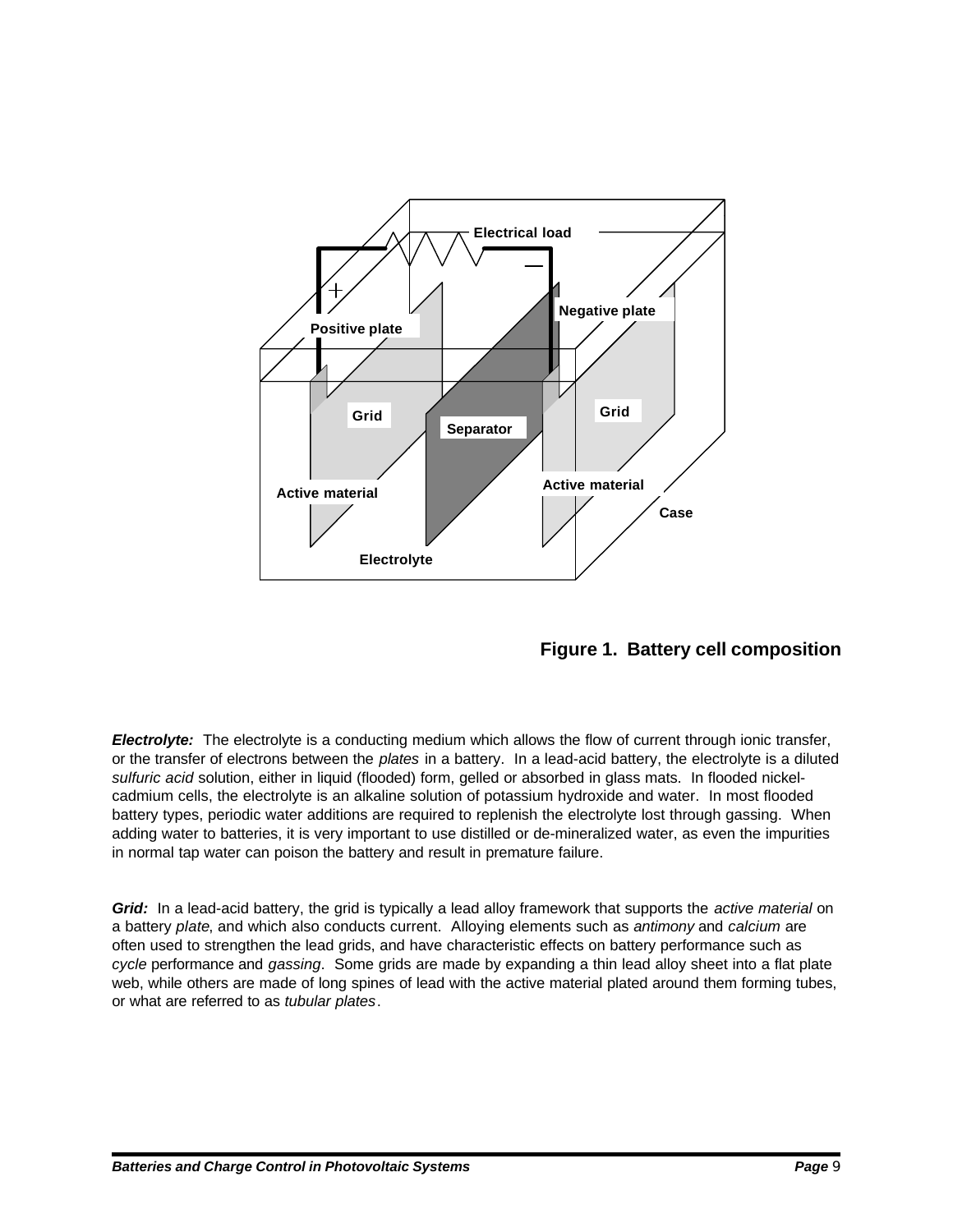*Plate:* A plate is a basic battery component, consisting of a *grid* and *active material,* sometimes called an *electrode*. There are generally a number of *positive* and *negative* plates in each battery *cell*, typically connected in *parallel* at a bus bar or inter-cell connector at the top of the plates. A pasted plate is manufactured by applying a mixture of *lead oxide*, *sulfuric acid*, fibers and water on to the *grid*. The thickness of the grid and plate affect the deep cycle performance of a battery. In automotive starting or SLI type batteries, many thin plates are used per cell. This results in maximum surface area for delivering high currents, but not much thickness and mechanical durability for deep and prolonged discharges. Thick plates are used for deep cycling applications such as for forklifts, golf carts and other electric vehicles. The thick plates permit deep discharges over long periods, while maintaining good adhesion of the active material to the grid, resulting in longer life.

*Separator:* A separator is a porous, insulating divider between the *positive* and *negative plates* in a battery, used to keep the plates from coming into electrical contact and short-circuiting, and which also allows the flow of *electrolyte* and ions between the positive and negative plates. Separators are made from microporous rubber, plastic or glass-wool mats. In some cases, the separators may be like an envelope, enclosing the entire plate and preventing shed materials from creating short circuits at the bottom of the plates.

*Element:* In element is defined as a stack of positive and negative plate groups and separators, assembled together with plate straps interconnecting the positive and negative plates.

*Terminal Posts:* Terminal posts are the external positive and negative electrical connections to a battery. A battery is connected in a PV system and to electrical loads at the terminal posts. In a lead-acid battery the posts are generally lead or a lead alloy, or possibly stainless steel or copper-plated steel for greater corrosion resistance. Battery terminals may require periodic cleaning, particularly for flooded designs. It is also recommended that the clamps or connections to battery terminals be secured occasionally as they may loosen over time.

*Cell Vents:* During battery charging, gasses are produced within a battery that may be vented to the atmosphere. In flooded designs, the loss of electrolyte through gas escape from the cell vents it a normal occurrence, and requires the periodic addition of water to maintain proper electrolyte levels. In sealed, or valve-regulated batteries, the vents are designed with a pressure relief mechanism, remaining closed under normal conditions, but opening during higher than normal battery pressures, often the result of overcharging or high temperature operation. Each cell of a complete battery unit has some type of cell vent.

Flame arrestor vent caps are commonly supplied component on larger, industrial battery systems. The venting occurs through a charcoal filter, designed to contain a cell explosion to one cell, minimizing the potential for a catastrophic explosion of the entire battery bank.

*Case:* Commonly made from a hard rubber or plastic, the case contains the *plates*, *separators* and *electrolyte* in a battery. The case is typically enclosed, with the exception of inter-cell connectors which attach the plate assembly from one cell to the next, terminal posts, and *vents* or caps which allow *gassing* products to escape and to permit water additions if required. Clear battery cases or containers allow for easy monitoring of electrolyte levels and battery plate condition. For very large or tall batteries, plastic cases are often supported with an external metal or rigid plastic casing.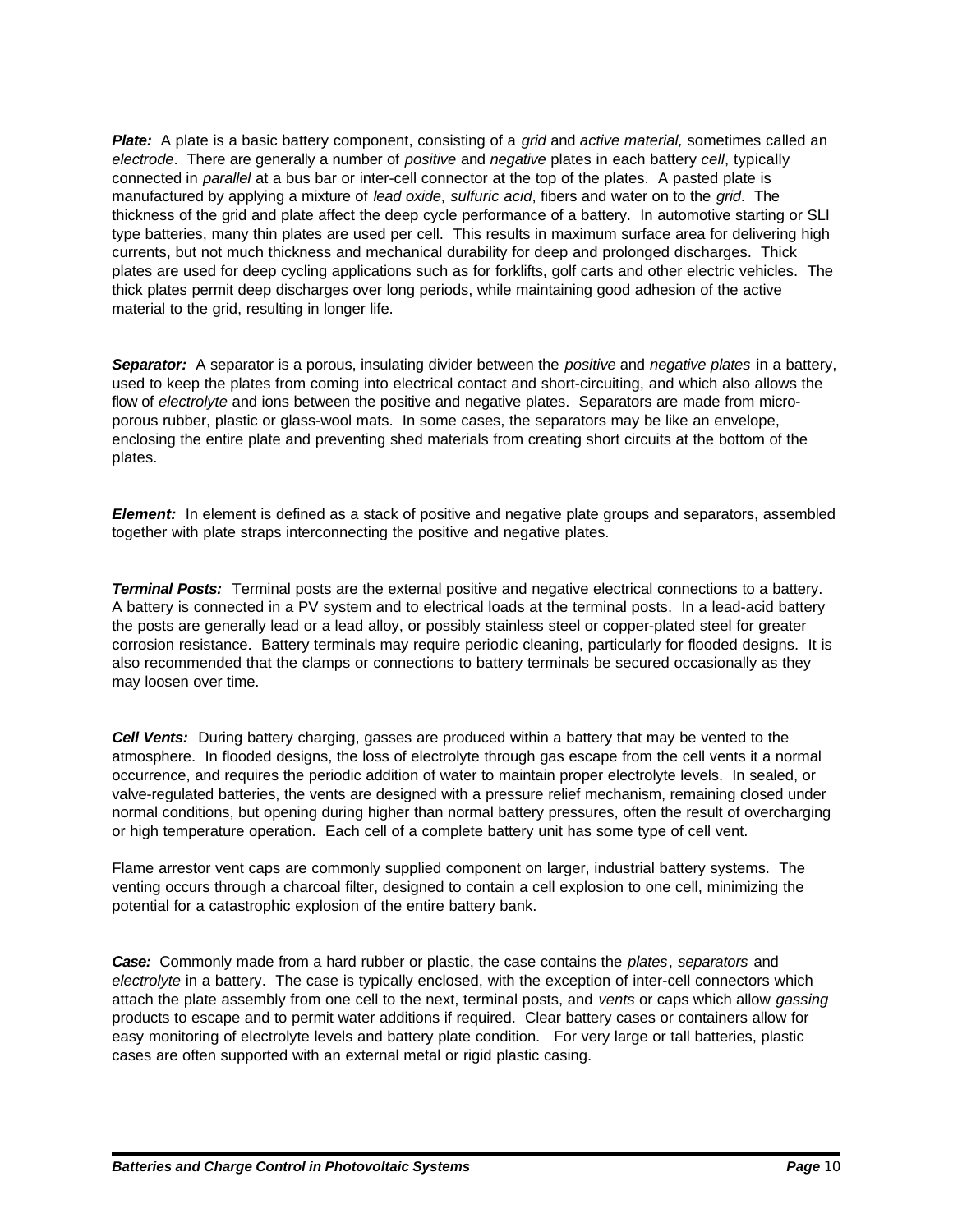### Battery Types and Classifications

Many types and classifications of batteries are manufactured today, each with specific design and performance characteristics suited for particular applications. Each battery type or design has its individual strengths and weaknesses. In PV systems, *lead-acid* batteries are most common due to their wide availability in many sizes, low cost and well understood performance characteristics. In a few critical, low temperature applications *nickel-cadmium* cells are used, but their high initial cost limits their use in most PV systems. There is no "perfect battery" and it is the task of the PV system designer to decide which battery type is most appropriate for each application.

In general, electrical storage batteries can be divided into to major categories, *primary* and *secondary* batteries.

### Primary Batteries

Primary batteries can store and deliver electrical energy, but *can not be recharged*. Typical carbon-zinc and lithium batteries commonly used in consumer electronic devices are primary batteries. Primary batteries are not used in PV systems because they can not be recharged.

### Secondary Batteries

A secondary battery can store and deliver electrical energy, and *can also be recharged* by passing a current through it in an opposite direction to the discharge current. Common *lead-acid* batteries used in automobiles and PV systems are secondary batteries. Table 1 lists common secondary battery types and their characteristics which are of importance to PV system designers. A detailed discussion of each battery type follows.

| <b>Battery Type</b>                         | Cost   | Deep Cycle<br>Performance | <b>Maintenance</b> |
|---------------------------------------------|--------|---------------------------|--------------------|
| <b>Flooded Lead-Acid</b>                    |        |                           |                    |
| Lead-Antimony                               | low    | good                      | high               |
| Lead-Calcium Open Vent                      | low    | poor                      | medium             |
| Lead-Calcium Sealed Vent                    | low    | poor                      | low                |
| Lead Antimony/Calcium Hybrid                | medium | good                      | medium             |
| <b>Captive Electrolyte Lead-Acid (VRLA)</b> |        |                           |                    |
| Gelled                                      | medium | fair                      | low                |
| <b>Absorbed Glass Mat</b>                   | medium | fair                      | low                |
| <b>Nickel-Cadmium</b>                       |        |                           |                    |
| Sintered-Plate                              | high   | good                      | none               |
| Pocket-Plate                                | high   | qood                      | medium             |

### **Table 1. Secondary Battery Types and Characteristics**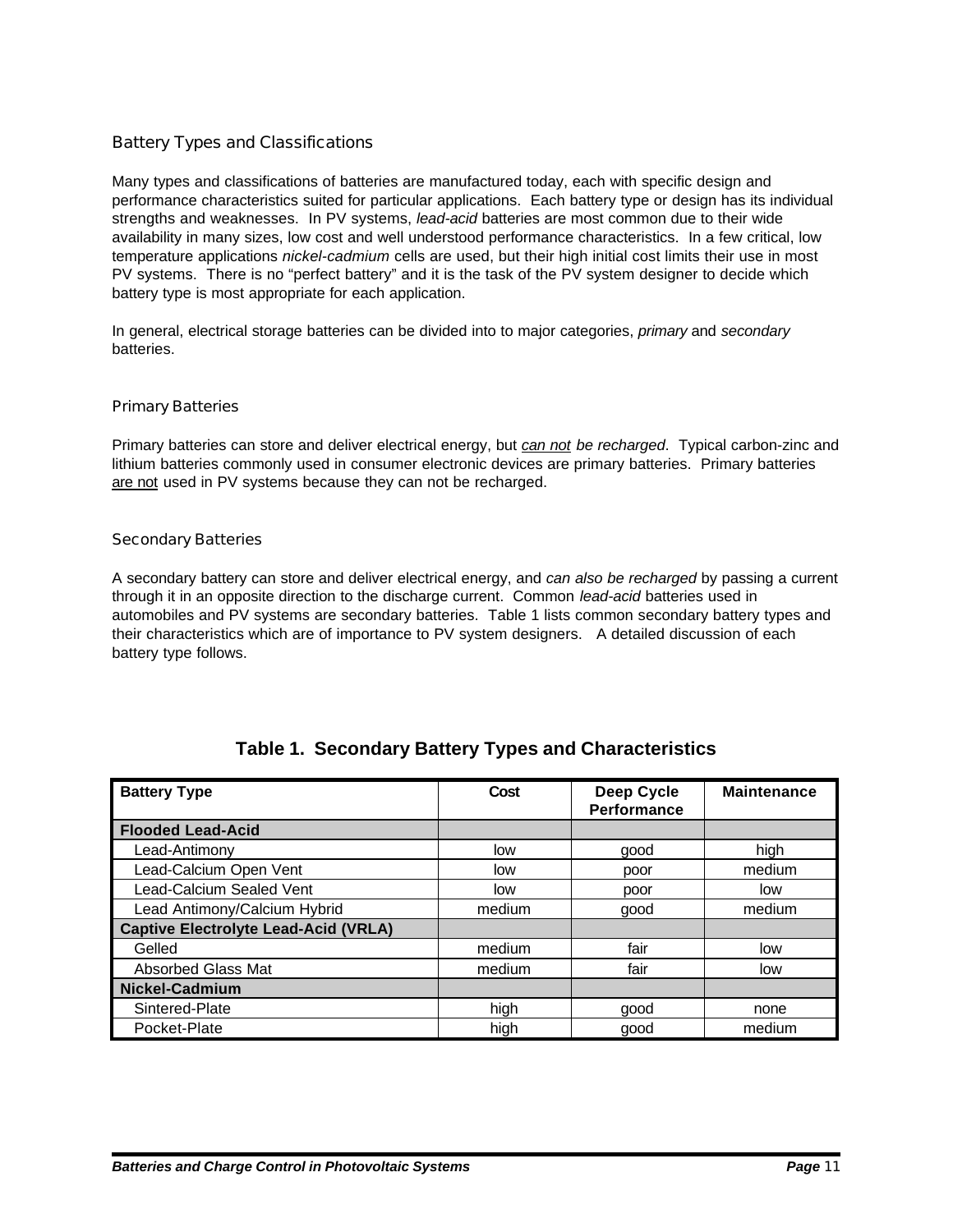### Lead-Acid Battery Classifications

Many types of lead-acid batteries are used in PV systems, each having specific design and performance characteristics. While there are many variations in the design and performance of lead-acid cells, they are often classified in terms of one of the following three categories.

### SLI Batteries

Starting, lighting and ignition (SLI) batteries are a type of lead-acid battery designed primarily for *shallow cycle* service, most often used to power automobile starters. These batteries have a number of thin positive and negative plates per cell, designed to increase the total plate active surface area. The large number of plates per cell allows the battery to deliver high discharge currents for short periods. While they are not designed for long life under deep cycle service, SLI batteries are sometimes used for PV systems in developing countries where they are the only type of battery locally manufactured. Although not recommended for most PV applications, SLI batteries may provide up to two years of useful service in small stand-alone PV systems where the *average daily depth of discharge* is limited to 10-20%, and the maximum *allowable depth of discharge* is limited to 40-60%.

### Motive Power or Traction Batteries

Motive power or traction batteries are a type of lead acid battery designed for deep discharge cycle service, typically used in electrically operated vehicles and equipment such as golf carts, fork lifts and floor sweepers. These batteries have a fewer number of plates per cell than SLI batteries, however the plates are much thicker and constructed more durably. High content *lead-antimony grids* are primarily used in motive power batteries to enhance deep cycle performance. Traction or motive power batteries are very popular for use in PV systems due to their deep cycle capability, long life and durability of design.

### Stationary Batteries

Stationary batteries are commonly used in un-interruptible power supplies (UPS) to provide backup power to computers, telephone equipment and other critical loads or devices. Stationary batteries may have characteristics similar to both SLI and motive power batteries, but are generally designed for occasional deep discharge, limited cycle service. Low water loss *lead-calcium* battery designs are used for most stationary battery applications, as they are commonly float charged continuously.

### Types of Lead-Acid Batteries

There are several types of lead-acid batteries manufactured. The following sections describe the types of lead-acid batteries commonly used in PV systems.

### Lead-Antimony Batteries

Lead-antimony batteries are a type of lead-acid battery which use antimony (Sb) as the primary alloying element with lead in the plate grids. The use of lead-antimony alloys in the grids has both advantages and disadvantages. Advantages include providing greater *mechanical strength* than pure lead grids, and excellent *deep discharge* and *high discharge rate* performance. Lead-antimony grids also limit the shedding of active material and have better lifetime than lead-calcium batteries when operated at higher temperatures.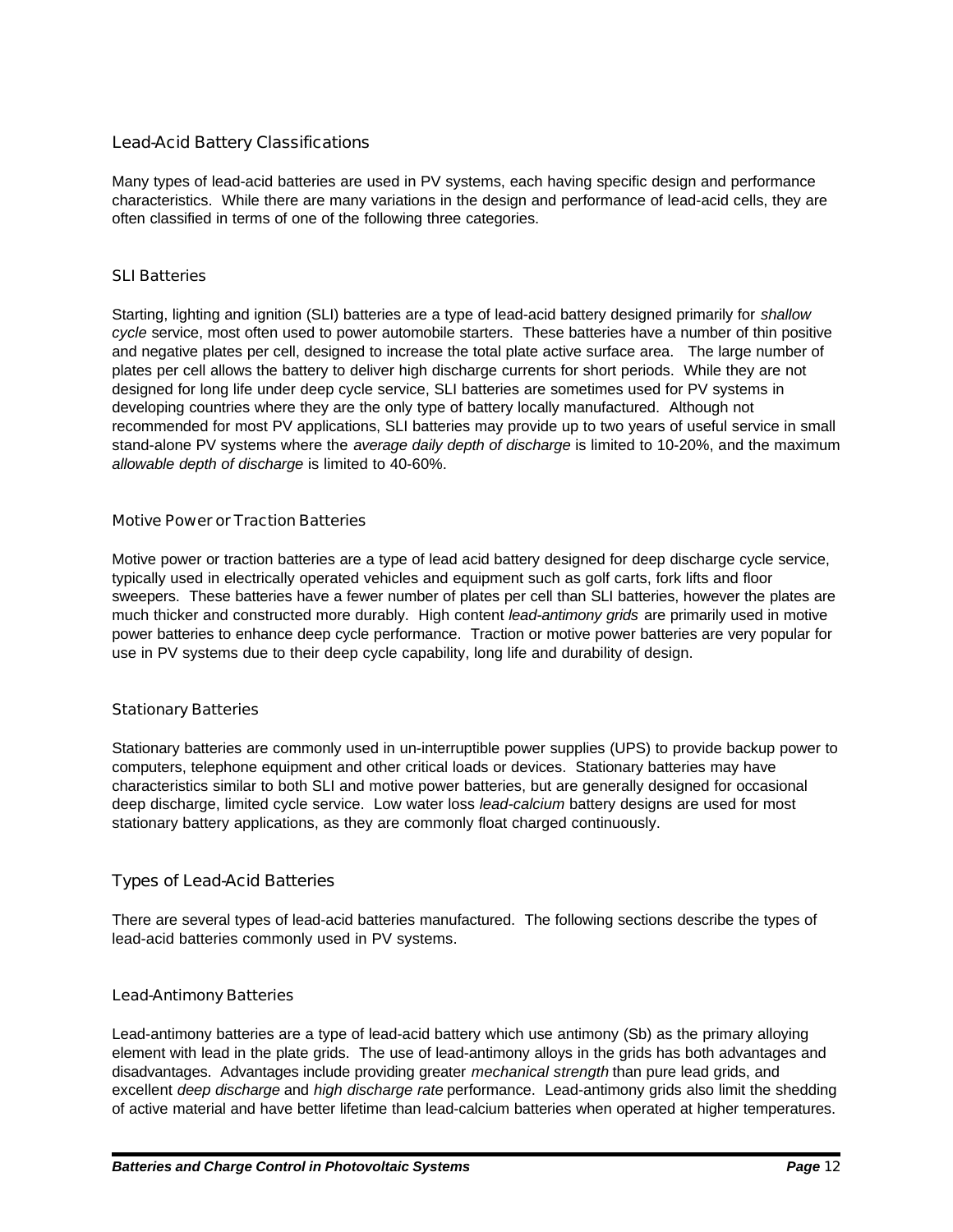Disadvantages of lead-antimony batteries are a *high self-discharge rate*, and as the result of necessary overcharge, require frequent water additions depending on the temperature and amount of overcharge.

Most lead-antimony batteries are flooded, open vent types with removable caps to permit water additions. They are well suited to application in PV systems due to their deep cycle capability and ability to take abuse, however they do require periodic water additions. The frequency of water additions can be minimized by the use of *catalytic recombination caps* or battery designs with excess electrolyte reservoirs. The health of flooded, open vent lead-antimony batteries can be easily checked by measuring the *specific gravity* of the electrolyte with a *hydrometer*.

Lead-antimony batteries with thick plates and robust design are generally classified as motive power or traction type batteries, are widely available and are typically used in electrically operated vehicles where deep cycle long-life performance is required.

### Lead-Calcium Batteries

Lead-calcium batteries are a type of lead-acid battery which use calcium (Ca) as the primary alloying element with lead in the plate grids. Like lead-antimony, the use of lead-calcium alloys in the grids has both advantages and disadvantages. Advantages include providing greater *mechanical strength* than pure lead grids, a *low self-discharge rate*, and *reduced gassing* resulting in lower water loss and lower maintenance requirements than for lead-antimony batteries. Disadvantages of lead-calcium batteries include *poor charge acceptance* after deep discharges and shortened battery life at higher operating temperatures and if discharged to greater than 25% *depth of discharge* repeatedly.

### Flooded Lead-Calcium, Open Vent

Often classified as stationary batteries, these batteries are typically supplied as individual 2 volt cells in capacity ranges up to and over 1000 ampere-hours. Flooded lead-calcium batteries have the advantages of low self discharge and low water loss, and may last as long as 20 years in stand-by or float service. In PV applications, these batteries usually experience short lifetimes due to sulfation and stratification of the electrolyte unless they are charged properly.

### Flooded Lead-Calcium, Sealed Vent

Primarily developed as 'maintenance free' automotive starting batteries, the capacity for these batteries is typically in the range of 50 to 120 ampere-hours, in a nominal 12 volt unit. Like all lead-calcium designs, they are intolerant of overcharging, high operating temperatures and deep discharge cycles. They are "maintenance free" in the sense that you do not add water, but they are also limited by the fact that you can not add water which generally limits their useful life. This battery design incorporates sufficient reserve electrolyte to operate over its typical service life without water additions. These batteries are often employed in small stand-alone PV systems such as in rural homes and lighting systems, but must be carefully charged to achieve maximum performance and life. While they are low cost, they are really designed for shallow cycling, and will generally have a short life in most PV applications

An example of this type of battery that is widely produced throughout the world is the Delco 2000. It is relatively low cost and suitable for unsophisticated users that might not properly maintain their battery water level. However, it is really a modified SLI battery, with many thin plates, and will only provide a couple years of useful service in most PV systems.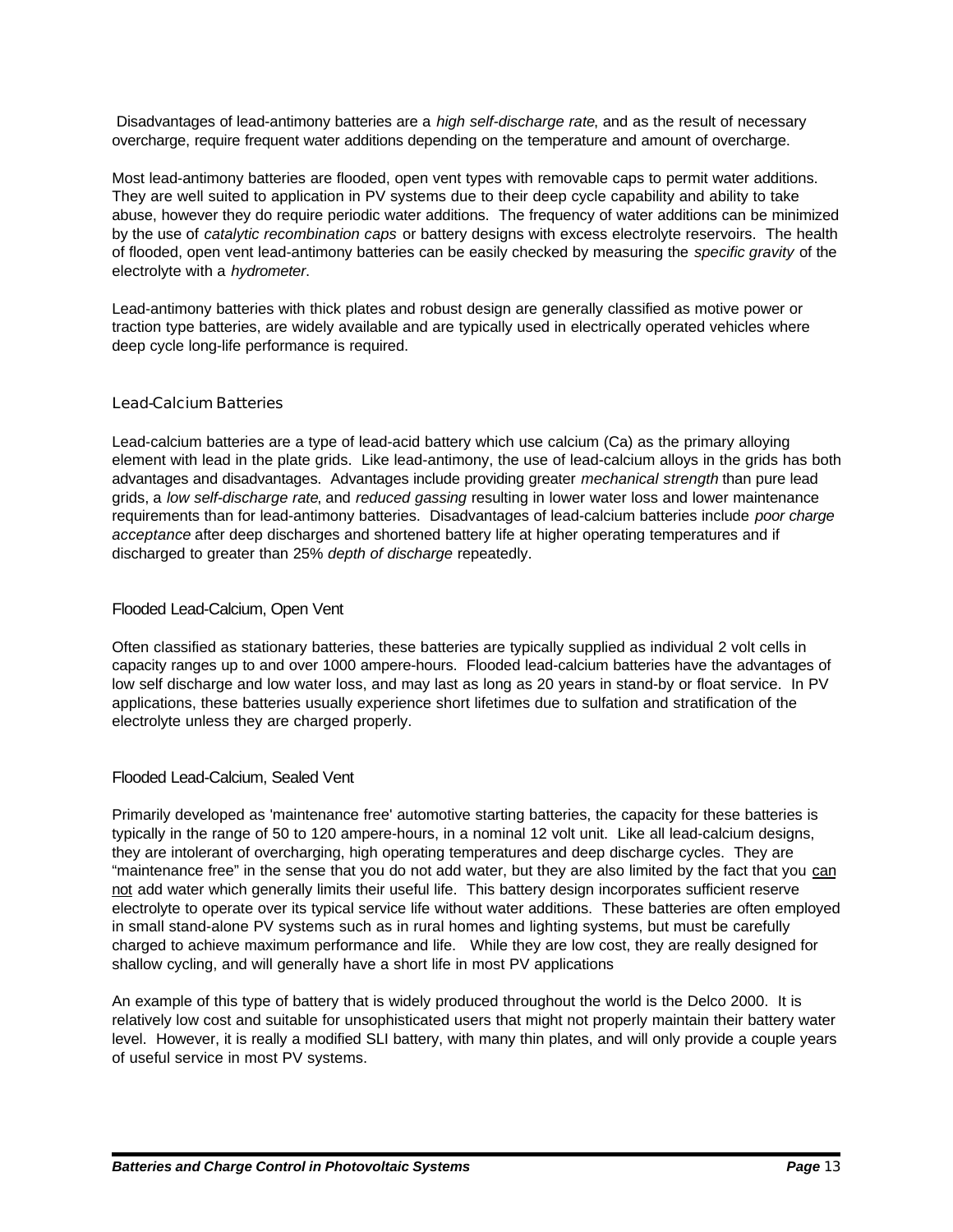### Lead-Antimony/Lead-Calcium Hybrid

These are typically flooded batteries, with capacity ratings of over 200 ampere-hours. A common design for this battery type uses *lead-calcium* tubular *positive* electrodes and pasted *lead-antimony negative* plates. This design combines the advantages of both lead-calcium and lead-antimony design, including good deep cycle performance, low water loss and long life. *Stratification* and *sulfation* can also be a problem with these batteries, and must be treated accordingly. These batteries are sometimes used in PV systems with larger capacity and deep cycle requirements. A common hybrid battery using tubular plates is the Exide Solar battery line manufactured in the United States.

### Captive Electrolyte Lead-Acid Batteries

Captive electrolyte batteries are another type of lead-acid battery, and as the name implies, the electrolyte is *immobilized* in some manner and the battery is sealed under normal operating conditions. Under excessive overcharge, the normally sealed *vents* open under gas pressure. Often captive electrolyte batteries are referred to as *valve regulated lead acid* (VRLA) batteries, noting the pressure regulating mechanisms on the cell vents. *Electrolyte* can not be replenished in these battery designs, therefore they are intolerant of excessive overcharge.

Captive electrolyte lead-acid batteries are popular for PV applications because they are spill proof and easily transported, and they require no water additions making them ideal for remote applications were maintenance is infrequent or unavailable. However, a common failure mode for these batteries in PV systems is excessive overcharge and loss of electrolyte, which is accelerated in warm climates. For this reason, it is essential that the *battery charge controller* regulation set points are adjusted properly to prevent overcharging.

This battery technology is very sensitive to charging methods, regulation voltage and temperature extremes. Optimal charge regulation voltages for captive electrolyte batteries varies between designs, so it is necessary to follow manufacturers recommendations when available. When no information is available, the charge regulation voltage should be limited to no more than  $14.2$  volts at  $25$  °C for nominal 12 volt batteries. The recommended charging algorithm is *constant-voltage*, with *temperature compensation* of the regulation voltage required to prevent overcharge.

A benefit of captive or immobilized electrolyte designs is that they are less susceptible to freezing compared to flooded batteries. Typically, lead-calcium grids are used in captive electrolyte batteries to minimize gassing, however some designs use lead-antimony/calcium hybrid grids to gain some of the favorable advantages of lead-antimony batteries.

In the United States, about one half of the small remote PV systems being installed use captive electrolyte, or sealed batteries. The two most common captive electrolyte batteries are the *gelled* electrolyte and *absorbed glass mat* designs.

### Gelled Batteries

Initially designed for electronic instruments and consumer devices, gelled lead-acid batteries typically use lead-calcium grids. The electrolyte is 'gelled' by the addition of silicon dioxide to the electrolyte, which is then added to the battery in a warm liquid form and gels as it cools. Gelled batteries use an internal recombinant process to limit gas escape from the battery, reducing water loss. Cracks and voids develop within the gelled electrolyte during the first few cycles, providing paths for gas transport between the positive and negative plates, facilitating the recombinant process.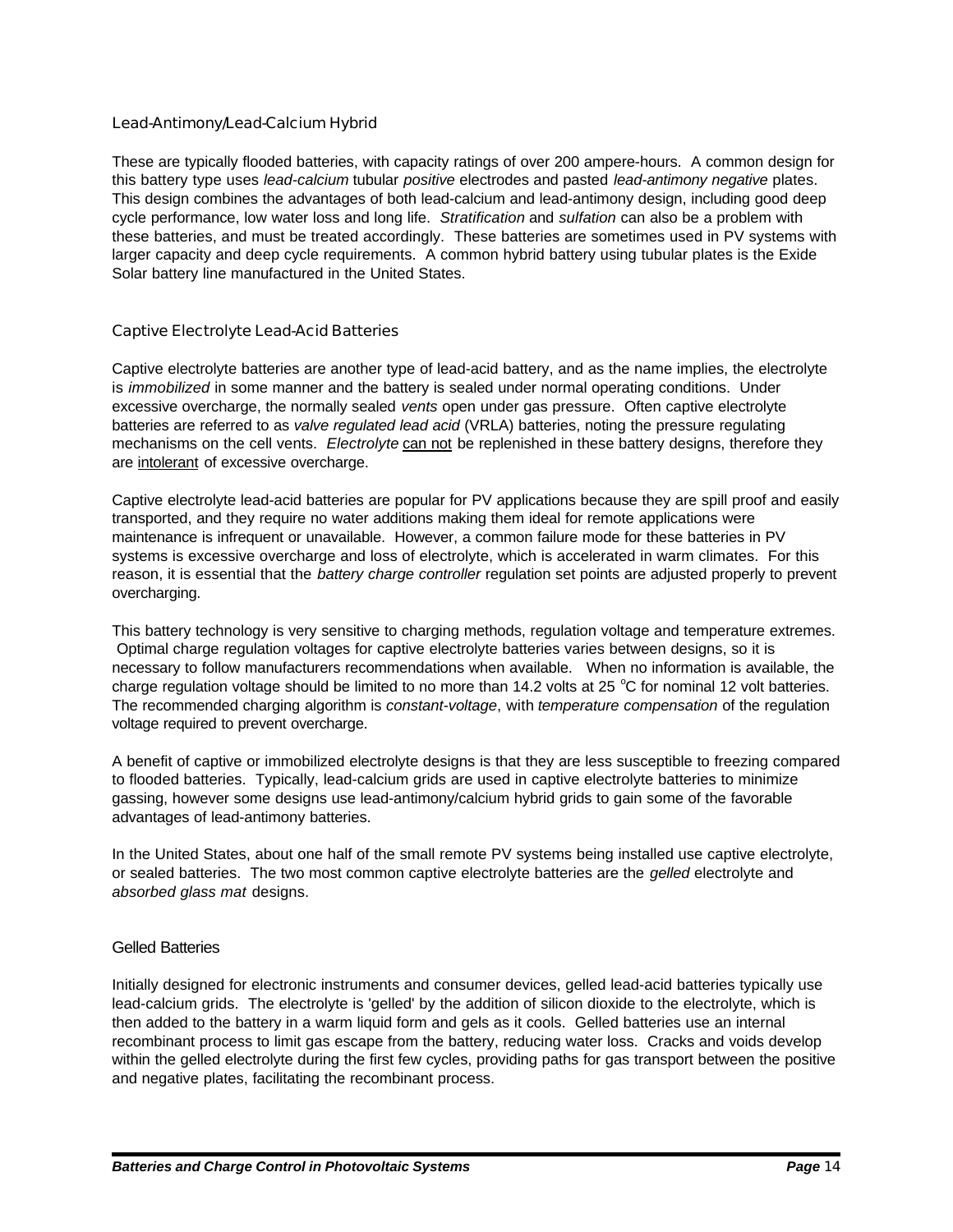Some gelled batteries have a small amount of *phosphoric acid* added to the electrolyte to improve the deep discharge cycle performance of the battery. The phosphoric acid is similar to the common commercial corrosion inhibitors and metal preservers, and minimizes grid oxidation at low states of charge. Absorbed Glass Mat (AGM) Batteries

Another sealed, or valve regulated lead-acid battery, the electrolyte in an AGM battery is absorbed in glass mats which are sandwiched in layers between the plates. However, the electrolyte is not gelled. Similar in other respects to gelled batteries, AGM batteries are also intolerant to overcharge and high operating temperatures. Recommended charge regulation methods stated above for gelled batteries also apply to AGMs.

A key feature of AGM batteries is the phenomenon of internal gas recombination. As a charging lead-acid battery nears full state of charge, hydrogen and oxygen gasses are produced by the reactions at the negative and positive plates, respectively. In a flooded battery, these gasses escape from the battery through the vents, thus requiring periodic water additions. In an AGM battery the excellent ion transport properties of the liquid electrolyte held suspended in the glass mats, the oxygen molecules can migrate from the positive plate and recombine with the slowly evolving hydrogen at the negative plate and form water again. Under conditions of controlled charging, the pressure relief vents in AGM batteries are designed to remain closed, preventing the release of any gasses and water loss.

### Lead-Acid Battery Chemistry

Now that the basic components of a battery have been described, the overall electrochemical operation of a battery can be discussed. Referring to Figure 10-1, the basic lead-acid battery cell consists of sets positive and negative plates, divided by separators, and immersed in a case with an electrolyte solution. In a fully charged lead-acid cell, the positive plates are lead dioxide  $(PbO<sub>2</sub>)$ , the negative plates are sponge lead (Pb), and the electrolyte is a diluted sulfuric acid solution. When a battery is connected to an electrical load, current flows from the battery as the active materials are converted to lead sulfate (PbSO<sub>4</sub>).

### Lead-Acid Cell Reaction

The following equations show the electrochemical reactions for the lead-acid cell. During battery discharge, the directions of the reactions listed goes from left to right. During battery charging, the direction of the reactions are reversed, and the reactions go from right to left. Note that the elements as well as charge are balanced on both sides of each equation.

### *At the positive plate or electrode:*

$$
PbO_2 + 4H^+ + 2e^- \Leftrightarrow Pb^{2+} + 2H_2O
$$

$$
Pb^{2+} + SO_4^{2-} \Leftrightarrow PbSO_4
$$

*At the negative plate or electrode:*

$$
Pb \Leftrightarrow Pb^{2+} + 2e^-
$$
  

$$
Pb^{2+} + SO_4^{2-} \Leftrightarrow PbSO_4
$$

*Overall lead-acid cell reaction:*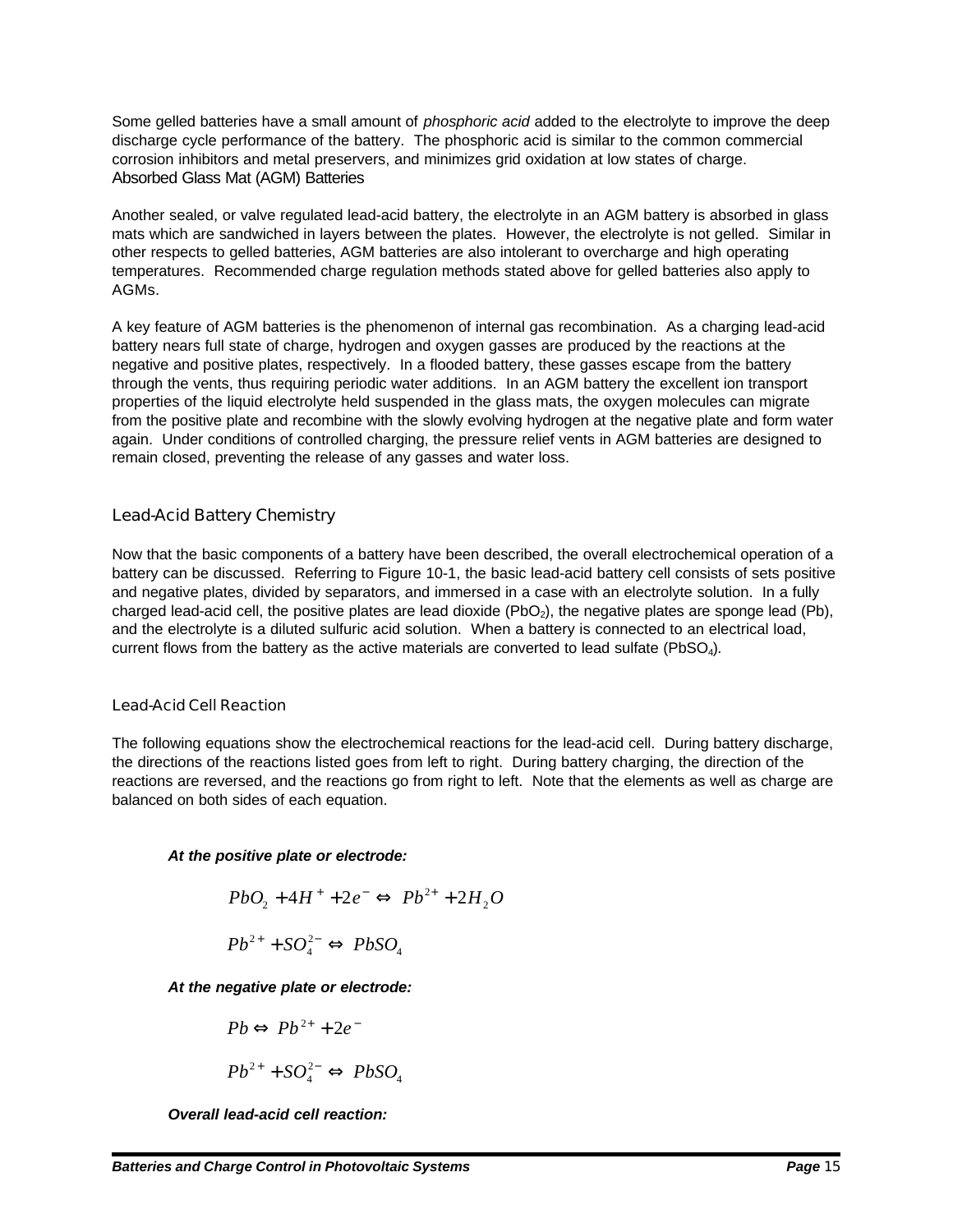$PbO_2 + Pb + 2H_2SO_4 \Leftrightarrow 2PbSO_4 + 2H_2O$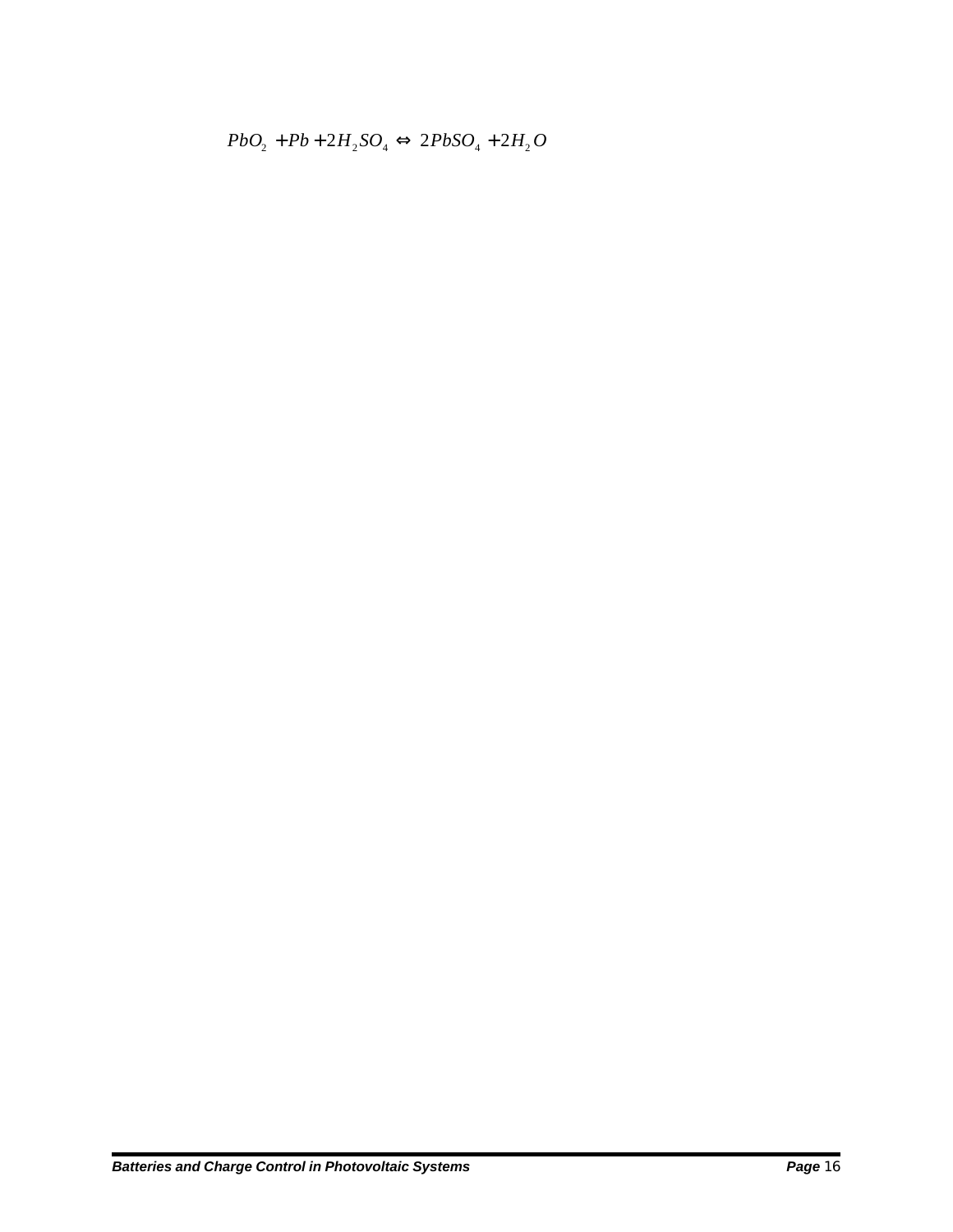Some consequences of these reactions are interesting and important. As the battery is discharged, the active materials PbO<sub>2</sub> and Pb in the positive and negative plates, respectively, combine with the sulfuric acid solution to form  $PbSO<sub>4</sub>$  and water. Note that in a fully discharged battery the active materials in both the positive and negative plates are converted to PbSO<sub>4</sub>, while the sulfuric acid solution is converted to water. This dilution of the electrolyte has important consequences in terms of the electrolyte *specific gravity* and freezing point that will be discussed later.

### Formation

Forming is the process of initial battery *charging* during manufacture. Formation of a lead-acid battery changes the *lead oxide* (PbO) on the *positive plate grids* to *lead dioxide* (PbO2 ), and to *metallic sponge lead* (Pb) on the *negative* plates. The extent to which a battery has been formed during manufacture dictates the need for additional cycles in the field to achieve *rated capacity*.

### Specific Gravity

Specific gravity is defined as the ratio of the density of a solution to the density of water, typically measured with a *hydrometer*. By definition, water has a specific gravity of one. In a lead-acid battery, the electrolyte is a diluted solution of sulfuric acid and water. In a fully charged battery, the electrolyte is approximately 36% sulfuric acid by weight, or 25% by volume, with the remainder water. The specific gravity of the electrolyte is related to the battery *state of charge*, depending on the design *electrolyte* concentration and *temperature*.

In a fully charged flooded lead-acid battery, the specific gravity of the electrolyte is typically in the range of 1.250 to 1.280 at a temperature of 27  $^{\circ}$ C, meaning that the density of the electrolyte is between 1.25 and 1.28 times that of pure water. When the battery is discharged, the hydrogen (H<sup>+</sup>) and sulfate (SO<sub>4</sub><sup>2</sup>) ions from the sulfuric acid solution combine with the active materials in the positive and negative plates to form lead sulfate (PbSO<sub>4</sub>), decreasing the specific gravity of the electrolyte. As the battery is discharged to greater depths, the sulfuric acid solution becomes diluted until there are no ions left in solution. At this point the battery is fully discharged, and the electrolyte is essentially water with a specific gravity of one.

Concentrated sulfuric acid has a very low freezing point (less than -50  $^{\circ}$ C) while water has a much higher freezing point of  $0^{\circ}$ C. This has important implications in that the freezing point of the electrolyte in a leadacid battery varies with the concentration or specific gravity of the electrolyte. As the battery becomes discharged, the specific gravity decreases resulting in a higher freezing point for the electrolyte.

Lead-acid batteries used in PV systems may be susceptible to freezing in some applications, particularly during cold winters when the batteries may not be fully charged during below average insolation periods. The PV system designer must carefully consider the temperature extremes of the application along with the anticipated battery state of charge during the winter months to ensure that lead-acid batteries are not subjected to freezing. Table 2 shows the properties and freezing points for sulfuric acid solutions.

| <b>Specific Gravity</b> | $H_2SO_4(Wt\%)$ |      | <b>Freezing Point (°C)</b> |
|-------------------------|-----------------|------|----------------------------|
|                         |                 |      |                            |
| 1.000                   | 0.0             | 0.C  |                            |
| 1.050                   | 7.3             | 4.2  | $-3.3$                     |
| 1.100                   | 14.3            | 8.5  | $-7.8$                     |
| 1.150                   | 20.9            | 13.0 | $-15$                      |
| 1.200                   | 27.2            |      | $-27$                      |

### **Table 2. Properties of Sulfuric Acid Solutions**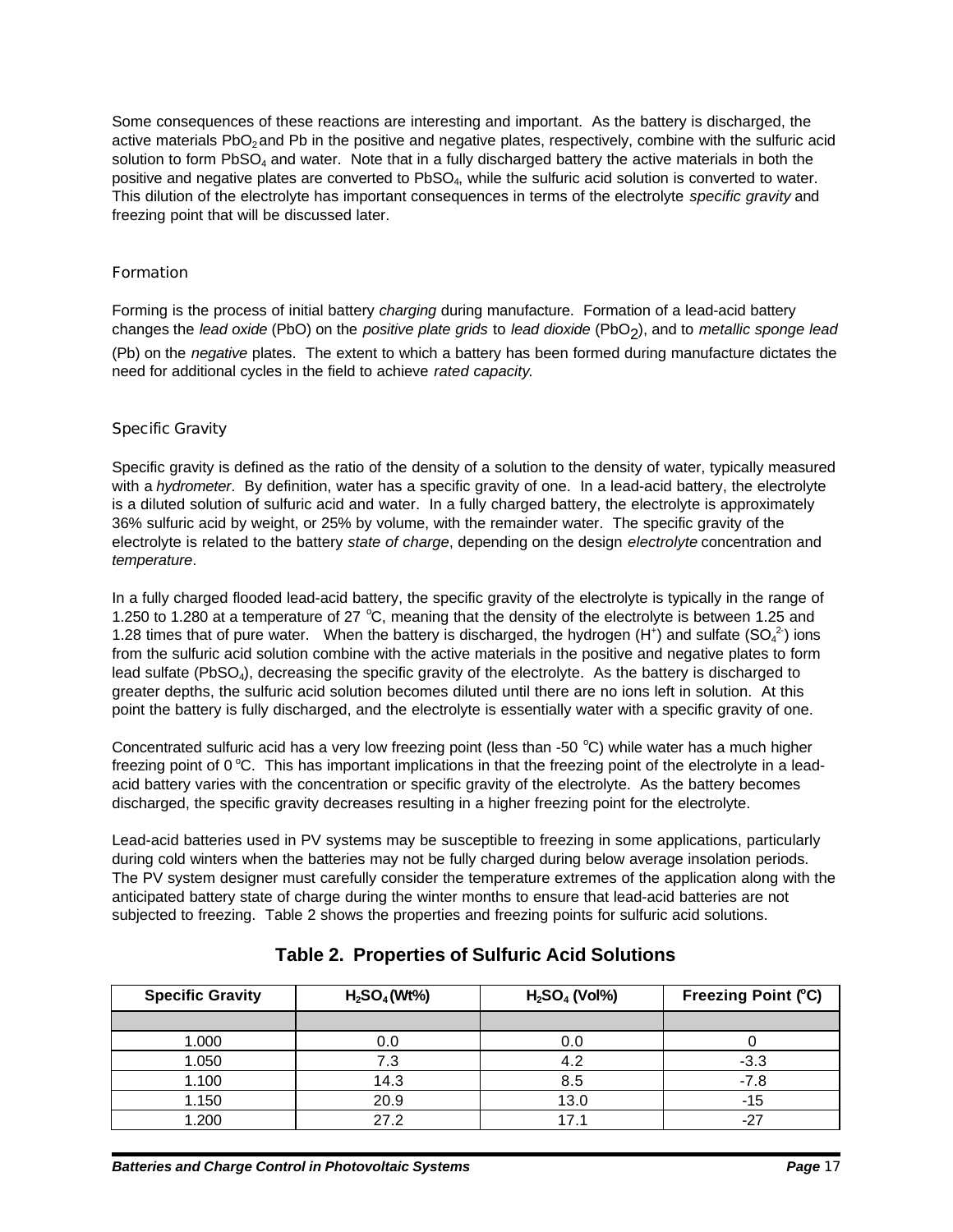| 250 | ົ<br>ാാ. | - -<br>n r<br><u>__</u> . | $ -$<br>ັ                |
|-----|----------|---------------------------|--------------------------|
| 300 | 39.      | . .                       | $\overline{\phantom{0}}$ |

### Adjustments to Specific Gravity

In very cold or tropical climates, the specific gravity of the sulfuric acid solution in lead-acid batteries is often adjusted from the typical range of 1.250 to 1.280. In tropical climates where freezing temperatures do not occur, the electrolyte specific gravity may be reduced to between 1.210 and 1.230 in some battery designs. This lower concentration electrolyte will lessen the degradation of the separators and grids and prolong the battery's useful service life. However, the lower specific gravity decreases the storage capacity and high discharge rate performance of the battery. Generally, these factors are offset by the fact that the battery is generally operating at higher than normal temperatures in tropical climates.

In very cold climates, the specific gravity of the electrolyte may be increased above the typical range of 1.250 to 1.280 to values between 1.290 and 1.300. By increasing the electrolyte concentration, the electrochemical activity in the battery is accelerated, improving the low temperature capacity and lowers the potential for battery freezing. However, these higher specific gravities generally reduce the useful service life of a battery.

While the specific gravity can also be used to estimate the state of charge of a lead-acid battery, low or inconsistent specific gravity reading between series connected cells in a battery may indicate sulfation, stratification, or lack of equalization between cells. In some cases a cell with low specific gravity may indicate a cell failure or internal short-circuit within the battery. Measurement of specific gravity can be a valuable aid in the routine maintenance and diagnostics of battery problems in stand-alone PV systems.

### Sulfation

Sulfation is a normal process that occurs in lead-acid batteries resulting from prolonged operation at partial states of charge. Even batteries which are frequently fully charged suffer from the effects of sulfation as the battery ages. The sulfation process involves the growth of lead sulfate crystals on the positive plate, decreasing the active area and capacity of the cell. During normal battery discharge, the active materials of the plates are converted to lead sulfate. The deeper the discharge, the greater the amount of active material that is converted to lead sulfate. During recharge, the lead sulfate is converted back into lead dioxide and sponge lead on the positive and negative plates, respectively. If the battery is recharged soon after being discharged, the lead sulfate converts easily back into the active materials.

However, if a lead-acid battery is left at less than full state of charge for prolonged periods (days or weeks), the lead sulfate crystallizes on the plate and inhibits the conversion back to the active materials during recharge. The crystals essentially "lock away" active material and prevent it from reforming into lead and lead dioxide, effectively reducing the capacity of the battery. If the lead sulfate crystals grow too large, they can cause physical damage to the plates. Sulfation also leads to higher internal resistance within the battery, making it more difficult to recharge.

Sulfation is a common problem experienced with lead-acid batteries in many PV applications. As the PV array is sized to meet the load under average conditions, the battery must sometimes be used to supply reserve energy during periods of excessive load usage or below average insolation. As a consequence, batteries in most PV systems normally operate for some length of time over the course of a year at partial states of charge, resulting in some degree of sulfation. The longer the period and greater the depth of discharge, the greater the extent of sulfation.

To minimize sulfation of lead acid batteries in photovoltaic systems, the PV array is generally designed to recharge the battery on the average daily conditions during the worst insolation month of the year. By sizing for the worst month's weather, the PV array has the best chance of minimizing the seasonal battery depth of discharge. In hybrid systems using a backup source such as a generator or wind turbine, the backup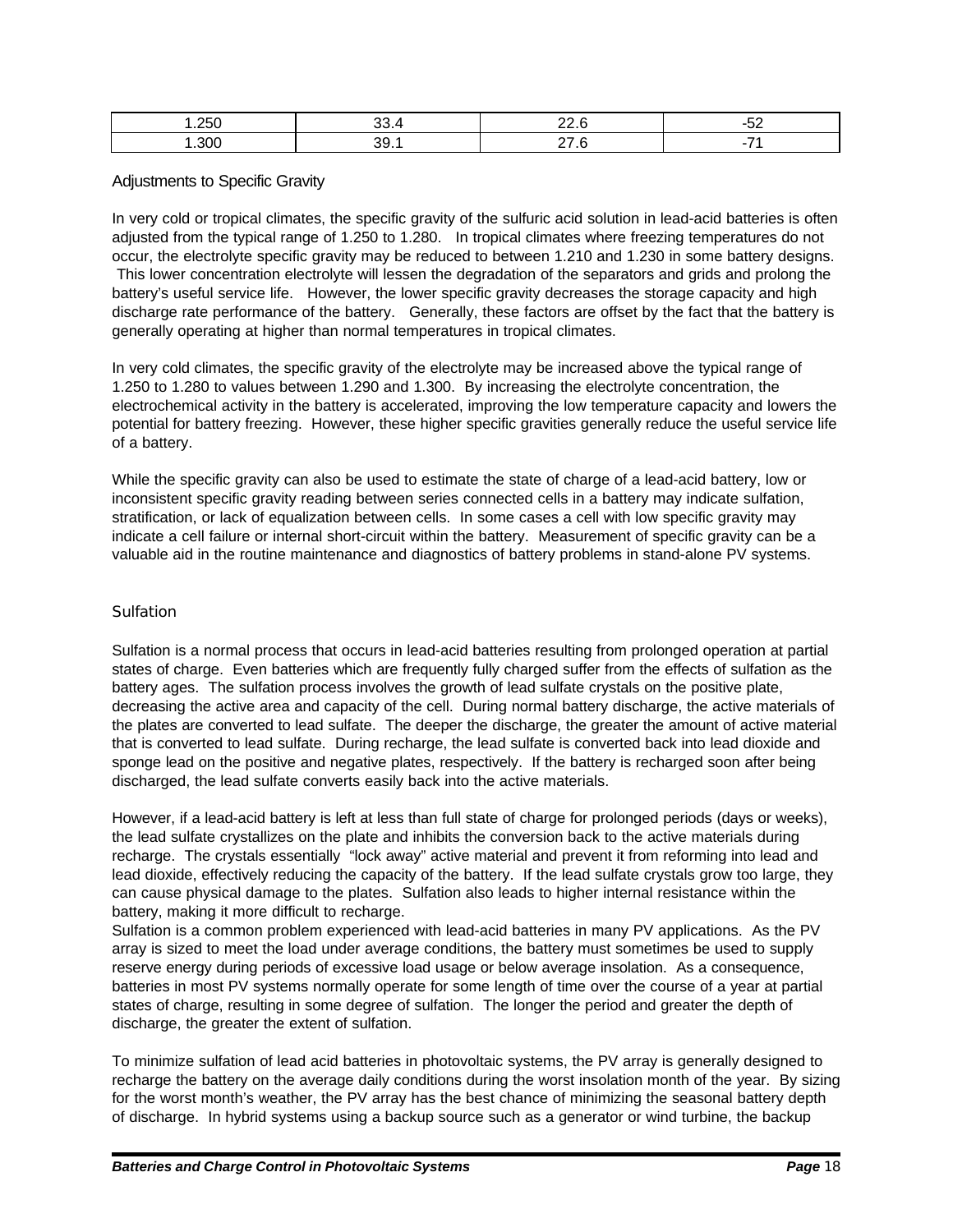source can be effectively used to keep the batteries fully charged even if the PV array can not. In general, proper battery and array sizing, as well as periodic *equalization* charges can minimize the onset of sulfation.

### **Stratification**

Stratification is a condition that can occur in flooded lead-acid batteries in which the concentration or specific gravity of the electrolyte increases from the bottom to top of a cell. Stratification is generally the result of undercharging, or not providing enough overcharge to gas and agitate the electrolyte during finish charging. Prolonged stratification can result in the bottom of the plates being consumed, while the upper portions remaining in relatively good shape, reducing battery life and capacity. Tall stationary cells, typically of large capacity, are particularly prone to stratification when charged at low rates. Periodic equalization charges thoroughly mix the electrolyte and can prevent stratification problems.

### Nickel-Cadmium Batteries

Nickel-cadmium (Ni-Cad) batteries are *secondary*, or *rechargeable* batteries, and have several advantages over lead-acid batteries that make them attractive for use in stand-alone PV systems. These advantages include *long life*, *low maintenance*, survivability from excessive discharges, excellent low temperature *capacity retention*, and *non-critical voltage regulation* requirements. The main disadvantages of nickelcadmium batteries are their *high cost* and limited availability compared to lead-acid designs.

A typical nickel-cadmium cell consists of positive electrodes made from *nickel-hydroxide* (NiO(OH))and negative electrodes made from *cadmium* (Cd) and immersed in an alkaline *potassium hydroxide* (KOH) electrolyte solution. When a nickel-cadmium cell is discharged, the nickel hydroxide changes form  $(Ni(OH<sub>2</sub>))$  and the cadmium becomes cadmium hydroxide  $(Cd(OH<sub>2</sub>))$ . The concentration of the electrolyte does not change during the reaction so the freezing point stays very low.

### Nickel-Cadmium Battery Chemistry

Following are the electrochemical reactions for the flooded nickel-cadmium cell:

### *At the positive plate or electrode:*

 $2NiO(OH) + 2H<sub>2</sub>O + 2e^- \Leftrightarrow 2Ni(OH)<sub>2</sub> + 2OH^-$ 

*At the negative plate or electrode:*

 $Cd + 2OH^- \Leftrightarrow Cd(OH)_2 + 2e^-$ 

### *Overall nickel cadmium cell reaction:*

 $Cd + 2NiO(OH) + 2H<sub>2</sub>O \Leftrightarrow Cd(OH)<sub>2</sub> + 2Ni(OH)<sub>2</sub>$ 

Notice these reactions are reversible and that the elements and charge are balanced on both sides of the equations. The discharge reactions occur from left to right, while the charge reactions are reversed.

The nominal voltage for a nickel-cadmium cell is 1.2 volts, compared to about 2.1 volts for a lead-acid cell, requiring 10 nickel-cadmium cells to be configured in series for a nominal 12 volt battery. The voltage of a nickel-cadmium cell remains relatively stable until the cell is almost completely discharged, where the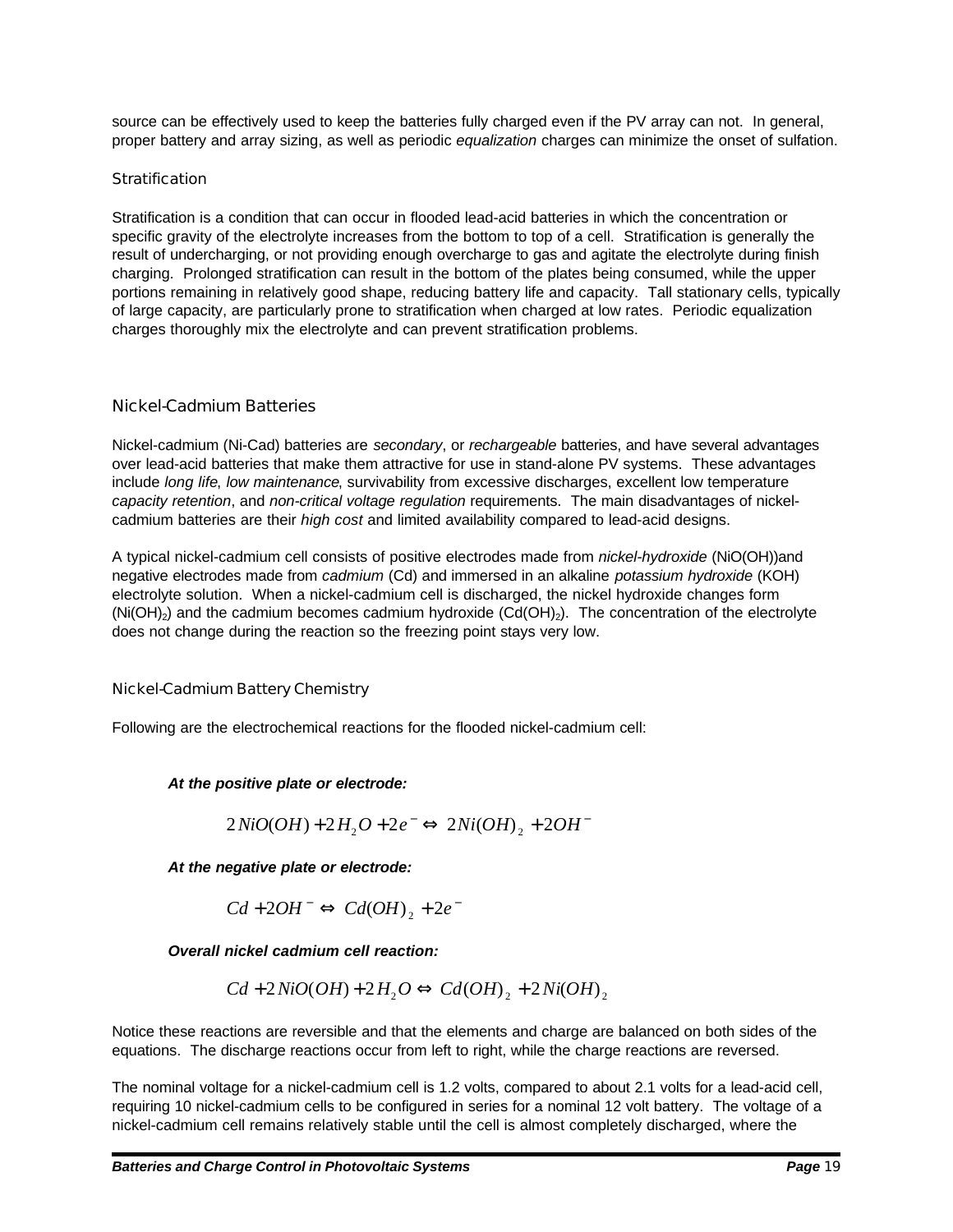voltage drops off dramatically. Nickel-cadmium batteries can accept charge rates as high as C/1, and are tolerant of continuous overcharge up to a C/15 rate. Nickel-cadmium batteries are commonly subdivided in to two primary types; *sintered plate* and *pocket plate*.

### Sintered Plate Ni-Cads

Sintered plate nickel cadmium batteries are commonly used in electrical test equipment and consumer electronic devices. The batteries are designed by heat processing the active materials and rolling them into metallic case. The electrolyte in sintered plate nickel-cadmium batteries is immobilized, preventing leakage, allowing any orientation for installation. The main disadvantage of sintered plate designs is the so called 'memory effect', in which a battery that is repeatedly discharged to only a percentage of its rated capacity will eventually 'memorize' this cycle pattern, and will limit further discharge resulting in loss of capacity. In some cases, the 'memory effect' can be erased by conducting special charge and discharge cycles, regaining some of its initial rated capacity.

### Pocket Plate Ni-Cads

Large nickel cadmium batteries used in remote telecommunications systems and other commercial applications are typically of a flooded design, called flooded *pocket plate*. Similar to flooded lead-acid designs, these batteries require periodic water additions, however, the electrolyte is an alkaline solution of potassium hydroxide, instead of a sulfuric acid solution. These batteries can withstand deep discharges and temperature extremes much better than lead-acid batteries, and they do not experience the 'memory effect' associated with sintered plate Ni-Cads. The main disadvantage of pocket plate nickel cadmium batteries is their high initial cost, however their long lifetimes can result in the lowest life cycle cost battery for some PV applications.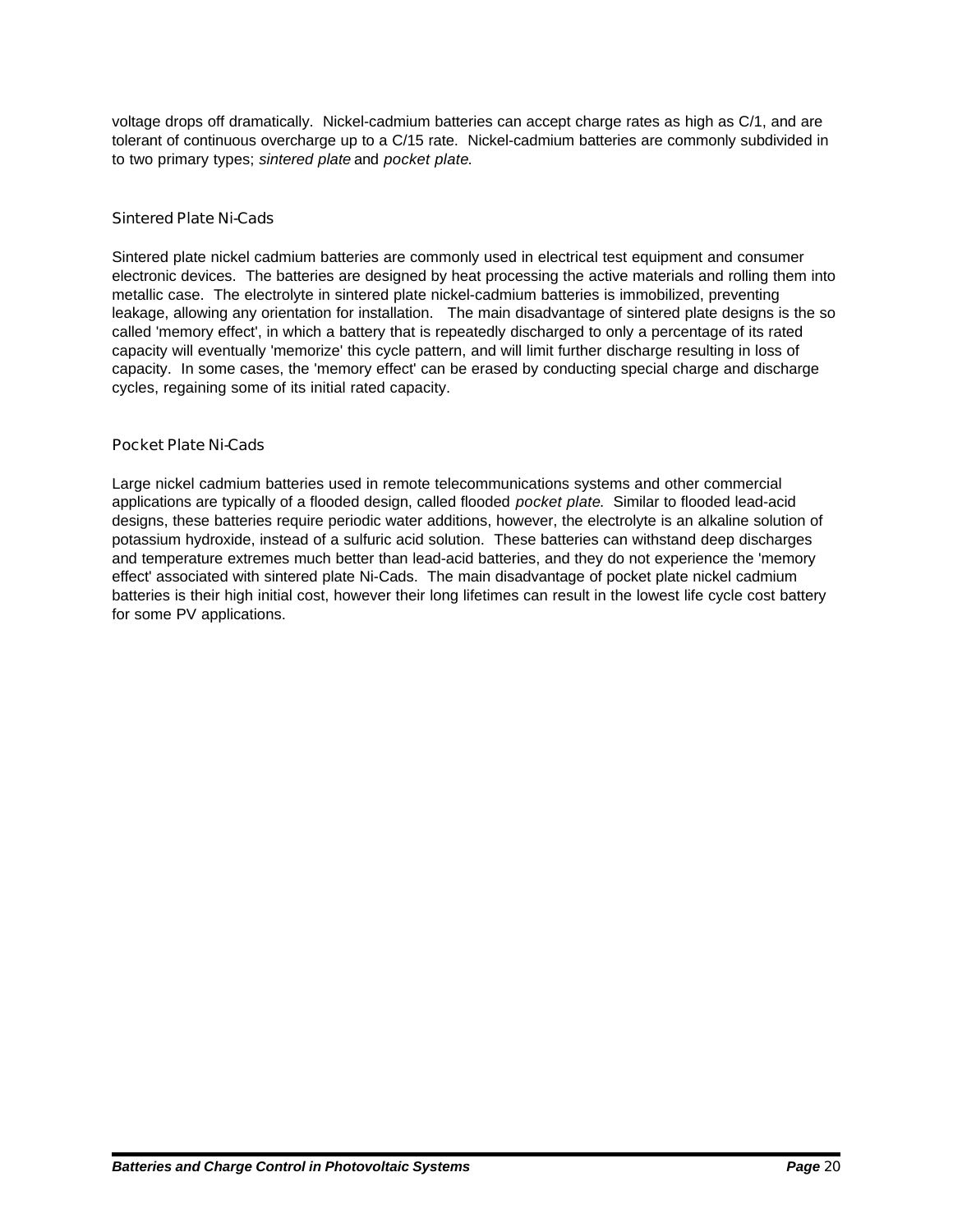### Battery Strengths and Weaknesses

Each battery type has design and performance features suited for particular applications. Again, no one type of battery is ideal for a PV system applications. The designer must consider the advantages and disadvantages of different batteries with respect to the requirements of a particular application. Some of the considerations include lifetime, deep cycle performance, tolerance to high temperatures and overcharge, maintenance and many others. Table 3 summarizes some of the key characteristics of the different battery types discussed in the preceding section.

| <b>Battery Type</b>                  | <b>Advantages</b>                                                                                                 | <b>Disadvantages</b>                                                                                                |
|--------------------------------------|-------------------------------------------------------------------------------------------------------------------|---------------------------------------------------------------------------------------------------------------------|
| <b>Flooded Lead-Acid</b>             |                                                                                                                   |                                                                                                                     |
| Lead-Antimony                        | low cost, wide availability, good<br>deep cycle and high temperature<br>performance, can replenish<br>electrolyte | high water loss and maintenance                                                                                     |
| Lead-Calcium Open Vent               | low cost, wide availability, low<br>water loss, can replenish<br>electrolyte                                      | poor deep cycle performance,<br>intolerant to high temperatures<br>and overcharge                                   |
| Lead-Calcium Sealed Vent             | low cost, wide availability, low<br>water loss                                                                    | poor deep cycle performance,<br>intolerant to high temperatures<br>and overcharge, can not replenish<br>electrolyte |
| Lead Antimony/Calcium<br>Hybrid      | medium cost, low water loss                                                                                       | limited availability, potential for<br>stratification                                                               |
| <b>Captive Electrolyte Lead-Acid</b> |                                                                                                                   |                                                                                                                     |
| Gelled                               | medium cost, little or no<br>maintenance, less susceptible to<br>freezing, install in any orientation             | fair deep cycle performance,<br>intolerant to overcharge and high<br>temperatures, limited availability             |
| <b>Absorbed Glass Mat</b>            | medium cost, little or no<br>maintenance, less susceptible to<br>freezing, install in any orientation             | fair deep cycle performance,<br>intolerant to overcharge and high<br>temperatures, limited availability             |
| <b>Nickel-Cadmium</b>                |                                                                                                                   |                                                                                                                     |
| <b>Sealed Sintered-Plate</b>         | wide availability, excellent low and<br>high temperature performance,<br>maintenance free                         | only available in low capacities,<br>high cost, suffer from 'memory'<br>effect                                      |
| <b>Flooded Pocket-Plate</b>          | excellent deep cycle and low and<br>high temperature performance,<br>tolerance to overcharge                      | limited availability, high cost,<br>water additions required                                                        |

### **Table 3. Battery Characteristics**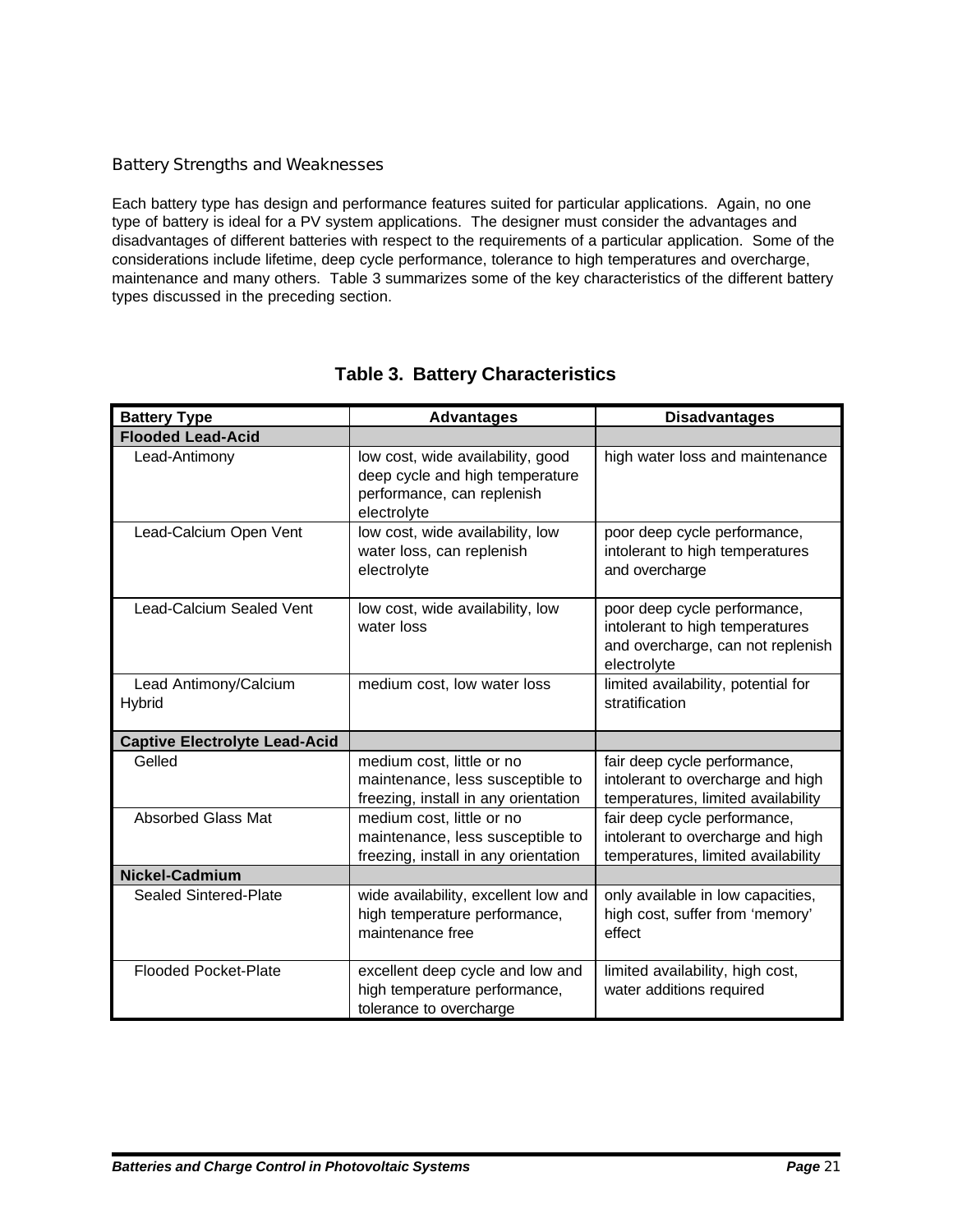### Battery Performance Characteristics

### Terminology and Definitions

Ampere-Hour (Ah): The common unit of measure for a battery's electrical storage capacity, obtained by integrating the discharge current in amperes over a specific time period. An ampere-hour is equal to the transfer of one-ampere over one-hour, equal to 3600 coulombs of charge. For example, a battery which delivers 5-amps for 20-hours is said to have delivered 100 ampere-hours.

*Capacity:* A measure of a battery's ability to store or deliver electrical energy, commonly expressed in units of *ampere-hours*. Capacity is generally specified at a specific discharge rate, or over a certain time period. The capacity of a battery depends on several design factors including: the quantity of active material, the number, design and physical dimensions of the plates, and the electrolyte specific gravity. Operational factors affecting capacity include: the discharge rate, depth of discharge, cut off voltage, temperature, age and cycle history of the battery. Sometimes a battery's energy storage capacity is expressed in kilowatt-hours (kWh), which can be approximated by multiplying the rated capacity in amperehours by the nominal battery voltage and dividing the product by 1000. For example, a nominal 12 volt, 100 ampere-hour battery has an energy storage capacity of (12 x 100)/1000 = 1.2 kilowatt-hours. Figure 2 shows the effects of temperature and discharge rate on lead-acid battery capacity.



**Figure 2. Effects on battery capacity**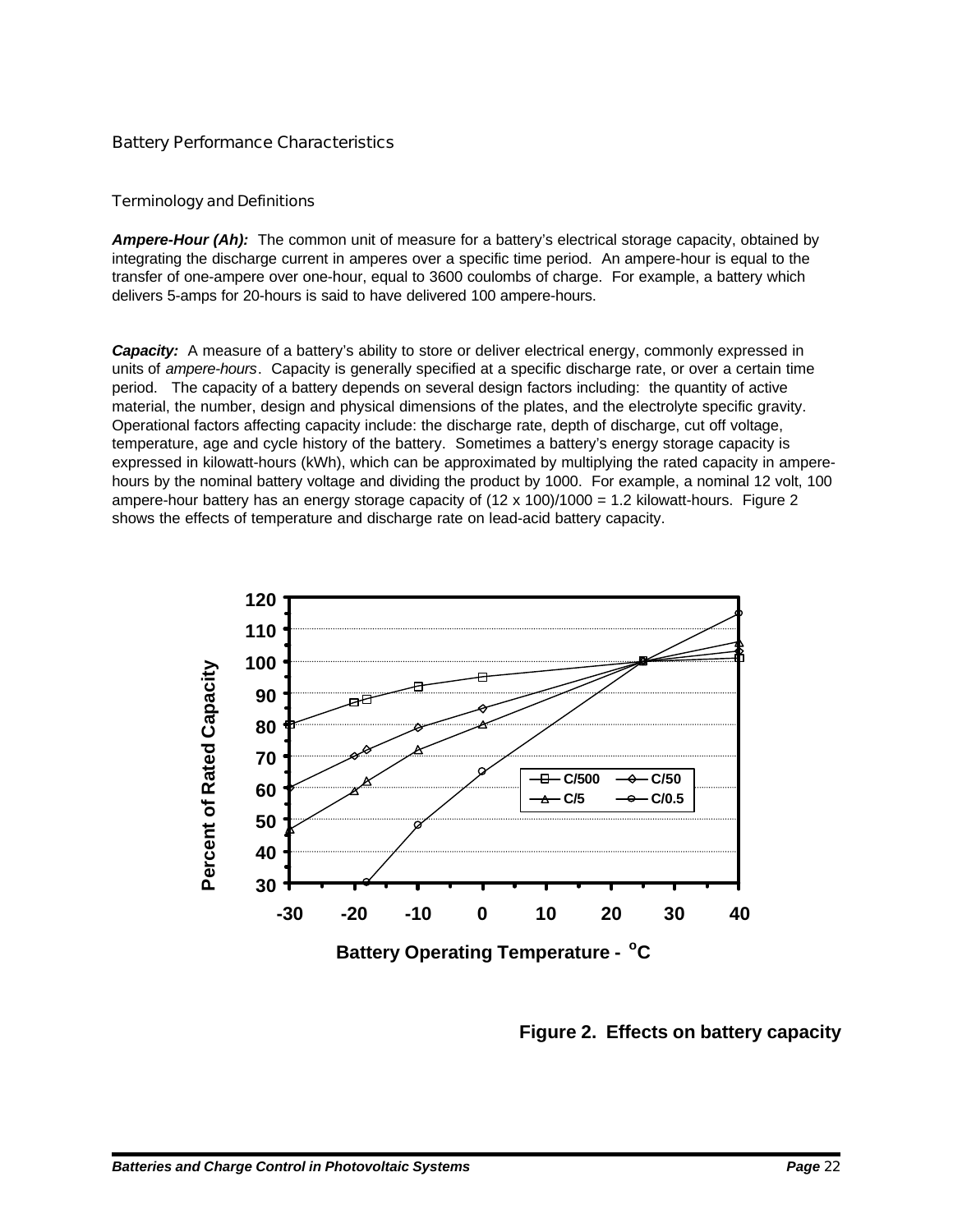*Cut Off Voltage:* The lowest voltage which a battery system is allowed to reach in operation, defining the battery capacity at a specific discharge rate. Manufacturers often rate capacity to a specific cut off, or end of discharge voltage at a defined discharge rate. If the same cut off voltage is specified for different rates, the capacity will generally be higher at the lower discharge rate.

*Cycle:* Refers to a discharge to a given depth of discharge followed by a complete recharge. A 100 percent depth of discharge cycle provides a measure of the total battery capacity.

**Discharge:** The process when a battery delivers current, quantified by the discharge current or rate. Discharge of a lead-acid battery involves the conversion of lead, lead dioxide and sulfuric acid to lead sulfate and water.

*Charge:* The process when a battery receives or accepts current, quantified by the charge current or rate. Charging of a lead-acid battery involves the conversion of lead sulfate and water to lead, lead dioxide and sulfuric acid.

*Rate of Charge/Discharge:* The rate of charge or discharge of a battery is expressed as a ratio of the nominal battery capacity to the charge or discharge time period in hours. For example, a 4-amp discharge for a nominal 100 ampere-hour battery would be considered a C/20 discharge rate.

*Negative (-):* Referring to the lower potential point in a dc electrical circuit, the negative battery terminal is the point from which electrons or the current flows during discharge.

*Positive (+):* Referring to the higher potential point in a dc electrical circuit, the positive battery terminal is the point from which electrons or the current flows during charging.

*Open Circuit Voltage:* The voltage when a battery is at rest or steady-state, not during charge or discharge. Depending on the battery design, specific gravity and temperature, the open circuit voltage of a fully charged lead-acid battery is typically about 2.1-volts.

### Battery Charging

Methods and procedures for battery charging vary considerably. In a stand-alone PV system, the ways in which a battery is charged are generally much different from the charging methods battery manufacturers use to rate battery performance. The various methods and considerations for battery charging in PV systems are discussed in the next section on battery charge controllers.

Battery manufacturers often refer to three modes of battery charging; *normal or bulk charge, finishing or float charge* and *equalizing charge*.

*Bulk or Normal Charge:* Bulk or normal charging is the initial portion of a charging cycle, performed at any charge rate which does not cause the cell voltage to exceed the gassing voltage. Bulk charging generally occurs up to between 80 and 90% state of charge.

*Float or Finishing Charge:* Once a battery is nearly fully charged, most of the active material in the battery has been converted to its original form, and voltage and or current regulation are generally required to limit the amount over overcharge supplied to the battery. Finish charging is usually conducted at low to medium charge rates.

*Equalizing Charge:* An equalizing or refreshing charge is used periodically to maintain consistency among individual cells. An equalizing charge generally consists of a current-limited charge to higher voltage limits than set for the finishing or float charge. For batteries deep discharged on a daily basis, an equalizing charge is recommended every one or two weeks. For batteries less severely discharged, equalizing may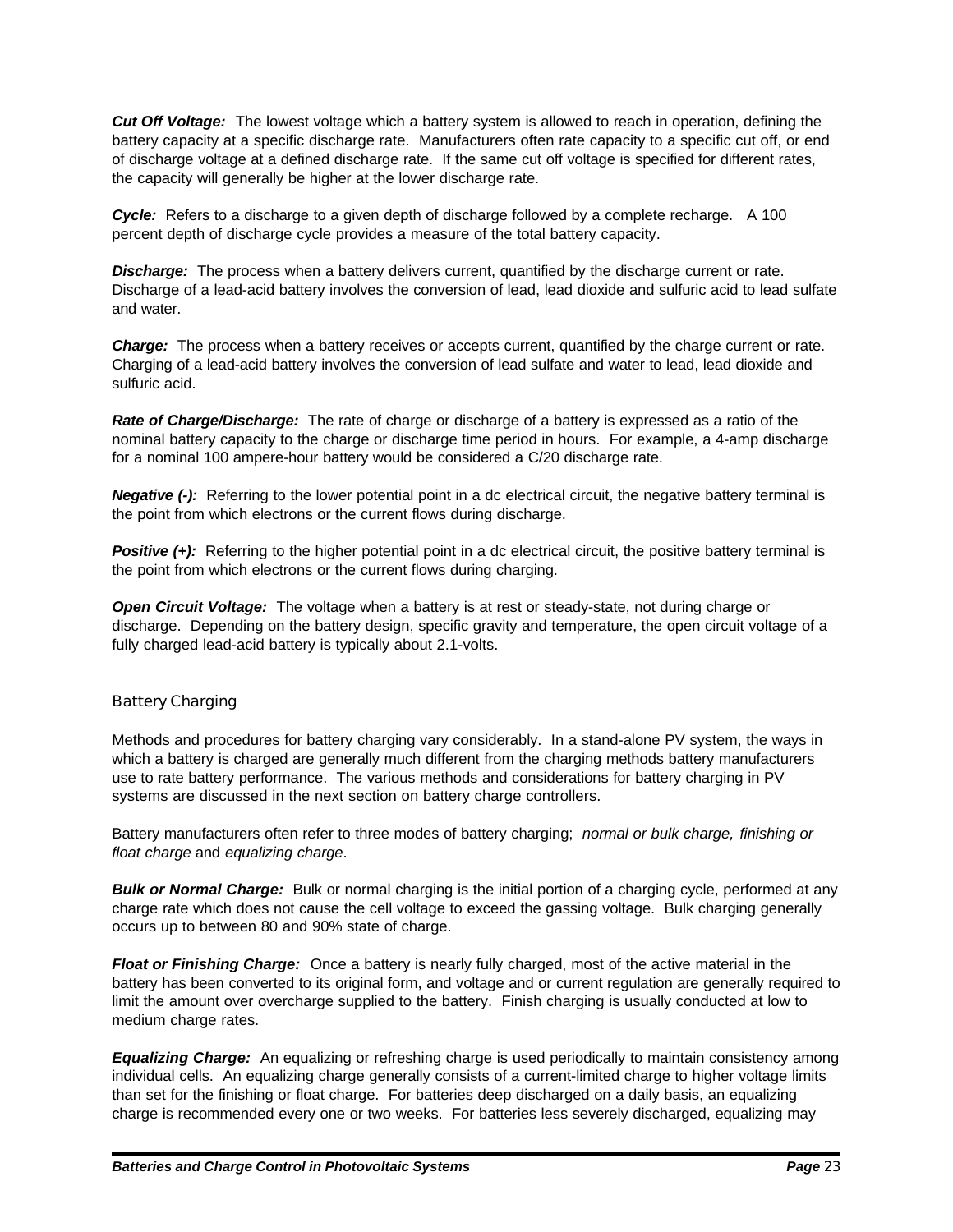only be required every one or two months. An equalizing charge is typically maintained until the cell voltages and specific gravities remain consistent for a few hours.

### Battery Discharging

**Depth of Discharge (DOD):** The depth of discharge (DOD) of a battery is defined as the percentage of capacity that has been withdrawn from a battery compared to the total fully charged capacity. By definition, the depth of discharge and *state of charge* of a battery add to 100 percent. The two common qualifiers for depth of discharge in PV systems are the *allowable* or *maximum DOD* and the a*verage daily DOD* and are described as follows:

*Allowable DOD:* The maximum percentage of full-rated *capacity* that can be withdrawn from a battery is known as its allowable depth of discharge. The allowable DOD is the maximum discharge limit for a battery, generally dictated by the *cut off voltage* and *discharge rate*. In standalone PV systems, the *low voltage load disconnect* (LVD) set point of the battery charge controller dictates the allowable DOD limit at a given discharge rate. Furthermore, the allowable DOD is generally a seasonal deficit, resulting from low insolation, low temperatures and/or excessive load usage. Depending on the type of battery used in a PV system, the design allowable depth of discharge may be as high as 80% for deep cycle, motive power batteries, to as low as 15-25% if SLI batteries are used. The allowable DOD is related to the *autonomy*, in terms of the *capacity* required to operate the system loads for a given number of days without energy from the PV array. A system design with a lower allowable DOD will result in a shorter autonomy period. As discussed earlier, if the internal temperature of a battery reaches the freezing point of the electrolyte, the electrolyte can freeze and expand, causing irreversible damage to the battery. In a fully charged lead-acid battery, the electrolyte is approximately 35% by weight and the freezing point is quite low (approximately -60  $^{\circ}$ C). As a lead-acid battery is discharged, the becomes diluted, so the concentration of acid decreases and the concentration of water increases as the freezing point approaches the freezing point of water,  $0^{\circ}$ C.

*Average Daily DOD:* The average daily depth of discharge is the percentage of the full-rated *capacity* that is withdrawn from a battery with the *average daily load* profile. If the load varies seasonally, for example in a PV lighting system, the average daily DOD will be greater in the winter months due to the longer nightly load operation period. For PV systems with a constant daily load, the average daily DOD is generally greater in the winter due to lower battery temperature and lower rated capacity. Depending on the *rated capacity* and the *average daily load* energy, the average daily DOD may vary between only a few percent in systems designed with a lot of autonomy, or as high as 50 percent for marginally sized battery systems. The average daily DOD is inversely related to autonomy; meaning that systems designed for longer autonomy periods (more capacity) have a lower average daily DOD.

**State of Charge (SOC):** The state of charge (SOC) is defined as the amount of energy in a battery, expressed as a percentage of the energy stored in a fully charged battery. Discharging a battery results in a decrease in state of charge, while charging results in an increase in state of charge. A battery that has had three quarters of its capacity removed, or been discharged 75 percent, is said to be at 25 percent state of charge. Figure 3 shows the seasonal variation in battery *state of charge* and *depth of discharge*.

*Autonomy:* Generally expressed as the days of storage in a stand-alone PV system, autonomy refers to the time a fully charged battery can supply energy to the systems loads when there is no energy supplied by the PV array. For common, less critical PV applications autonomy periods are typically between two and six days. For critical applications involving an essential load or public safety, or where weather patterns dictate, autonomy periods may be greater than ten days. Longer autonomy periods generally result in a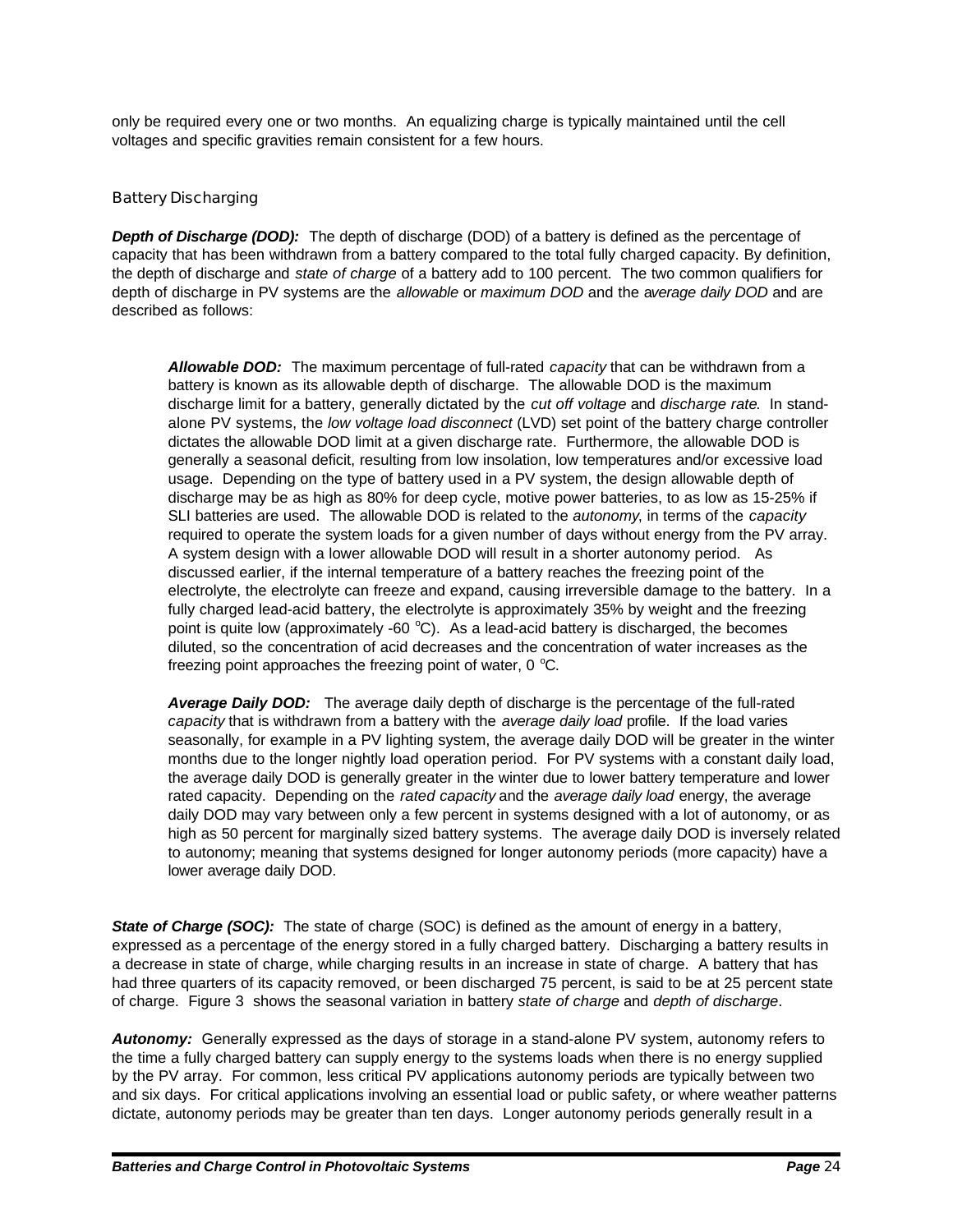

### **Figure 3. Battery state of charge**

lower average daily DOD and lower the probability that the allowable (maximum) DOD or minimum load voltage is reached.

**Self Discharge Rate:** In open-circuit mode without any charge or discharge current, a battery undergoes a reduction in state of charge, due to internal mechanisms and losses within the battery. Different battery types have different self discharge rates, the most significant factor being the active materials and grid alloying elements used in the design. Higher temperatures result in higher discharge rates particularly for lead-antimony designs as shown in Figure 4.



**Figure 4. Battery self-discharge**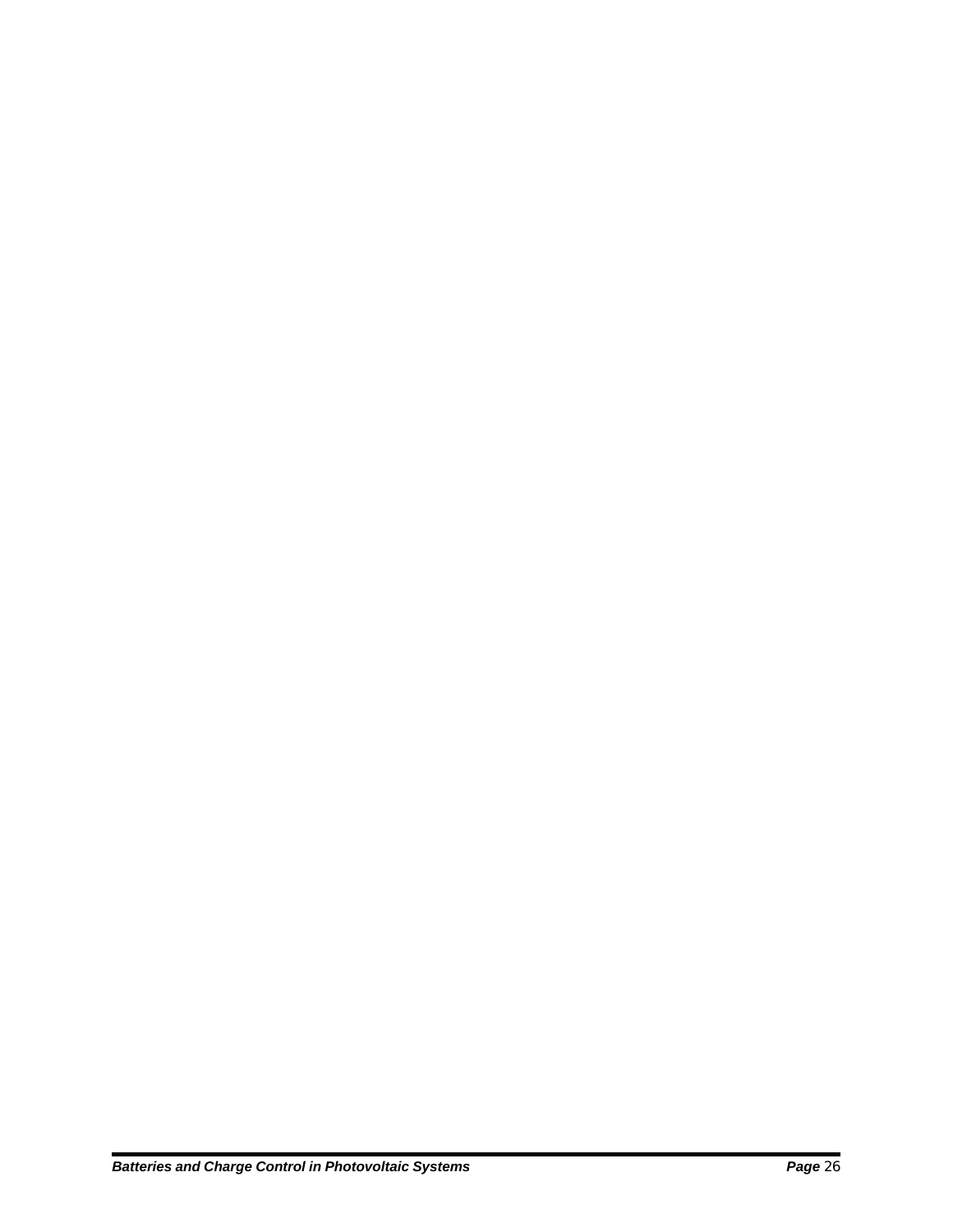**Battery Lifetime:** Battery lifetime is dependent upon a number of design and operational factors, including the components and materials of battery construction, temperature, frequency and depth of discharges, average state of charge and charging methods. As long as a battery is not overcharged, overdischarged or operated at excessive temperatures, the lifetime of a battery is proportionate to its average state of charge.

A typical flooded lead-acid battery that is maintained above 90 percent state of charge will provide two to three times more full charge/discharge cycles than a battery allowed to reach 50 percent state of charge before recharging. This suggests limiting the allowable and average daily DOD to prolong battery life.

Lifetime can be expressed in terms of *cycles* or *years*, depending upon the particular type of battery and its intended application. Exact quantification of battery life is difficult due to the number of variables involved, and generally requires battery test results under similar operating conditions. Battery manufacturers often do not rate battery performance under the conditions of charge and discharge experienced in PV systems.

*Temperature Effects:* For an electrochemical cell such as a battery, temperature has important effects on performance. Generally, as the temperature increases by  $10^{\circ}$ C the rate of an electrochemical reaction doubles, resulting in statements from battery manufacturers that battery life decreases by a factor of two for every 10° C increase in average operating temperature. Higher operating temperatures accelerate corrosion of the positive plate grids, resulting in greater gassing and electrolyte loss. Lower operating temperatures generally increase battery life. However, the capacity is reduced significantly at lower temperatures, particularly for lead-acid batteries. When severe temperature variations from room temperatures exist, batteries are located in an insulated or other temperature-regulated enclosure to minimize battery



### **Figure 5. Temperature effects on battery life**

temperature swings.

*Effects of Discharge Rates:* The higher the discharge rate or current, the lower the capacity that can be withdrawn from a battery to a specific allowable DOD or cut off voltage. Higher discharge rates also result in the voltage under load to be lower than with lower discharge rates, sometimes affecting the selection of the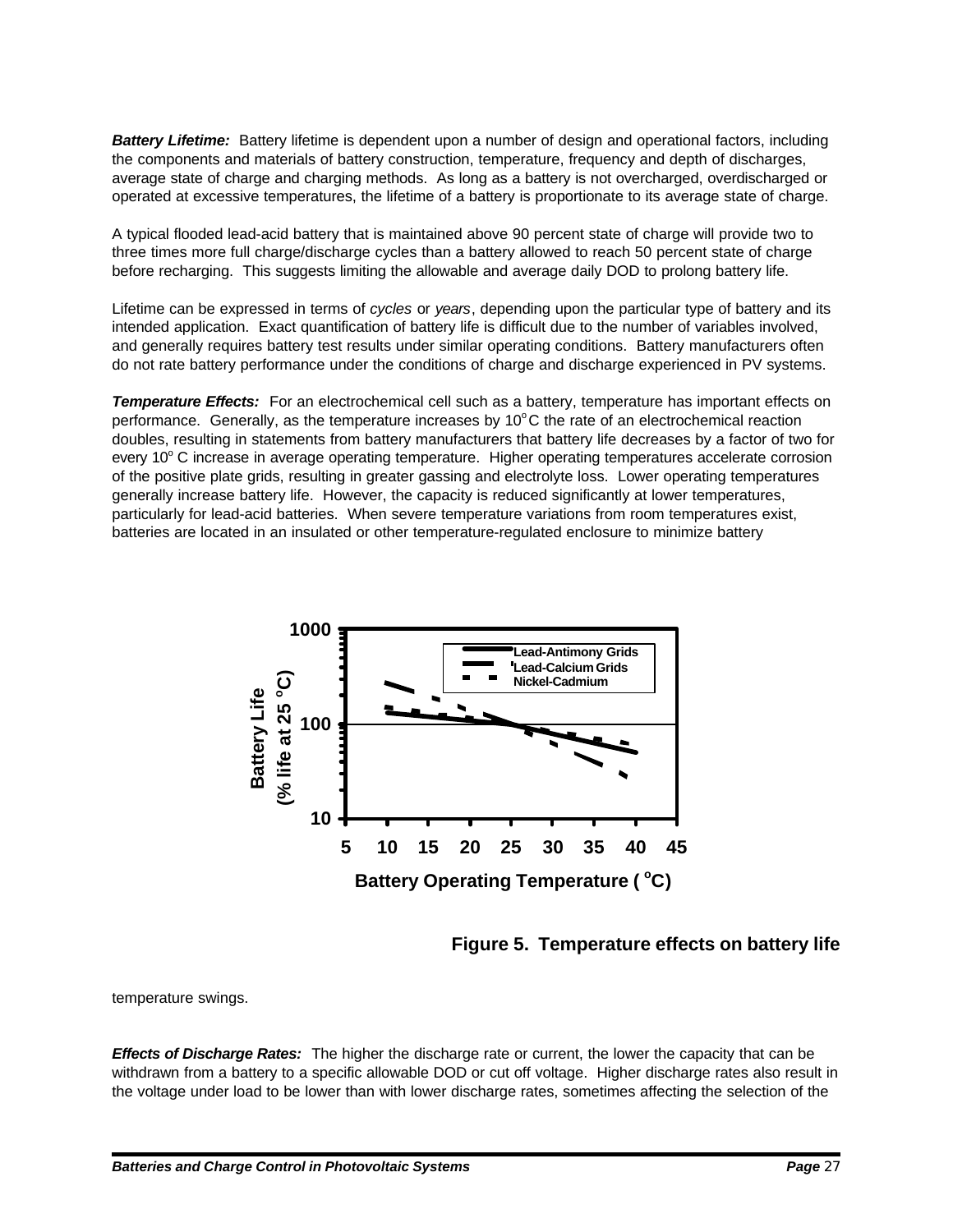low voltage load disconnect set point. At the same battery voltage the lower the discharge rates, the lower the battery state of charge compared to higher discharge rates.

*Corrosion:* The electrochemical activity resulting from the immersion of two dissimilar metals in an electrolyte, or the direct contact of two dissimilar metals causing one material to undergo oxidation or lose electrons and causing the other material to undergo reduction, or gain electrons. Corrosion of the grids supporting the active material in a battery is an ongoing process and may ultimately dictate the battery's useful lifetime. Battery terminals may also experience corrosion due to the action of electrolyte gassing from the battery, and generally require periodic cleaning and tightening in flooded lead-acid types. Higher temperatures and the flow of electrical current between two dissimilar metals accelerates the corrosion process.

### Battery Gassing and Overcharge Reaction

Gassing occurs in a battery during charging when the battery is nearly fully charged. At this point, essentially all of the active materials have been converted to their fully charged composition and the cell voltage rises sharply. The gas products are either recombined internal to the cell as in sealed or *valve regulated* batteries, or released through the cell *vents* in flooded batteries. In general, the overcharge or gassing reaction in batteries is irreversible, resulting in water loss. However in sealed lead-acid cells, an internal recombinant process permits the reforming of water from the hydrogen and oxygen gasses generated under normal charging conditions, allowing the battery to be sealed and requiring no electrolyte maintenance. All gassing reactions consume a portion of the charge current which can not be delivered on the subsequent discharge, thereby reducing the battery charging efficiency.

In both flooded lead-acid and nickel-cadmium batteries, gassing results in the formation of hydrogen at the negative plate and oxygen at the positive plate, requiring periodic water additions to replenish the electrolyte. The following electrochemical reactions show the overcharge process in typical lead-acid cell.

### *At the negative plate or electrode:*

$$
2H^+ + 2e^- \Rightarrow H_2
$$

*At the positive plate or electrode:*

$$
H_2O - 2e^- \Rightarrow \frac{1}{2}O_2 + 2H^+
$$

*Overall lead-acid cell overcharge reaction:*

$$
H_2O \Rightarrow H_1 + \frac{1}{2}O_2
$$

Following are the electrochemical reactions for a typical nickel-cadmium cell.

#### *At the negative plate or electrode:*

$$
4H_2O + 4e^- \Rightarrow 2H_2 + 4OH^-
$$

*At the positive plate or electrode:*

$$
4OH^- \Rightarrow 2H_2O + O_2 + 4e^-
$$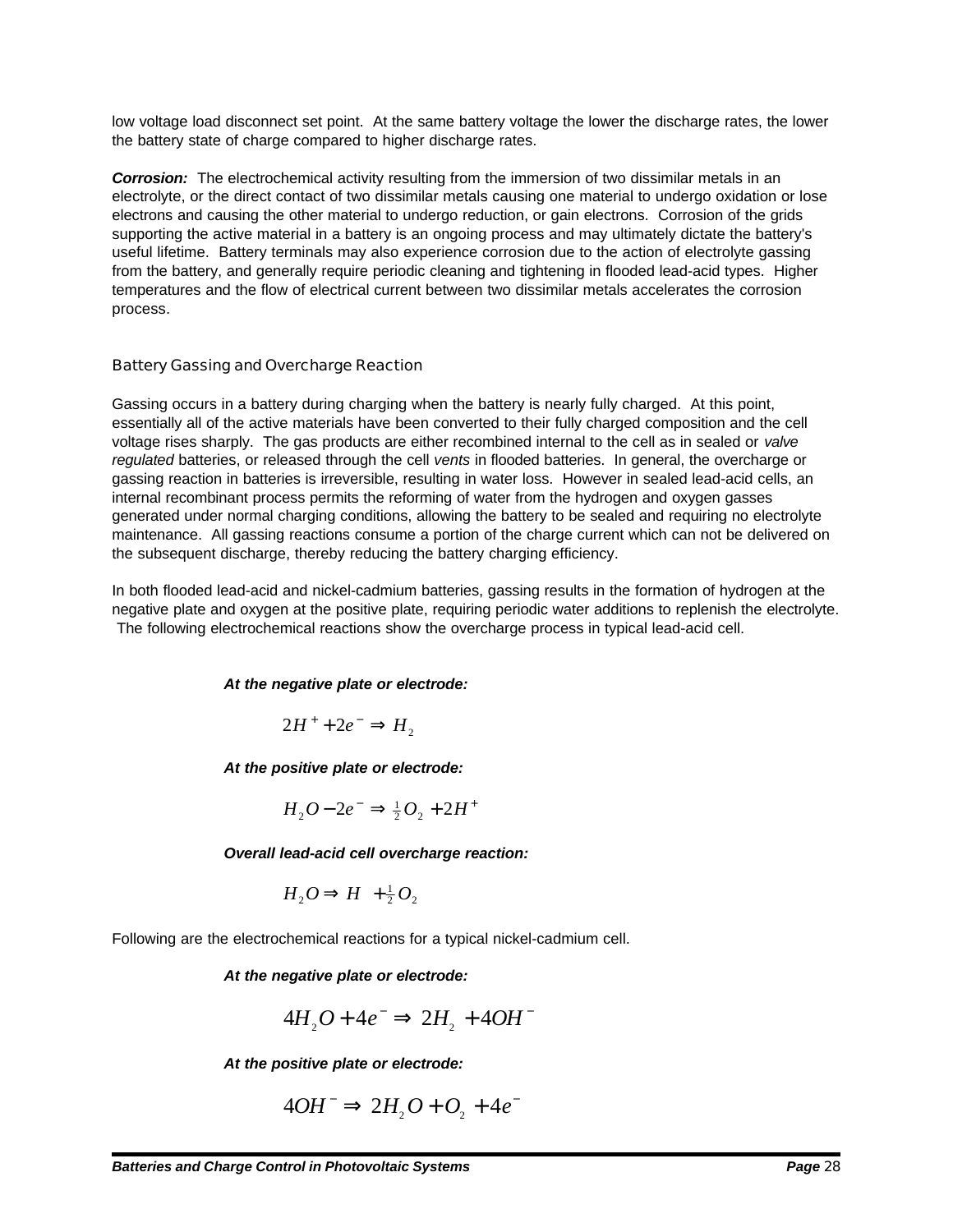### *Overall nickel-cadmium cell overcharge reaction:*

$$
2H_2O \Rightarrow 2H_2 + O_2
$$

Flooded Batteries Require Some Gassing

Some degree of gassing is required to agitate and prevent stratification of the electrolyte in flooded batteries. When a flooded lead-acid battery is charged, heavy sulfuric acid forms on the plates, and falls to the bottom of the battery. Over time, the electrolyte stratifies, developing greater acid concentrations at the bottom of the battery than at the top. If left unmixed, the reaction process would be different from the bottom to the top of the plates, greater corrosion would occur, and battery performance would be poor. By gently gassing flooded batteries, the electrolyte is mixed preventing electrolyte stratification. However, excessive gassing and overcharge dislodges active materials from the grids, reducing the battery life. Excessive gassing may also lead to higher temperatures, which accelerates corrosion of the grids and shortens battery life.

### Captive Electrolyte Batteries Should Avoid Gassing

Gassing control is especially important for captive electrolyte or sealed batteries. These are not flooded, and electrolyte cannot be replaced if allowed to escape due to overcharging. For these types of batteries, the charging process should be controlled more carefully to avoid gassing.

### Charge Regulation Voltage Affects Gassing

The charge regulation voltage, or the maximum voltage that a charge controller allows a battery to reach in operation plays an important part in battery gassing. Charge controllers are used in photovoltaic power systems to allow high rates of charging up to the gassing point, and then limit or disconnect the PV current to prevent overcharge. The highest voltage that batteries are allowed to reach determines in part how much gassing occurs. To limit gassing and electrolyte loss to acceptable levels, proper selection of the charge controller voltage regulation set point is critical in PV systems. If too low of a regulation voltage is used, the battery will be undercharged. If too high of a regulation voltage is used, the battery will be overcharged. Both under and overcharging will result in premature battery failure and loss of load in stand-alone PV systems. In general, sealed "maintenance free" valve-regulated batteries (using lead-calcium grids) should have lower charge regulation voltage set points than flooded deep cycling batteries (using lead-antimony grids).

### Other Factors Affecting Battery Gassing

The onset of gassing in a lead-acid cell is not only determined by the cell voltage, but the temperature as well. As temperatures increase, the corresponding gassing voltage decreases for a particular battery. Regardless of the charge rate, the gassing voltage is the same, however gassing begins at a lower battery state of charge at higher charge rates. The grid design, whether lead-antimony or lead-calcium also affects gassing. Battery manufacturers should be consulted to determine the gassing voltages for specific designs. Figure 14 shows the relationships between cell voltage, state of charge, charge rate and temperature for a typical lead-acid cell with lead-antimony grids.

By examining Figure 6, one can see that at 27  $^{\circ}$ C and at a charge rate of C/20, the gassing voltage of about 2.35 volts per cell is reached at about 90% state of charge. At a charge rate of C/5 at 27  $^{\circ}$ C, the gassing voltage is reached at about 75% state of charge. At a battery temperature of 0  $\degree$ C the gassing voltage increases to about 2.5 volt per cell, or 15 volts for a nominal 12 volt battery. The effects of temperature on the gassing voltage is the reason the charge regulation voltage is sometimes temperature compensated - to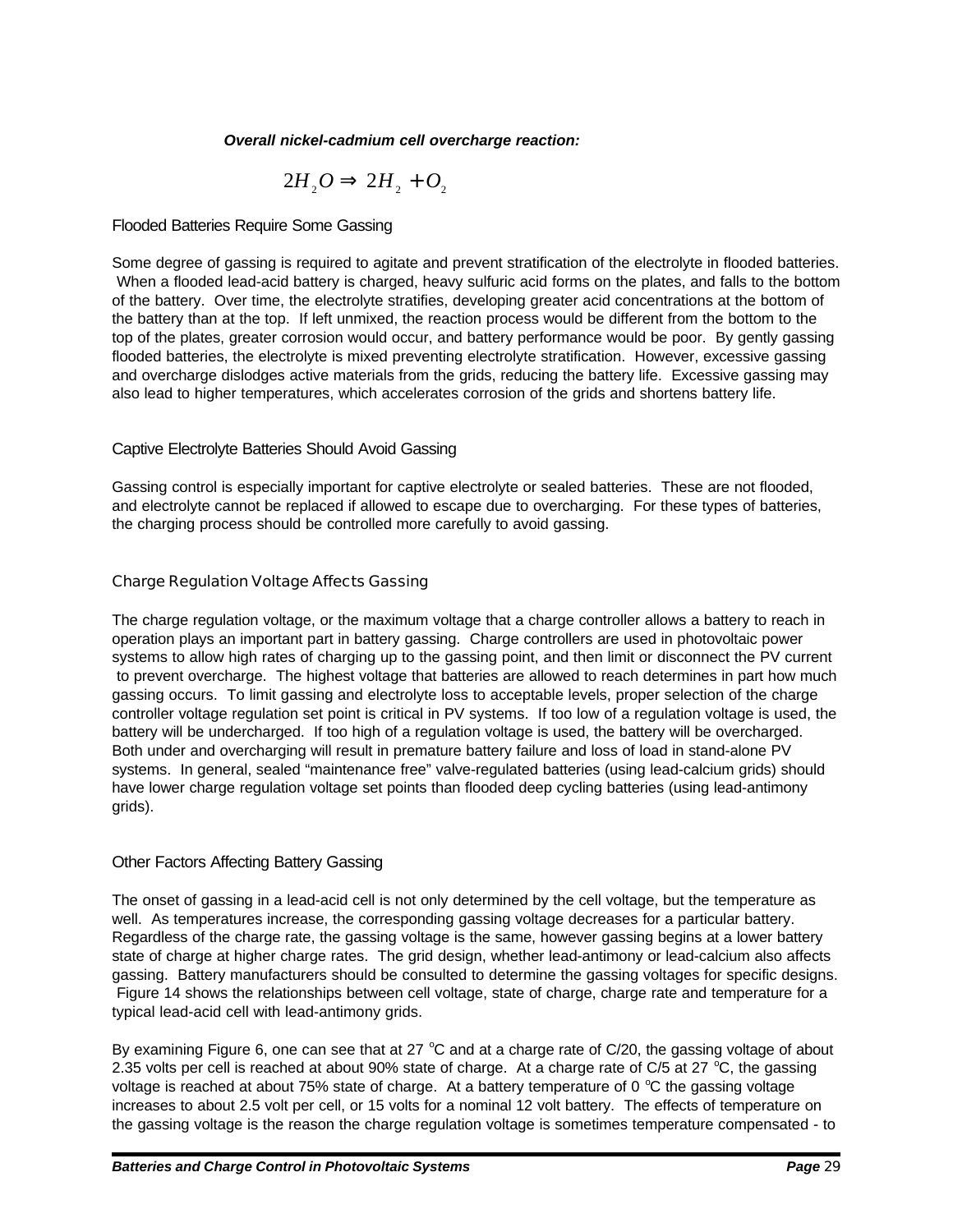fully charge batteries in cold weather and to limit overcharge during warm weather. This type of information is needed to properly select battery charge controller voltage regulation set points in order to limit the amount of gassing for a specific battery design and operational conditions.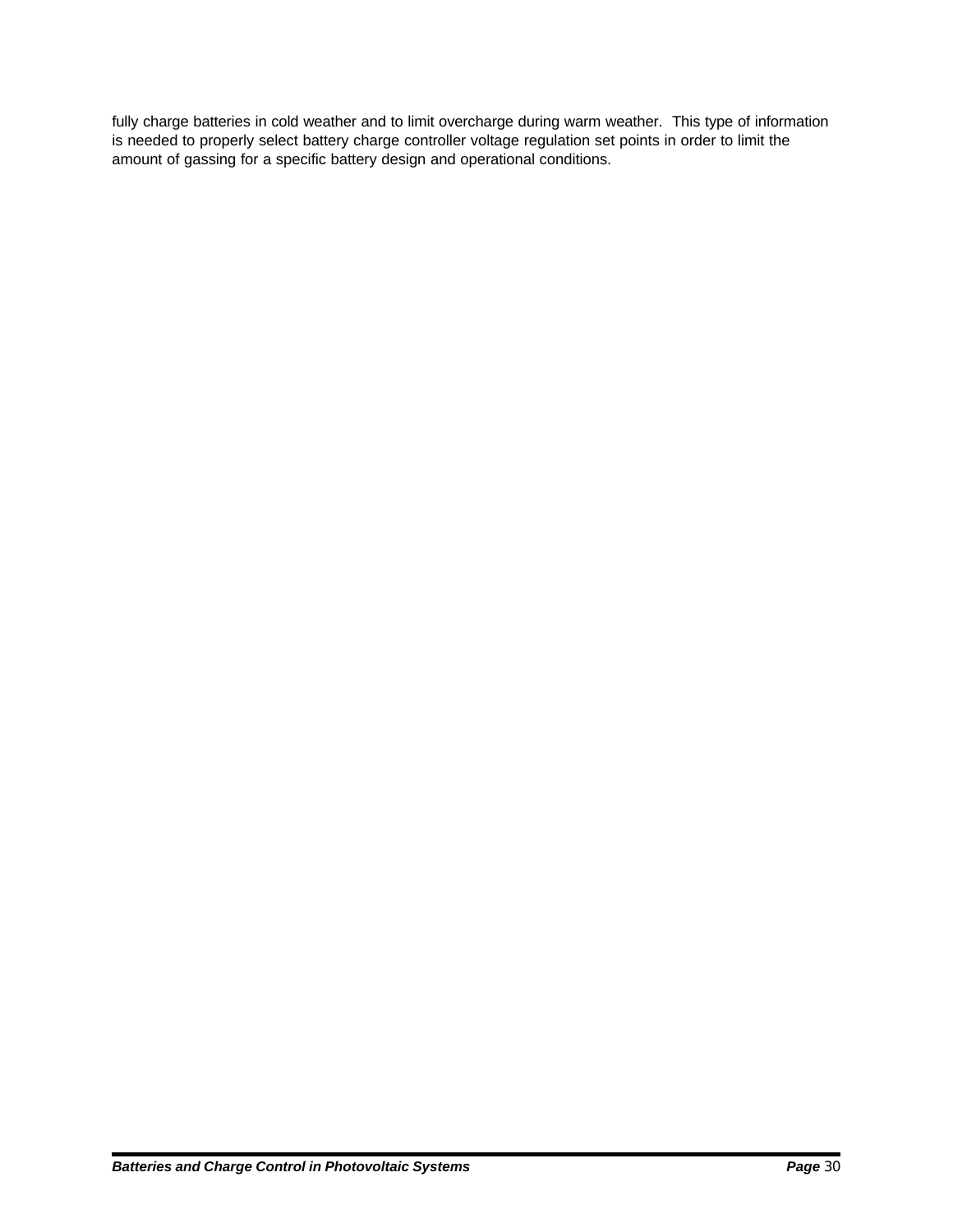

**Figure 6. Lead-acid cell charging voltage**

Some recommended ranges for charge regulation voltages (at 25 °C) for different battery types used in PV systems are presented in Table 10-4 below. These values are typical of voltage regulation set points for battery charge controllers used in small PV systems. These recommendations are meant to be only general in nature, and specific battery manufacturers should be consulted for their suggested values.

**Table 3. Recommended Charge Regulation Voltages**

|                                              | <b>Battery Type</b>       |                          |                                          |                                                   |
|----------------------------------------------|---------------------------|--------------------------|------------------------------------------|---------------------------------------------------|
| <b>Charge Regulation</b><br>Voltage at 25 °C | Flooded Lead-<br>Antimony | Flooded Lead-<br>Calcium | Sealed, Valve<br>Regulated Lead-<br>Acid | <b>Flooded Pocket</b><br>Plate Nickel-<br>Cadmium |
| Per nominal 12 volt<br>battery               | $14.4 - 14.8$             | $14.0 - 14.4$            | $14.0 - 14.4$                            | $14.5 - 15.0$                                     |
| Per Cell                                     | $2.40 - 2.47$             | $2.33 - 2.40$            | $2.33 - 2.40$                            | $1.45 - 1.50$                                     |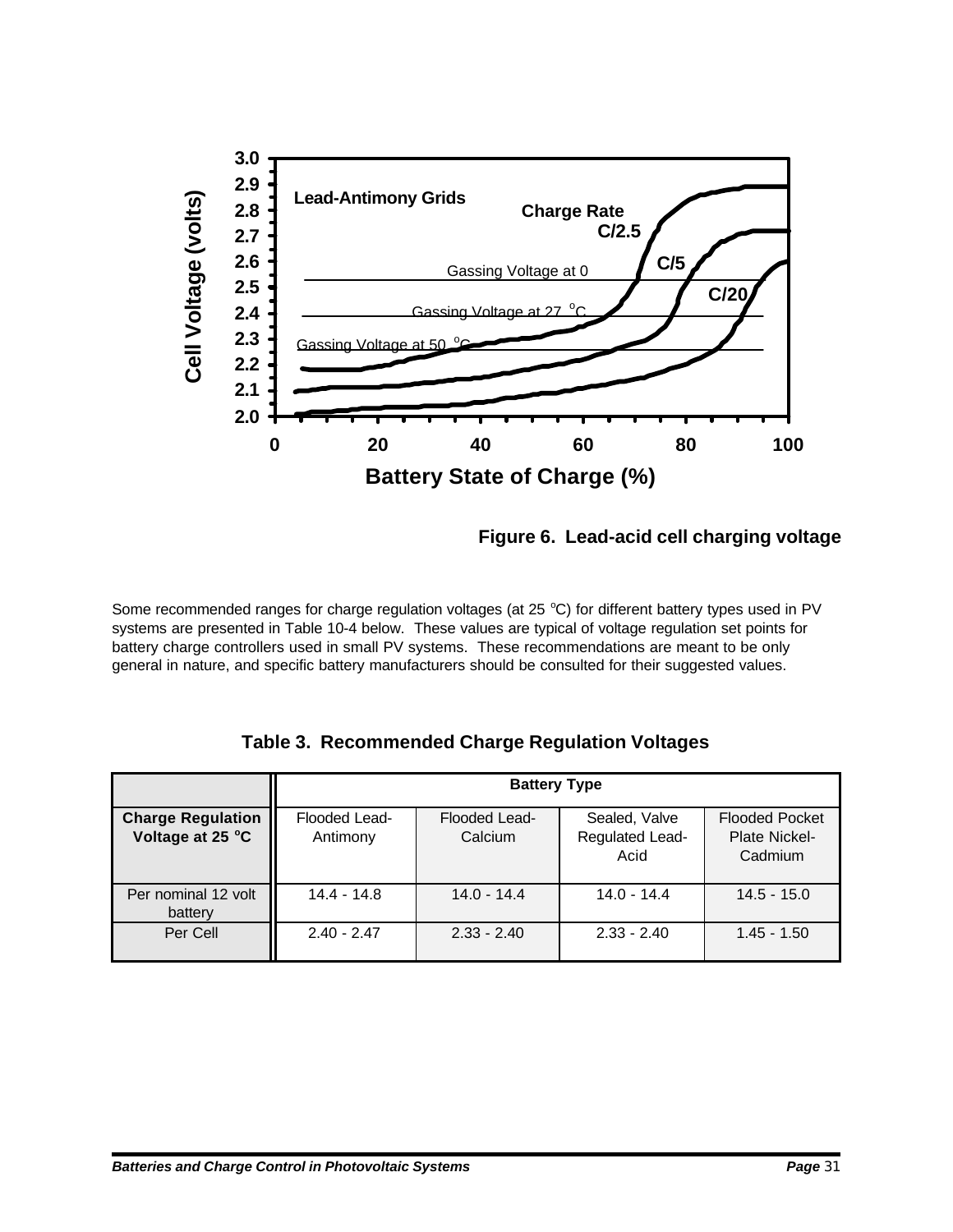The charge regulation voltage ranges presented in Table 10-4 are much higher than the typical charge regulation values often presented in manufacturer's literature. This is because battery manufacturers often speak of regulation voltage in terms of the *float voltage*, or the voltage limit suggested for when batteries are *float charged* for extended periods (for example, in un-interruptible power supply (UPS) systems). In these and many other commercial battery applications, batteries can be "trickle" or float charged for extended period, requiring a voltage low enough to limit gassing. Typical float voltages are between 13.5 and 13.8 volts for a nominal 12 volt battery, or between 2.25 and 2.30 volts for a single cell.

In a PV system however, the battery must be recharged within a limited time (usually during sunlight hours), requiring that the regulation voltage be much higher than the manufacturer's float voltage to ensure that the battery is fully recharged. If charge regulation voltages in a typical PV system were set at the manufacturer's recommended float voltage, the batteries would never be fully charged.

### Battery System Design and Selection Criteria

Battery system design and selection criteria involves many decisions and trade offs. Choosing the right battery for a PV application depends on many factors. While no specific battery is appropriate for all PV applications, common sense and a careful review of the battery literature with respect to the particular application needs will help the designer narrow the choice. Some decisions on battery selection may be easy to arrive at, such as physical properties, while other decisions will be much more difficult and may involve making tradeoffs between desirable and undesirable battery features. With the proper application of this knowledge, designers should be able to differentiate among battery types and gain some application experience with batteries they are familiar with. Table 4 summarizes some of the considerations in battery selection and design.

### **Table 4. Battery Selection Criteria**

- Type of system and mode of operation
- Charging characteristics; internal resistance
- Required days of storage (autonomy)
- Amount and variability of discharge current
- Maximum allowable depth of discharge
- Daily depth of discharge requirements
- Accessibility of location
- Temperature and environmental conditions
- Cyclic life and/or calendar life in years
- Maintenance requirements
- Sealed or unsealed
- Self-discharge rate
- Maximum cell capacity
- Energy storage density
- Size and weight
- Gassing characteristics
- Susceptibility to freezing
- Susceptibility to sulfation
- Electrolyte concentration
- Availability of auxiliary hardware
- Terminal configuration
- Reputation of manufacturer
- Cost and warranty.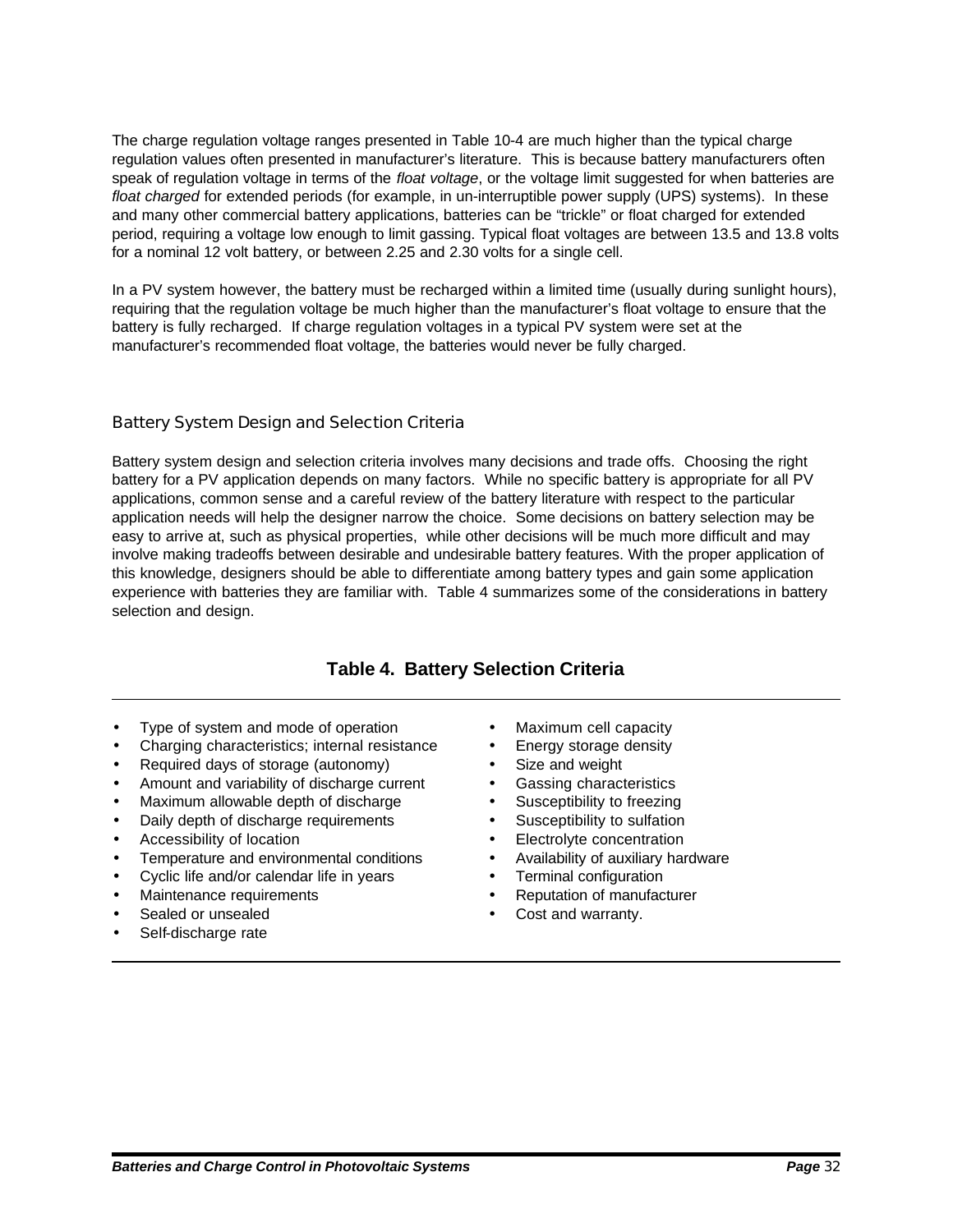### Battery Subsystem Design

Once a particular type of battery has been selected, the designer must consider how best to configure and maintain the battery for optimal performance. Considerations in battery subsystem design include the number of batteries is series and parallel, over-current and disconnect requirements, and selection of the proper wire sizes and types.

### Connecting Batteries in Series

Batteries connected in a series circuit have only one path for the *current* to flow. Batteries are arranged in series by connecting the *negative* terminal of the first battery to the *positive* terminal of the second battery, the negative of the second battery to the positive of the third battery, and so on for as many batteries or cells in the series string. For similar batteries connected in series, the total *voltage* is the sum of the individual battery voltages, and the total *capacity* is the same as for one battery. If batteries or cells with different capacities are connected in series, the capacity of the string is limited to the lower battery capacity. Figure 7 illustrates the series connection of two similar batteries.



### **Figure 7. Series connected batteries**

### Connecting Batteries in Parallel

Batteries connected in *parallel* have more than one path for current to flow, depending on the number of parallel branches. Batteries (or series strings of batteries or cells) are arranged in parallel by connecting all of the *positive* terminals to one conductor and all of the *negative* terminals to another conductor. For similar batteries connected in parallel, the *voltage* across the entire circuit is the same as the voltage across the individual parallel branches, and the overall *capacity* is sum of the parallel branch capacities. Figure 8 illustrates the parallel connection of two similar batteries.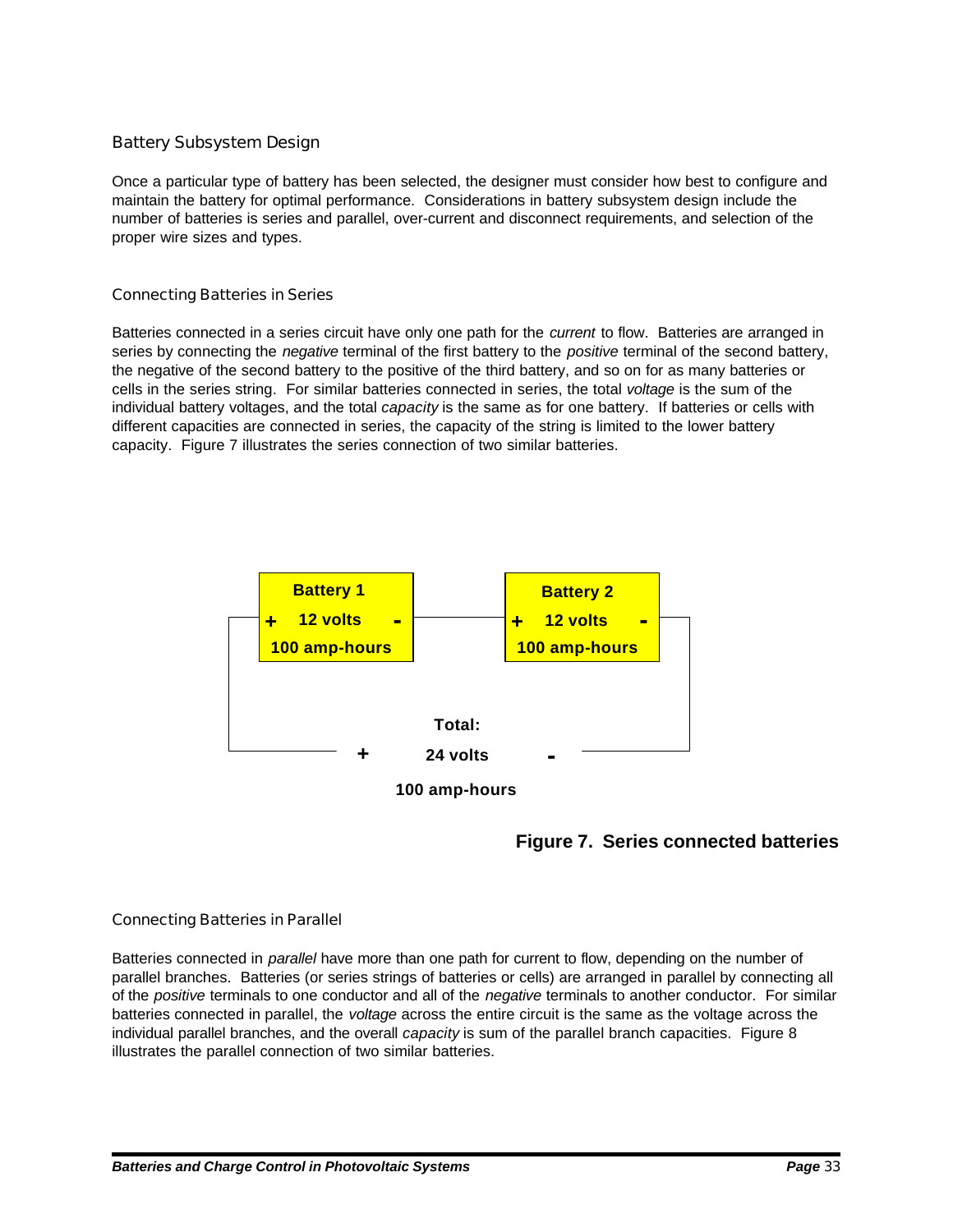

### **Figure 8. Parallel connected batteries**

### Series vs. Parallel Battery Connections

In general, battery manufacturers recommend that their batteries be operated in as few parallel strings as possible. If too many parallel connections are made in a battery bank, slight voltage differences between the parallel strings will occur due to the length, resistance and integrity of the connections. The result of these voltage differences can lead to inconsistencies in the treatment received by each battery (cell) in the bank, potentially causing unequal capacities within the bank. The parallel strings with the lowest circuit resistance to the charging source will generally be exercised to a greater extent than the parallel groups of batteries with greater circuit resistance to the charging source. The batteries in parallel strings which receive less charge may begin to sulfate prematurely.

The battery capacity requirements and the size and voltage of the battery selected dictate the series and parallel connections required for a given PV application. For PV systems with larger capacity requirements, larger cells, generally in nominal 2-volt cells for lead-acid, may allow the batteries to be configured in one series string rather than in several parallel strings. When batteries must be configured in parallel, the external connection between the battery bank and the PV power system should be made from the positive and negative terminals on opposite sides of the battery bank to improve the equalization of charge and discharge from the bank (Figure 9).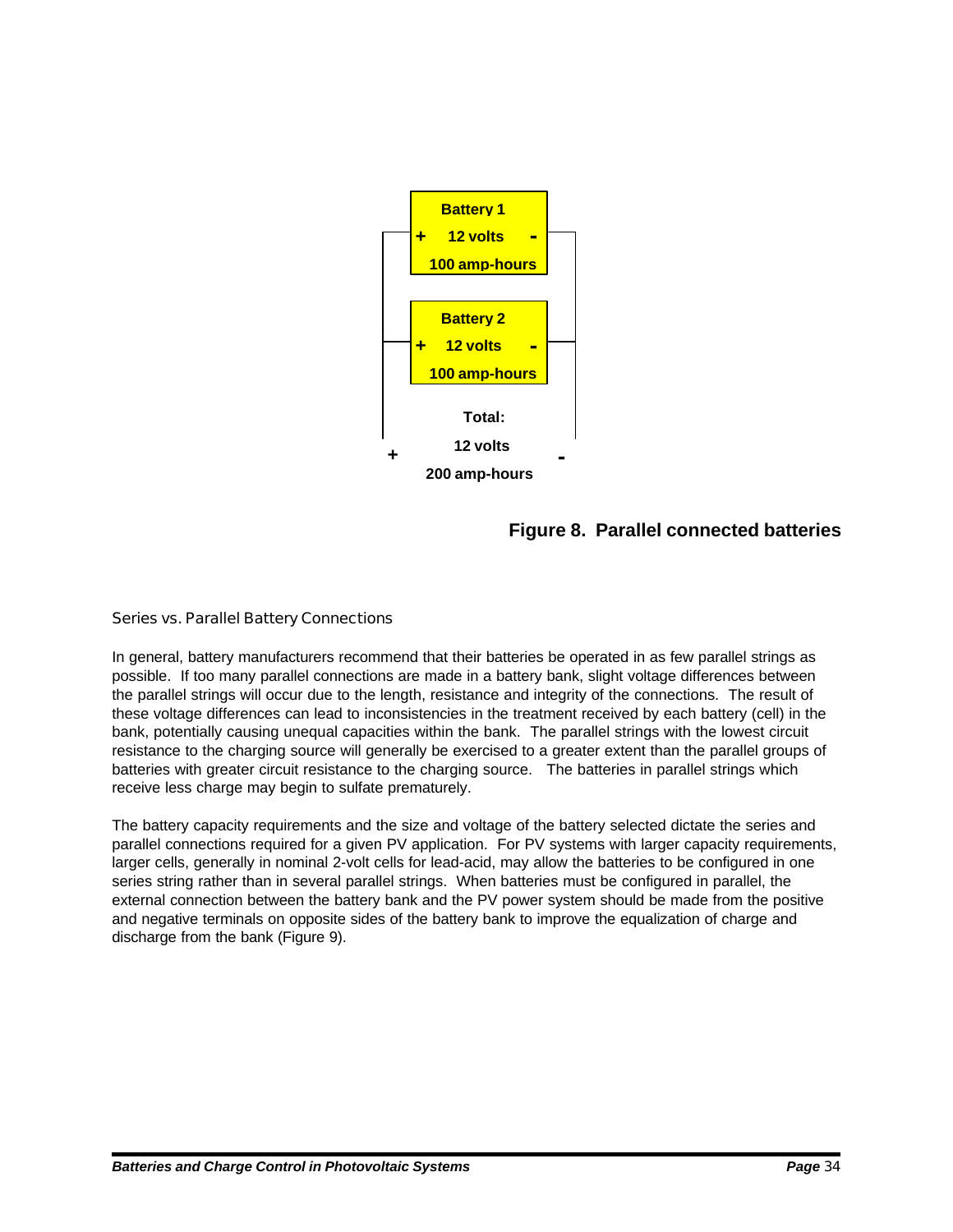

### **Figure 9. Parallel connections**

### Battery Bank Voltage Selection

Battery bank voltage selection is often dictated by load voltage requirements, most often 12 or 24 volts for small remote stand-alone PV systems. For larger loads requiring a larger PV array, it is sometimes prudent to go higher voltages if possible to lower the system currents. For example, a 120 watt dc load operating from a 12 volt battery draws 10 amps, however a 120 watt load operating from a 24 volt battery only draws 5 amps. Lower system currents minimize the size and cost of conductors, fuses, disconnects and other current handling components in the PV system.

### Battery Conductor Selection

Conductors connecting the battery to other circuits and components in a PV system must be selected based on the current or ampacity requirements, voltage drop limitations and the environmental conditions. Conductors should be adequately sized to handle at least 125% of the maximum current, and limit the voltage drop to acceptable levels (generally less than 5%) between the battery and other components in the system at the peak rated currents. Conductor insulating materials should be selected based on temperature, moisture resistance or other application needs. Particular attention should be paid to selecting adequate size conductors for the high currents expected between the battery and inverter where applicable.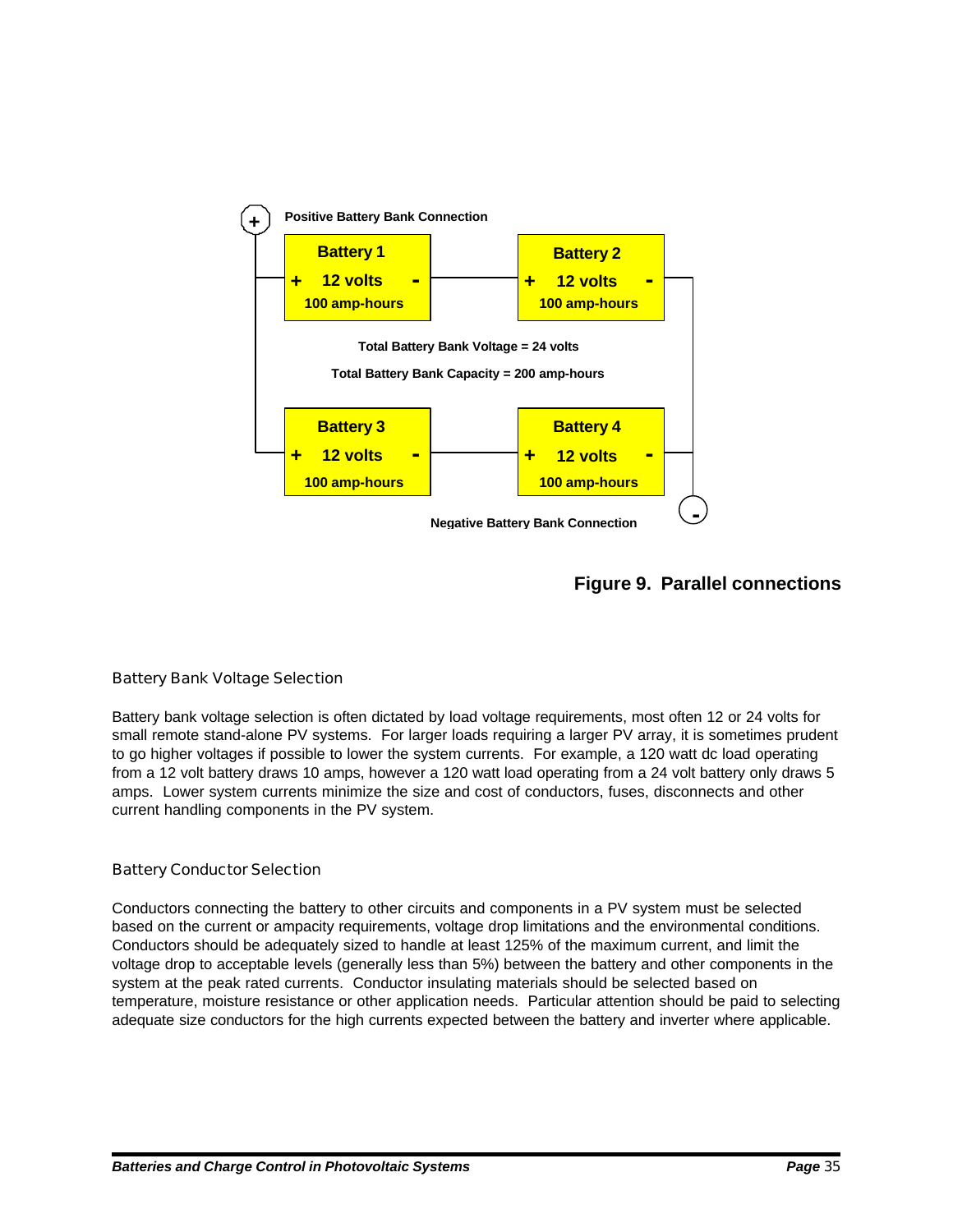If too small of conductors are used between the PV array, charge controller and battery, the series resistance and resulting voltage drops may force the PV array to operate at a fraction of the array peak rated current. As a result, the charging effectiveness of the PV array is reduced, requiring more modules to do the job. In many cases, the batteries in systems with excessive voltage drops will not be fully recharged. Note that voltage drop limitations generally dictate larger conductor sizes than the sizes required to handle the current alone, particularly in low voltage systems (12 - 24 volts dc).

### Overcurrent and Disconnect Requirements

Batteries can deliver thousands of amperes under short circuit conditions, potentially causing explosions, fires, burns, shock and equipment damage. For these reasons, proper dc rated overcurrent and disconnect protection devices are required on all PV battery systems. Fuses or circuit breakers used for overcurrent protection must not only be able to operate properly under 'normal' high currents resulting from load problems, but must also operate under battery short-circuit conditions. The ampere interrupt rating (AIR) for overcurrent devices must be considered with regard to the potential for battery system short-circuit currents, or the devices could fail with disastrous results. For ungrounded systems, disconnects are required on both the positive and negative conductors leading to and from the battery. For grounded systems, disconnect and overcurrent protection are only required on the ungrounded conductor. Figure 10-22 shows the overcurrent and disconnect requirements for batteries in PV systems.



### **Battery Overcurrrent and Disconnect Requirements**

**Grounded Systems Ungrounded Systems**

### **Figure 10. Battery circuit requirements**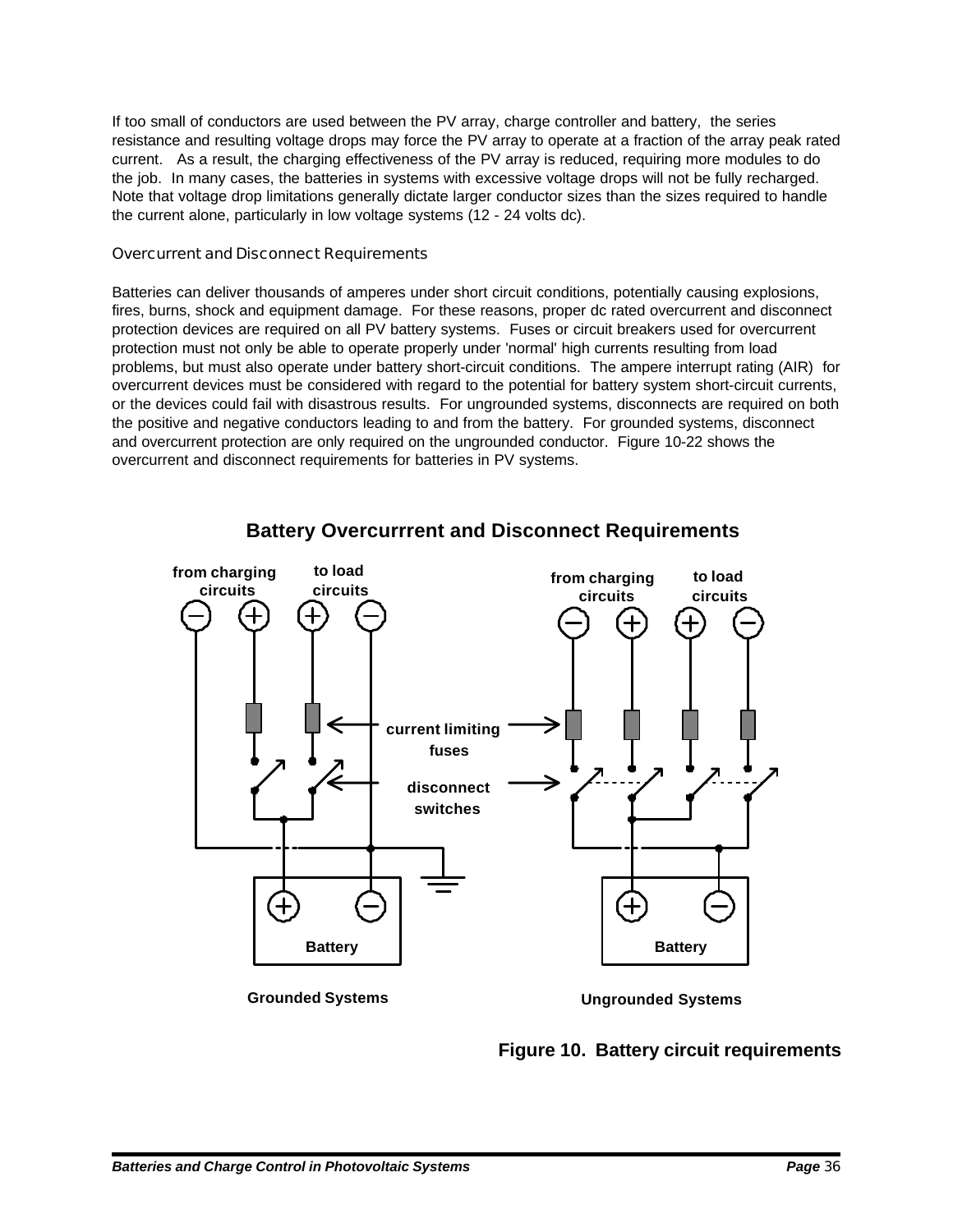### Battery Auxiliary Equipment

Battery auxiliary equipment includes any systems or other hardware necessary to safely and effectively operate a battery system. Some of the more important battery auxiliary systems and equipment are discussed below.

### **Enclosures**

Batteries are generally required by local electrical codes and safety standards to be installed in an enclosure separated from controls or other PV system components. The enclosure may also be insulated, or may have active or passive cooling/heating mechanisms to protect the batteries from excessive temperatures. Battery enclosures must be of sufficient size and strength hold the batteries, and can be located below ground if needed to prevent freezing. If the enclosure is located above ground, care should be taken to limit the direct exposure to sunlight, or some type of shading or reflective coating should be provided.

### Passive Cooling Enclosures

We have shown that temperature is a critical factor affecting battery performance and life expectancy. Any actions taken by the system designer to reduce temperature swings will be rewarded with better battery performance, longer life, and lower maintenance.

One approach to moderating the influence of ambient temperature swings on battery temperature is the use of passive cooling enclosures, without the need for active components such as motors, fans or air conditioners. The use of active temperature regulation means generally requires additional electrical power, and adds unnecessarily to the complexity, size and cost of the PV system. By using a thermodynamically passive approach, maximum benefits are gained with minimal complexity and maximum reliability -- key features of any PV system installation.

### **Ventilation**

Batteries often produce toxic and explosive mixtures of gasses, namely hydrogen, and adequate ventilation of the battery enclosure is required. In most cases, passive ventilation techniques such as vents or ducts may be sufficient. In some cases, fans may be required to provide mechanical ventilation. Required air change rates are based on maintaining minimum levels of hazardous gasses in the enclosure. Under no circumstances should batteries be kept in an unventilated area or located in an area frequented by personnel.

### Catalytic Recombination Caps

A substitute for standard vented caps on lead-antimony batteries, catalytic recombination caps (CRCs) primary function is to reduce the electrolyte loss from the battery. CRCs contain particles of an element such as platinum or palladium, which surfaces adsorb the hydrogen generated from the battery during finishing and overcharge. The hydrogen is then recombined with oxygen in the CRC to form water, which drains back into the battery. During this recombination process, heat is released from the CRCs as the combination of hydrogen and oxygen to form water is an exothermic process. This means that temperature increases in CRCs can be used to detect the onset of gassing in the battery. If CRCs are found to be at significantly different temperatures during recharge (meaning some cells are gassing and others are not), an equalization charge may be required. The use of CRCs on open-vent, flooded lead-antimony batteries has proven to reduce electrolyte loss by as much as 50% in subtropical climates.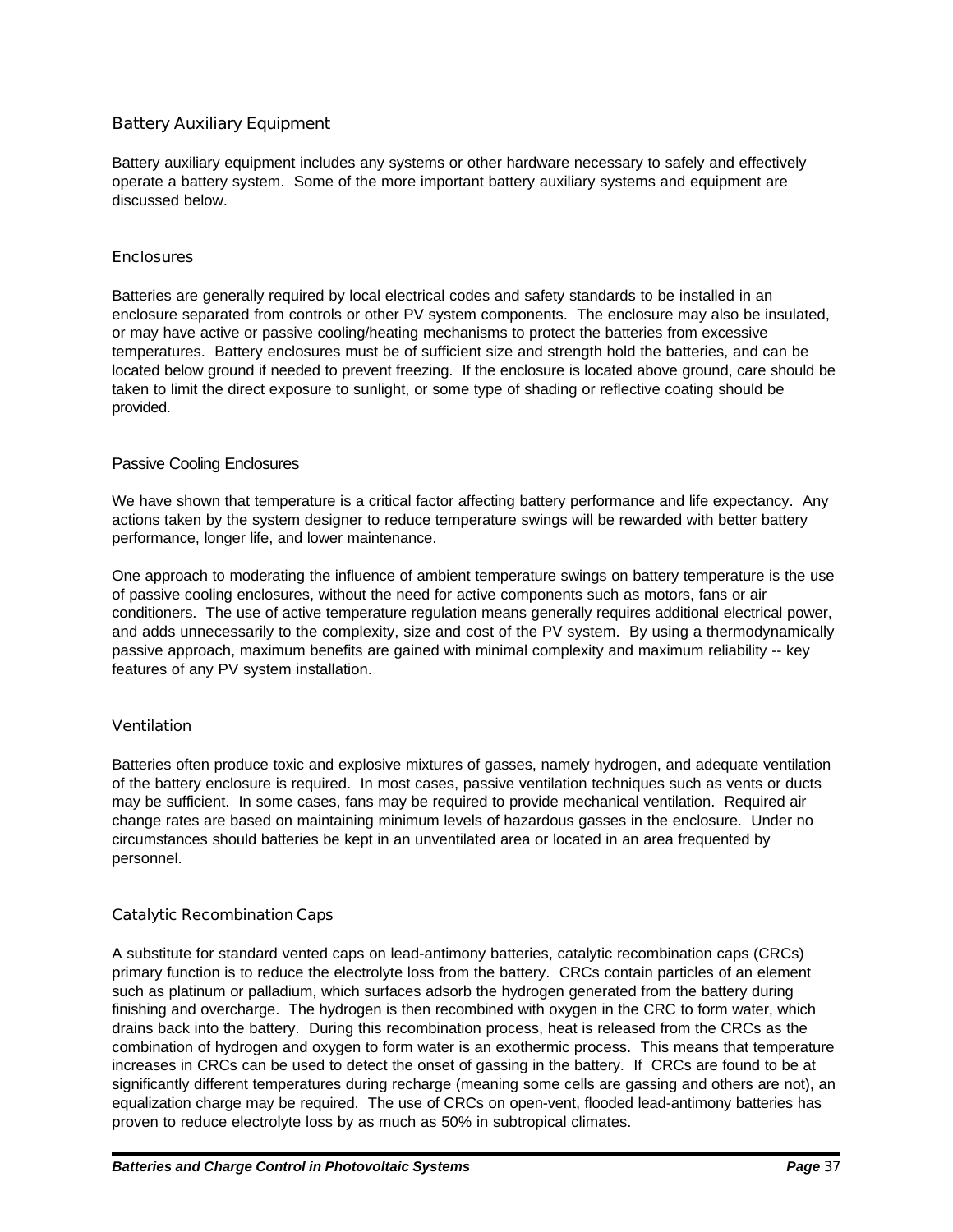### Battery Monitoring Systems

Monitoring and instrumentation for battery systems can range from simple analog meters to more sophistication data acquisition systems. Lower level monitoring of battery systems might include voltage and current meters or battery state of charge indicators, while higher level monitoring may include automated recording of voltage, current, temperature, specific gravity and water levels. For small standalone PV systems, monitoring of the battery condition is generally done only occasionally during routine maintenance checks, or by simple meters or indicators on the battery charge controller.

### Battery Maintenance

The maintenance requirements for batteries varies significantly depending on the battery design and application. Maintenance considerations may include cleaning of cases, cables and terminals, tightening terminals, water additions, and performance checks. Performance checks may include specific gravity recordings, conductance readings, temperature measurements, cell voltage readings, or even a capacity test. Battery voltage and current readings during charging can aid in determining whether the battery charge controller is operating properly. If applicable, auxiliary systems such as ventilation, fire extinguishers and safety equipment may need to be inspected periodically.

Generally speaking, flooded lead-antimony batteries require the most maintenance in terms of water additions and cleaning. Sealed lead-acid batteries including gelled and AGM types remain relatively clean during operation and do not require water additions. Battery manufacturers often provide maintenance recommendations for the use of their battery.

### Battery Test Equipment

The ability to measure and diagnose battery performance is an invaluable aid to users and operators of stand-alone PV systems. Following are two of the more common instruments used to test batteries.

### **Hydrometer**

A hydrometer is an instrument used to measure the *specific gravity* of a solution, or the ratio of the solution density to the density of water. While the specific gravity of the electrolyte can be estimated from opencircuit voltage readings, a hydrometer provides a much more accurate measure. As discussed previously, the specific gravity of the electrolyte is related to the battery state of charge in lead-acid batteries.

Hydrometers may be constructed with a float ball using *Archimedes' principle*, or with a prism measuring the *refractive index* of the solution to determine specific gravity. In an Archimedes hydrometer, a bulb-type syringe extracts electrolyte from the battery cell. When the bulb is filled with electrolyte, a precision glass float in the bulb is subjected to a buoyant force equivalent to the weight of the electrolyte displaced. Graduations are marked on the sides of the glass float, calibrated to read specific gravity directly.

Hydrometer floats are only calibrated to give true readings at a specific temperature, typically 26.7  $\degree$ C (80 <sup>o</sup>F). When measurements are taken from electrolyte at other temperatures, a correction factor must be applied. Regardless of the reference temperature of the hydrometer, a standard correction factor 0.004 specific gravity units, often referred to as "points", must be applied for every 5.5  $^{\circ}$ C (10  $^{\circ}$ F) change from the reference temperature. Four "points" of specific gravity (0.004) are added to the hydrometer reading for every 5.5 °C (10 °F) increment above the reference temperature and four points are subtracted for every 5.5 °C (10 <sup>o</sup>F) increment below the reference temperature. When taking specific gravity measurements of batteries at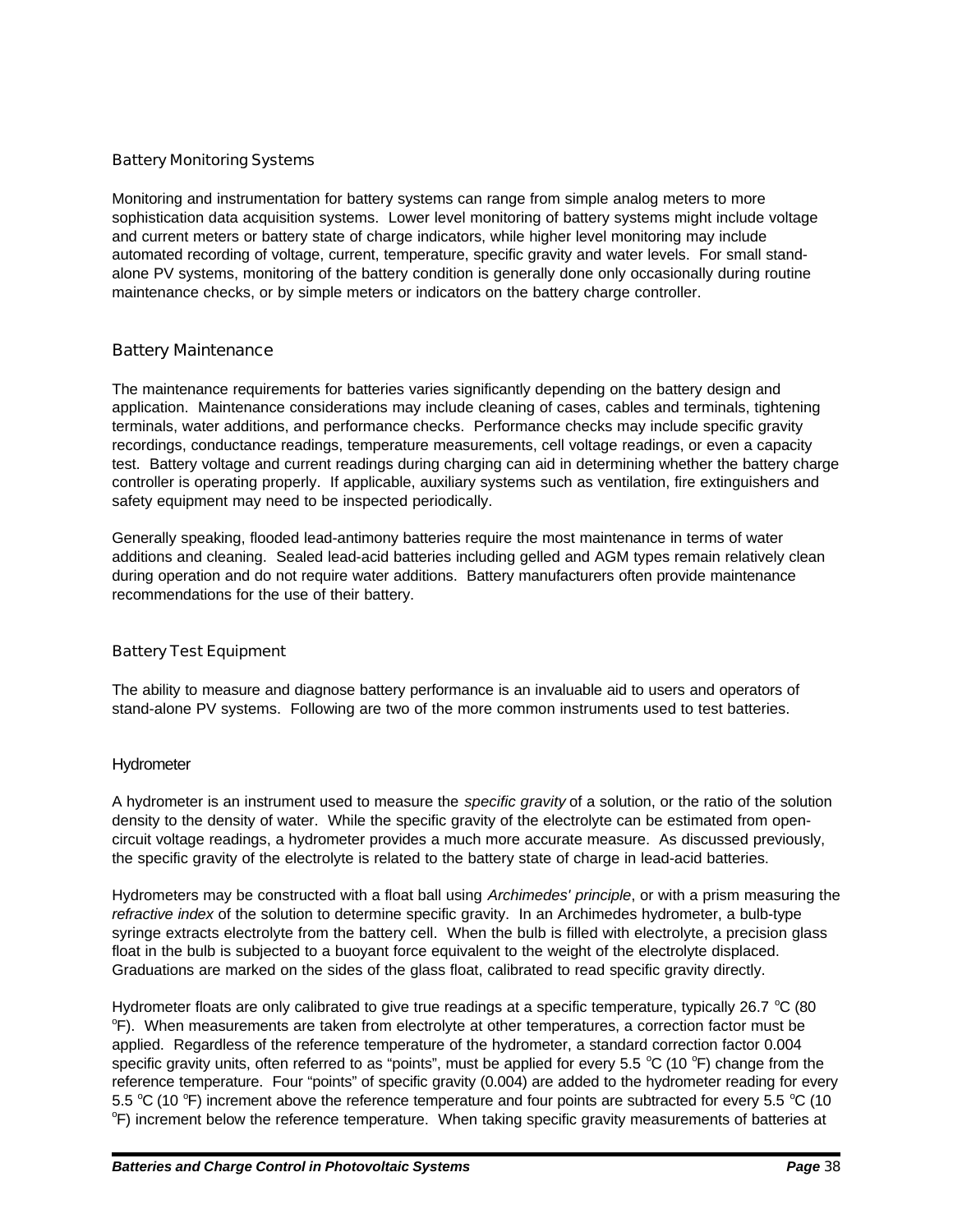temperatures significantly lower or higher than standard room temperatures, it is important that the temperature of the electrolyte be accurately measured to make the necessary corrections. When making specific gravity readings, the variations between cells are as important as the overall average of the readings.

### Load Tester

A battery load tester is an instrument which draws current from a battery with an electrical load, while recording the voltage, usually done at high *discharge rates* for short periods. Although not designed to measure *capacity*, a load test may be used to determine the general health or consistency among batteries in a system. Load test data are generally expressed as a *discharge current* over a specific *time* period.

### Battery Safety Considerations

Due to the hazardous materials and chemicals involved, and the amount of electrical energy which they store, batteries are potentially dangerous and must be handled and used with caution. Typical batteries used in stand-alone PV systems can deliver up to several thousand amps under short-circuit conditions, requiring special precautions. Depending on the size and location of a battery installation, certain safety precautions are be required.

### Handling Electrolyte

The caustic sulfuric acid solution contained in lead-acid batteries can destroy clothing and burn the skin. For these reasons, protective clothing such as aprons and face shields should be worn by personnel working with batteries. To neutralize sulfuric acid spills or splashes on clothing, the spill should be rinsed immediately with a solution of baking soda or household ammonia and water. For nickel-cadmium batteries, the potassium hydroxide electrolyte can be neutralized with a vinegar and water solution. If electrolyte is accidentally splashed in the eyes, the eyes should be forced open and flooded with cool clean water for fifteen minutes. If acid electrolyte is taken internally, drink large quantities of water or milk, followed by milk of magnesia, beaten eggs or vegetable oil. Call a physician immediately.

If it is required that the electrolyte solution be prepared from concentrated acid and water, the acid should be poured slowly into the water while mixing. The water should never be poured into the acid. Appropriate nonmetallic funnels and containers should be used when mixing and transferring electrolyte solutions.

### Personnel Protection

When performing battery maintenance, personnel should wear protective clothing such as aprons, ventilation masks, goggles or face shields and gloves to protect from acid spills or splashes and fumes. If sulfuric acid comes into contact with skin or clothing, immediately flush the area with a solution of baking soda or ammonia and water. Safety showers and eye washes may be required where batteries are located in close access to personnel. As a good practice, some type of fire extinguisher should be located in close proximity to the battery area if possible. In some critical applications, automated fire sprinkler systems may be required to protect facilities and expensive load equipment. Jewelry on the hands and wrists should be removed, and properly insulated tools should be used to protect against inadvertent battery short-circuits.

### Dangers of Explosion

During operation, batteries may produce explosive mixtures of hydrogen and oxygen gasses. Keep spark, flames, burning cigarettes, or other ignition sources away from batteries at all times. Explosive gasses may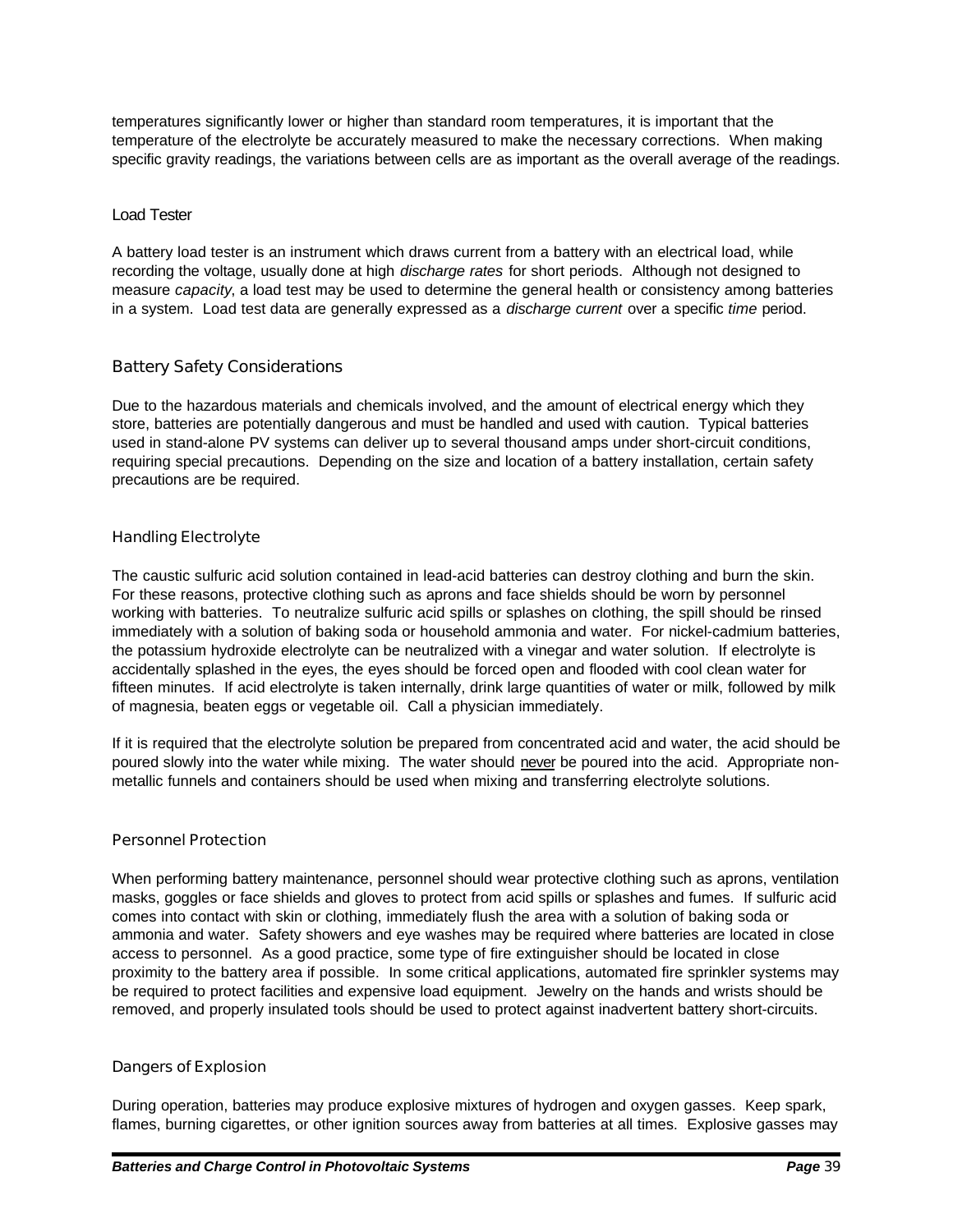be present for several hours after a battery has been charged. Active or passive ventilation techniques are suggested and often required, depending on the number of batteries located in an enclosure and their gassing characteristics. The use of battery vent caps with a flame arrester feature lowers the possibility of a catastrophic battery explosion. Improper charging and excessive overcharging may increase the possibility of battery explosions. When making and breaking connections to a battery from a charging source or electrical load, ensure that the charger or load is switched off as to not create sparks or arcing during the connection.

### Battery Disposal and Recycling

Batteries are considered hazardous items as they contain toxic materials such as lead, acids and plastics which can harm humans and the environment. For this reason, laws have been established which dictate the requirements for battery disposal and recycling. In most areas, batteries may be taken to the local landfill, where they are in turn taken to approved recycling centers. In some cases, battery manufacturers provide guidelines for battery disposal through local distributors, and may in fact recycle batteries themselves. Under no circumstances should a batteries be disposed of in landfills, or the electrolyte allowed to seep into the ground, or the battery burned.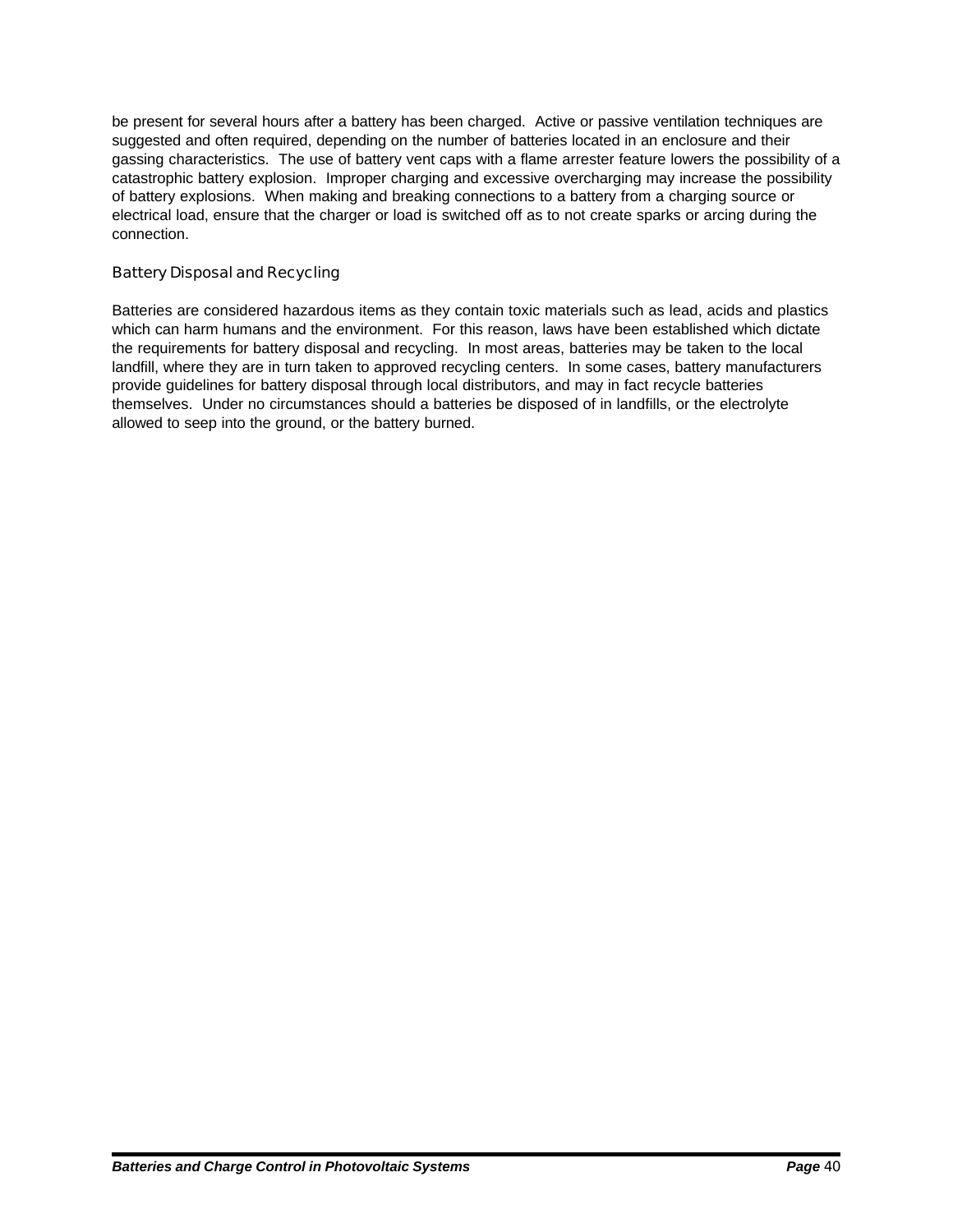### BATTERY CHARGE CONTROLLERS IN PV SYSTEMS

The primary function of a charge controller in a stand-alone PV system is to maintain the battery at highest possible state of charge while protecting it from overcharge by the array and from overdischarge by the loads. Although some PV systems can be effectively designed without the use of charge control, any system that has unpredictable loads, user intervention, optimized or undersized battery storage (to minimize initial cost) typically requires a battery charge controller. The algorithm or control strategy of a battery charge controller determines the effectiveness of battery charging and PV array utilization, and ultimately the ability of the system to meet the load demands. Additional features such as temperature compensation, alarms, meters, remote voltage sense leads and special algorithms can enhance the ability of a charge controller to maintain the health and extend the lifetime of a battery, as well as providing an indication of operational status to the system caretaker.

Important functions of battery charge controllers and system controls are:

- **Prevent Battery Overcharge:** to limit the energy supplied to the battery by the PV array when the battery becomes fully charged.
- **Prevent Battery Overdischarge:** to disconnect the battery from electrical loads when the battery reaches low state of charge.
- *Provide Load Control Functions:* to automatically connect and disconnect an electrical load at a specified time, for example operating a lighting load from sunset to sunrise.

### Overcharge Protection

A remote stand-alone photovoltaic system with battery storage is designed so that it will meet the system electrical load requirements under reasonably determined worst-case conditions, usually for the month of the year with the lowest insolation to load ratio. When the array is operating under good-to-excellent weather conditions (typically during summer), energy generated by the array often exceeds the electrical load demand. To prevent battery damage resulting from overcharge, a *charge controller* is used to protect the battery. A charge controller should prevent overcharge of a battery regardless of the system sizing/design and seasonal changes in the load profile, operating temperatures and solar insolation.

*Charge regulation* is the primary function of a battery charge controller, and perhaps the single most important issue related to battery performance and life. The purpose of a charge controller is to supply power to the battery in a manner which fully recharges the battery without overcharging. Without charge control, the current from the array will flow into a battery proportional to the irradiance, whether the battery needs charging or not. If the battery is fully charged, unregulated charging will cause the battery voltage to reach exceedingly high levels, causing severe gassing, electrolyte loss, internal heating and accelerated grid corrosion. In most cases if a battery is not protected from overcharge in PV system, premature failure of the battery and loss of load are likely to occur.

Charge controllers prevent excessive battery overcharge by interrupting or limiting the current flow from the array to the battery when the battery becomes fully charged. Charge regulation is most often accomplished by limiting the battery voltage to a maximum value, often referred to as the *voltage regulation (VR) set point*. Sometimes, other methods such as integrating the ampere-hours into and out of the battery are used. Depending on the regulation method, the current may be limited while maintaining the regulation voltage, or remain disconnected until the battery voltage drops to the *array reconnect voltage (ARV) set point*. A further discussion of charge regulation strategies set points is contained later in this chapter.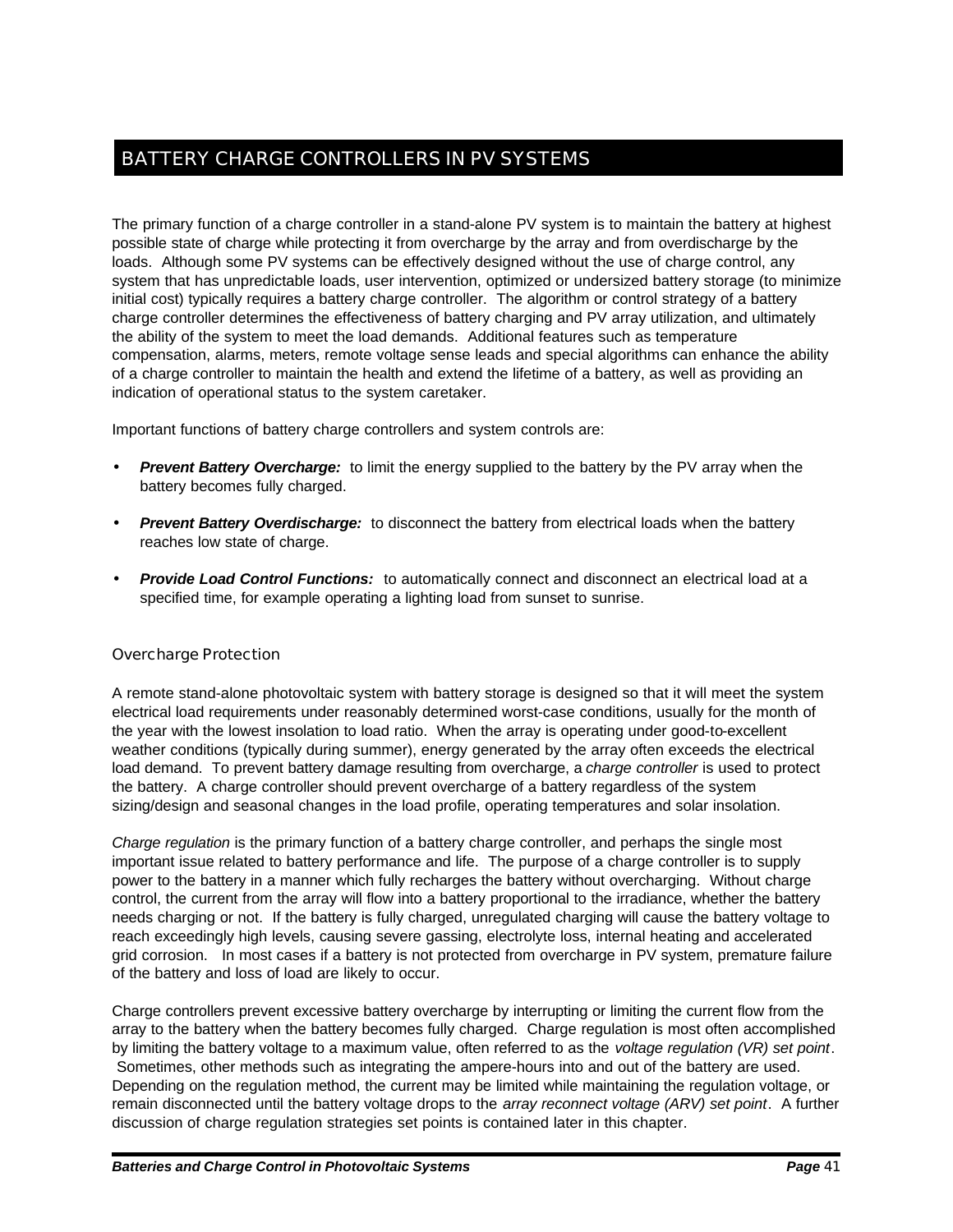### Overdischarge Protection

During periods of below average insolation and/or during periods of excessive electrical load usage, the energy produced by the PV array may not be sufficient enough to keep the battery fully recharged. When a battery is deeply discharged, the reaction in the battery occurs close to the grids, and weakens the bond between the active materials and the grids. When a battery is excessively discharged repeatedly, loss of capacity and life will eventually occur. To protect batteries from overdischarge, most charge controllers include an optional feature to disconnect the system loads once the battery reaches a low voltage or low state of charge condition.

In some cases, the electrical loads in a PV system must have sufficiently high enough voltage to operate. If batteries are too deeply discharged, the voltage falls below the operating range of the loads, and the loads may operate improperly or not at all. This is another important reason to limit battery overdischarge in PV systems.

Overdischarge protection in charge controllers is usually accomplished by open-circuiting the connection between the battery and electrical load when the battery reaches a pre-set or adjustable *low voltage load disconnect (LVD) set point*. Most charge controllers also have an indicator light or audible alarm to alert the system user/operator to the load disconnect condition. Once the battery is recharged to a certain level, the loads are again reconnected to a battery.

*Non-critical* system loads are generally always protected from overdischarging the battery by connection to the low voltage load disconnect circuitry of the charge controller. If the battery voltage falls to a low but safe level, a relay can open and disconnect the load, preventing further battery discharge. *Critical loads* can be connected directly to the battery, so that they are not automatically disconnected by the charge controller. However, the danger exists that these critical loads might overdischarge the battery. An alarm or other method of user feedback should be included to give information on the battery status if critical loads are connected directly to the battery.

### Charge Controller Terminology and Definitions

Charge regulation is the primary function of a battery charge controller, and perhaps the single most important issue related to battery performance and life. The purpose of a charge controller is to supply power to the battery in a manner to fully recharge the battery without overcharging. Regulation or limiting the PV array current to a battery in a PV system may be accomplished by several methods. The most popular method is battery voltage sensing, however other methods such as amp hour integration are also employed. Generally, voltage regulation is accomplished by limiting the PV array current at a predefined charge regulation voltage. Depending on the regulation algorithm, the current may be limited while maintaining the regulation voltage, or remain disconnected until the battery voltage drops to the array reconnect set point.

While the specific regulation method or algorithm vary among charge controllers, all have basic parameters and characteristics. Charge controller manufacturer's data generally provides the limits of controller application such as PV and load currents, operating temperatures, parasitic losses, set points, and set point hysteresis values. In some cases the set points may be dependent upon the temperature of the battery and/or controller, and the magnitude of the battery current. A discussion of basic charge controller terminology follows: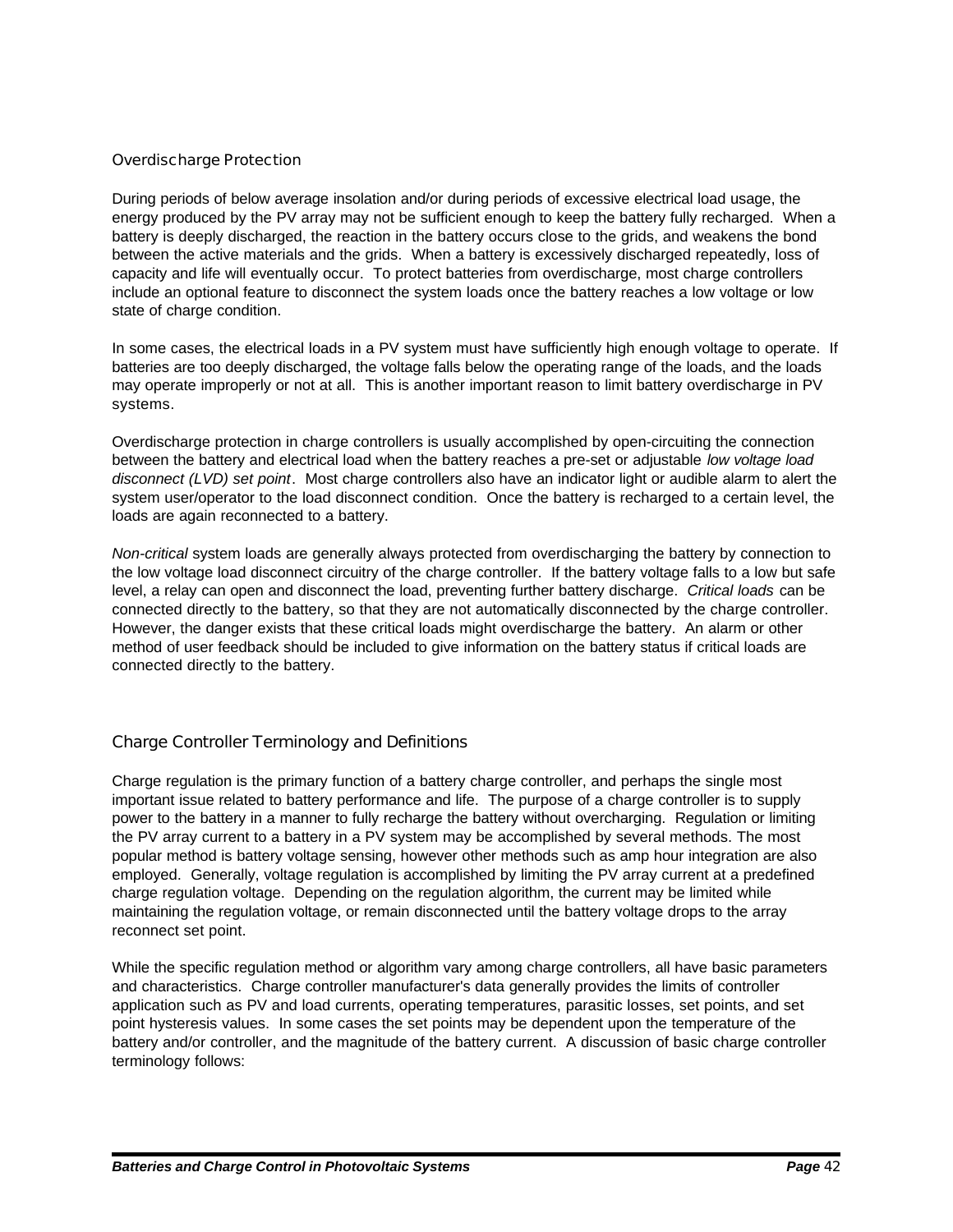### Charge Controller Set Points

The battery voltage levels at which a charge controller performs control or switching functions are called the controller set points. Four basic control set points are defined for most charge controllers that have battery overcharge and overdischarge protection features. The voltage regulation (VR) and the array reconnect voltage (ARV) refer to the voltage set points at which the array is connected and disconnected from the battery. The low voltage load disconnect (LVD) and load reconnect voltage (LRV) refer to the voltage set points at which the load is disconnected from the battery to prevent overdischarge. Figure 12-1 shows the basic controller set points on a simplified diagram plotting battery voltage versus time for a charge and discharge cycle. A detailed discussion of each charge controller set point follows.



### **Figure 11. Controller set points**

### Voltage Regulation (VR) Set Point

The *voltage regulation (VR) set point* is one of the key specifications for charge controllers. The voltage regulation set point is defined as the maximum voltage that the charge controller allows the battery to reach, limiting the overcharge of the battery. Once the controller senses that the battery reaches the voltage regulation set point, the controller will either discontinue battery charging or begin to regulate (limit) the amount of current delivered to the battery. In some controller designs, dual regulation set points may be used. For example, a higher regulation voltage may be used for the first charge cycle of the day to provide a little battery overcharge, gassing and equalization, while a lower regulation voltage is used on subsequent cycles through the remainder of the day to effectively 'float charge' the battery.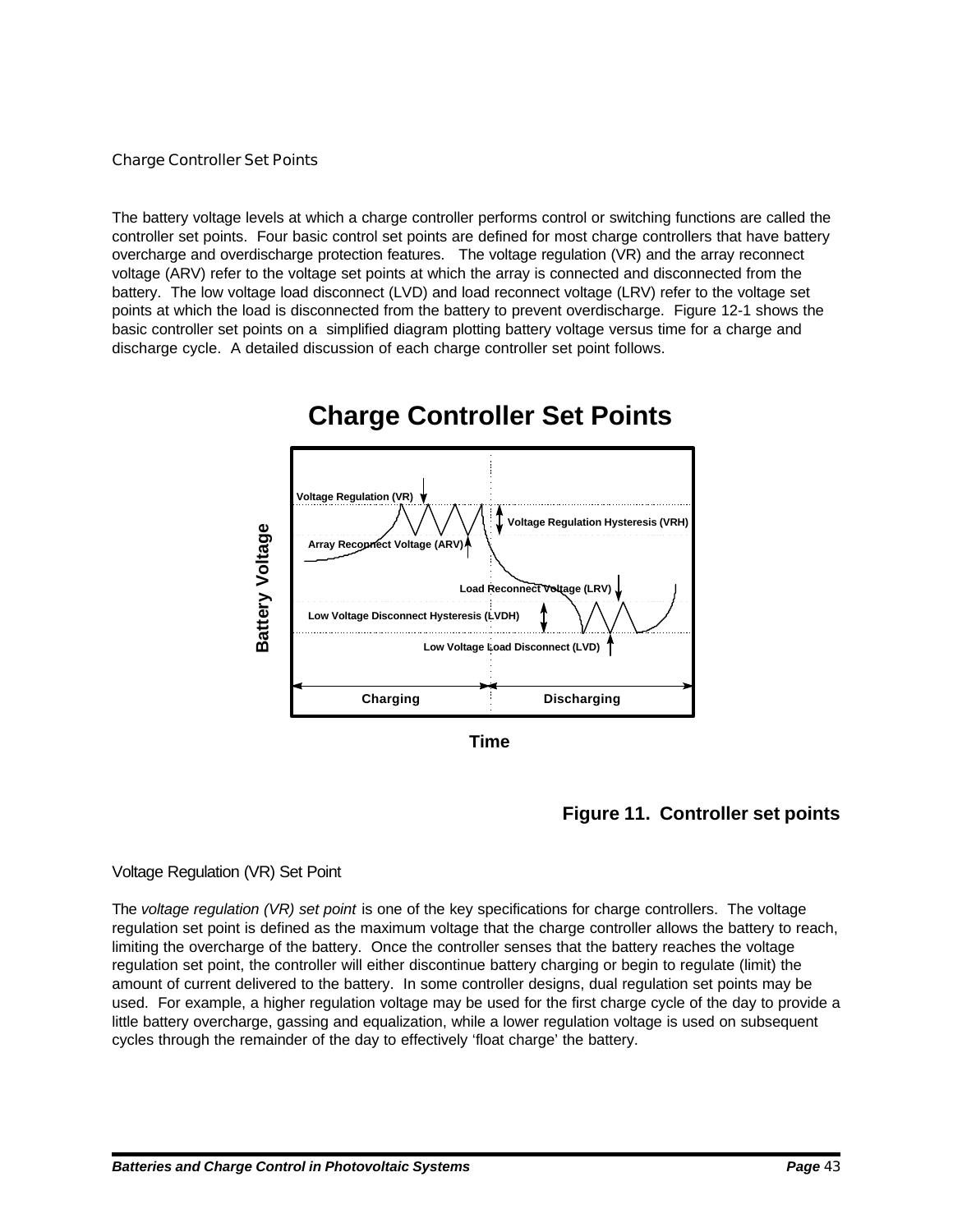Proper selection of the voltage regulation set point may depend on many factors, including the specific battery chemistry and design, sizes of the load and array with respect to the battery, operating temperatures, and electrolyte loss considerations. For flooded batteries, the regulation voltage should be selected at a point that allows the battery to achieve a minimal level of gassing. However, gassing should be avoided for sealed, valve-regulated lead-acid (VRLA) batteries. Temperature compensation of the voltage regulation set point is often incorporated in charge controller design, and is highly recommended for VRLA batteries and if battery temperatures exceed  $\pm$  5 °C from normal ambient temperatures (25 °C). A discussion on voltage regulation set point selection and temperature compensation are contained later in this chapter.

An important point to note about the voltage regulation set point is that the values required for optimal battery performance in stand-alone PV systems are generally much higher than the regulation or 'float voltages' recommended by battery manufacturers. This is because in a PV system, the battery must be recharged within a limited time period (during sunlight hours), while battery manufacturers generally allow for much longer recharge times when determining their optimal regulation voltage limits. By using a higher regulation voltage in PV systems, the battery can be recharged in a shorter time period, however some degree over overcharge and gassing will occur. The designer is faced selecting the optimal voltage regulation set point that maintains the highest possible battery state of charge without causing significant overcharge.

### Array Reconnect Voltage (ARV) Set Point

In interrupting (on-off) type controllers, once the array current is disconnected at the voltage regulation set point, the battery voltage will begin to decrease. The rate at which the battery voltage decreases depends on many factors, including the charge rate prior to disconnect, and the discharge rate dictated by the electrical load. If the charge and discharge rates are high, the battery voltage will decrease at a greater rate than if these rates are lower. When the battery voltage decreases to a predefined voltage, the array is again reconnected to the battery to resume charging. This voltage at which the array is reconnected is defined as the *array reconnect voltage (ARV) set point*.

If the array were to remain disconnected for the rest of day after the regulation voltage was initially reached, the battery would not be fully recharged. By allowing the array to reconnect after the battery voltage reduces to a set value, the array current will 'cycle' into the battery in an on-off manner, disconnecting at the regulation voltage set point, and reconnecting at the array reconnect voltage set point. In this way, the battery will be brought up to a higher state of charge by 'pulsing' the array current into the battery.

It is important to note that for some controller designs, namely constant-voltage and pulse-width-modulated (PWM) types, there is no clearly distinguishable difference between the VR and ARV set points. In these designs, the array current is not regulated in a simple on-off or interrupting fashion, but is only limited as the battery voltage is held at a relatively constant value through the remainder of the day. A discussion on these types of controllers is included later in this chapter.

### Voltage Regulation Hysteresis (VRH)

The voltage span or difference between the voltage regulation set point and the array reconnect voltage is often called the *voltage regulation hysteresis (VRH)*. The VRH is a major factor which determines the effectiveness of battery recharging for interrupting (on-off) type controllers. If the hysteresis is to great, the array current remains disconnected for long periods, effectively lowering the array energy utilization and making it very difficult to fully recharge the battery. If the regulation hysteresis is too small, the array will cycle on and off rapidly, perhaps damaging controllers which use electro-mechanical switching elements.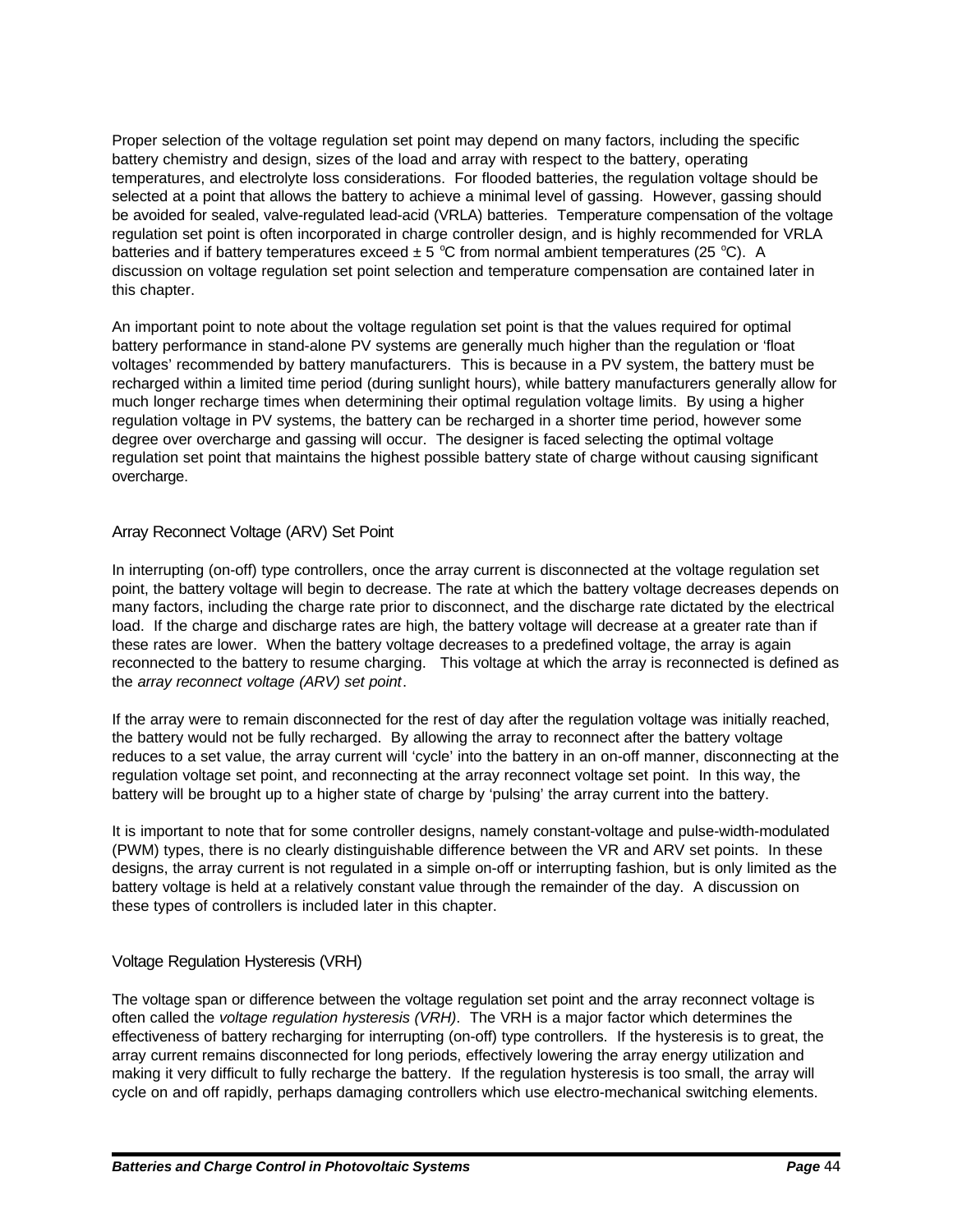The designer must carefully determine the hysteresis values based on the system charge and discharge rates and the charging requirements of the particular battery.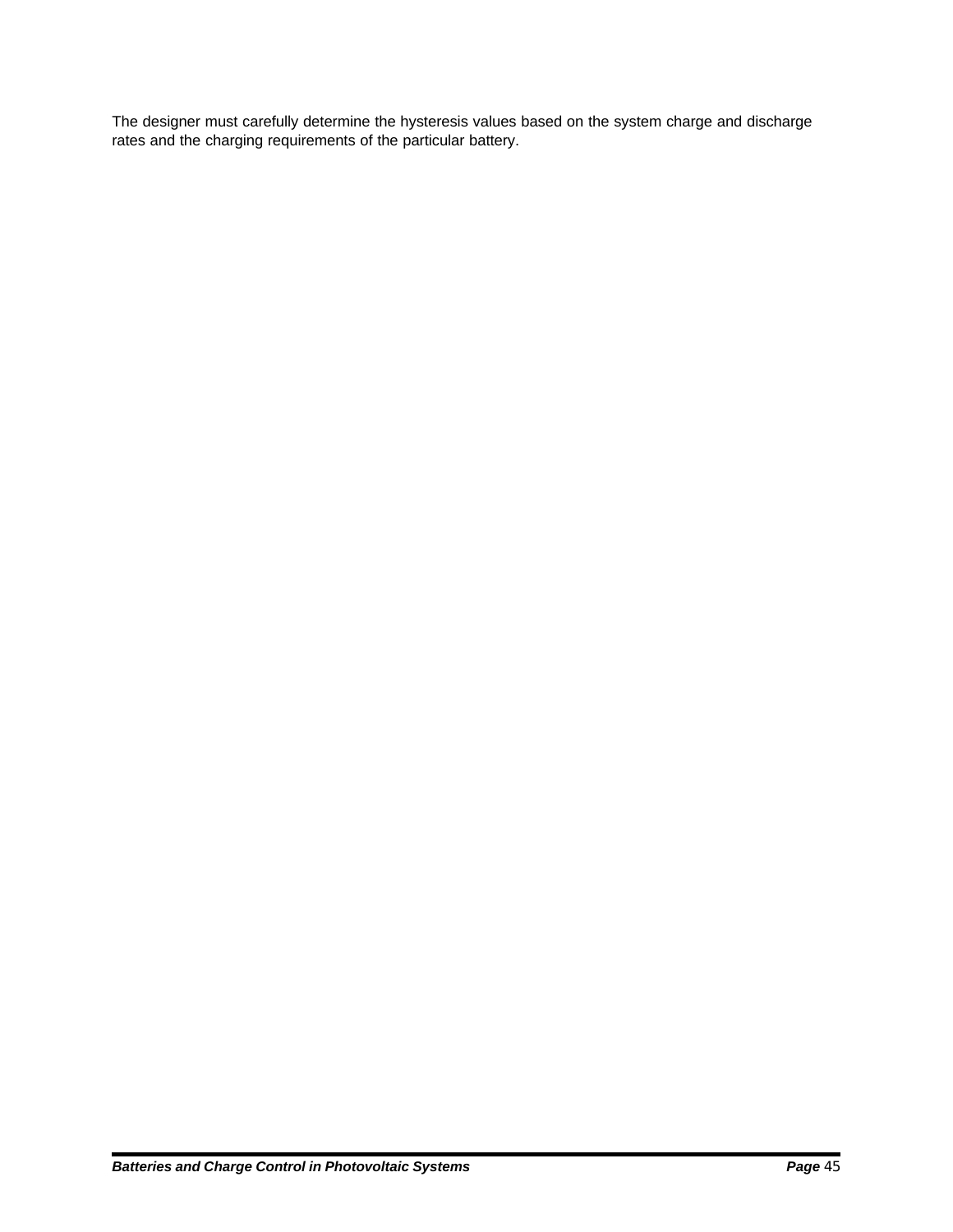Most interrupting (on-off) type controllers have hysteresis values between 0.4 and 1.4 volts for nominal 12 volt systems. For example, for a controller with a voltage regulation set point of 14.5 volts and a regulation hysteresis of 1.0 volt, the array reconnect voltage would be 13.5 volts. In general, a smaller regulation hysteresis is required for PV systems that do not have a daytime load.

### Low Voltage Load Disconnect (LVD) Set Point

Overdischarging the battery can make it susceptible to freezing and shorten it's operating life. If battery voltage drops too low, due to prolonged bad weather for example, certain non-essential loads can be disconnected from the battery to prevent further discharge. This can be done using a *low voltage load disconnect (LVD)* device connected between the battery and non-essential loads. The LVD is either a relay or a solid-state switch that interrupts the current from the battery to the load, and is included as part of most controller designs. In some cases, the low voltage load disconnect unit may be a separate unit from the main charge controller.

In controllers or controls incorporating a load disconnect feature, the *low voltage load disconnect (LVD) set point* is the voltage at which the load is disconnected from the battery to prevent overdischarge. *The LVD set point defines the actual allowable maximum depth-of-discharge and available capacity of the battery operating in a PV system.* The available capacity must be carefully estimated in the PV system design and sizing process using the actual depth of discharge dictated by the LVD set point.

In more sophisticated deigns, a hierarchy of load importance can be established, and the more critical loads can be shed at progressively lower battery voltages. Very critical loads can remain connected directly to the battery so their operation is not interrupted.

The proper LVD set point will maintain a healthy battery while providing the maximum battery capacity and load availability. To determine the proper load disconnect voltage, the designer must consider the rate at which the battery is discharged. Because the battery voltage is affected by the rate of discharge, a lower load disconnect voltage set point is needed for high discharge rates to achieve the same depth of discharge limit. In general, the low discharge rates in most small stand-alone PV systems do not have a significant effect on the battery voltage. Typical LVD values used are between 11.0 and 11.5 volts, which corresponds to about 75-90% depth of discharge for most nominal 12 volt lead-acid batteries at discharge rates lower than C/30.

A word of caution is in order when selecting the low voltage load disconnect set point. Battery manufacturers rate discharge capacity to a specified cut-off voltage which corresponds to 100% depth of discharge for the battery. For lead-acid batteries, this cut-off voltage is typically 10.5 volts for a nominal 12 volt battery (1.75 volts per cell). In PV systems, we never want to allow a battery to be completely discharged as this will shorten it's service life. In general, the low voltage load disconnect set point in PV systems is selected to discharge the battery to no greater than 75-80% depth of discharge.

In cases where starting (SLI) batteries are used or it is otherwise desired to limit the battery depth of discharge to prevent freezing or prolong cycle life, a higher LVD set point may be desired. To protect the battery from freezing, the LVD set point may be temperature compensated in some cases to increase the load disconnect voltage automatically with decreasing battery temperature.

To properly specify the LVD set point in PV systems, the designer must know how the battery voltage is affected at different states of charge and discharge rates. In a few designs, current compensation may be included in the LVD circuitry to lower the LVD set point with increasing discharge rates to effectively keep a consistent depth of discharge limit at which the LVD occurs.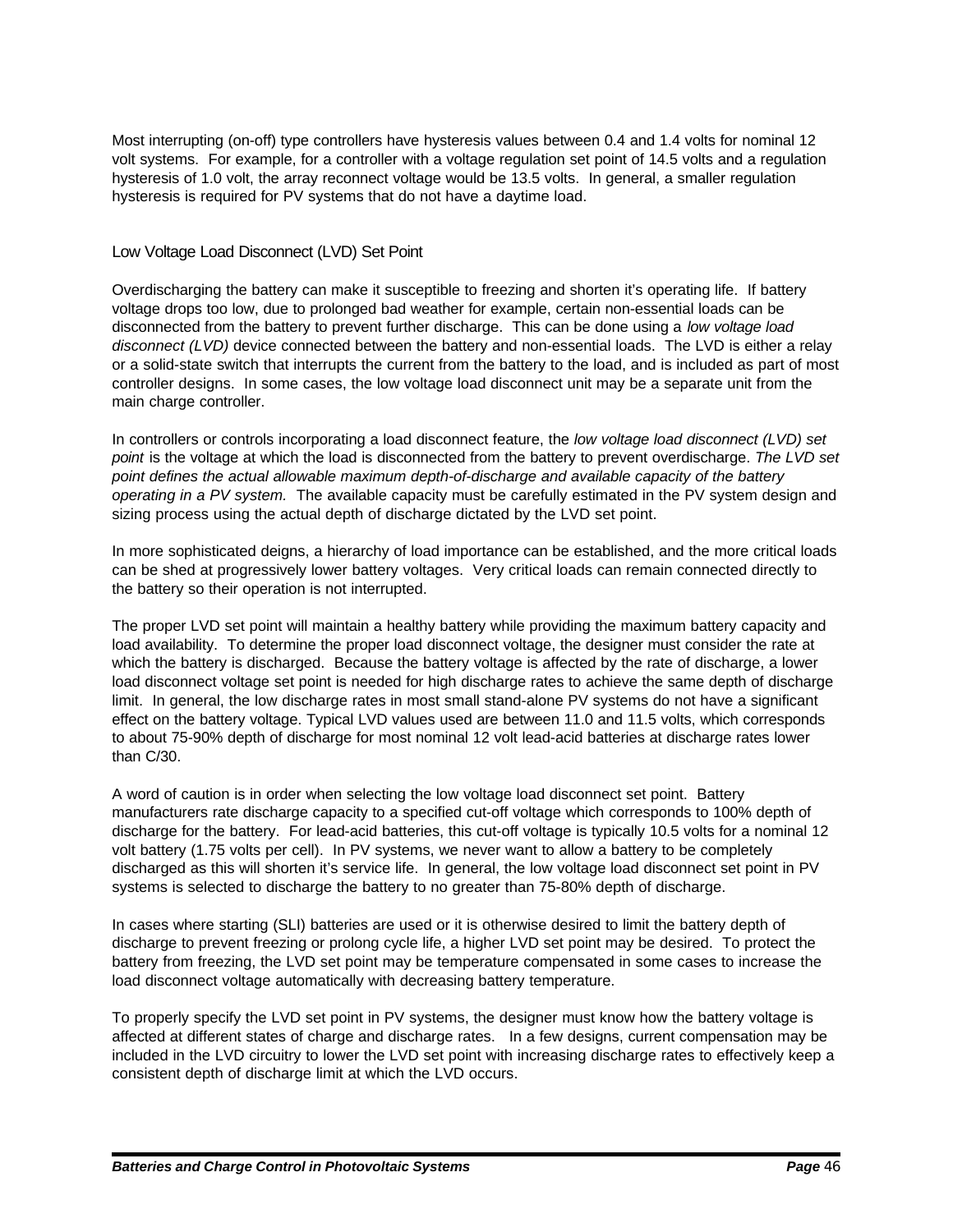### Load Reconnect Voltage (LRV) Set Point

The battery voltage at which a controller allows the load to be reconnected to the battery is called the *load reconnect voltage ('LRV)*. After the controller disconnects the load from the battery at the LVD set point, the battery voltage rises to it's open-circuit voltage. When additional charge is provided by the array or a backup source, the battery voltage rises even more. At some point, the controller senses that the battery voltage and state of charge are high enough to reconnect the load, called the *load reconnect voltage set point*.

The selection of the load reconnect set point should be high enough to ensure that the battery has been somewhat recharged, while not to high as to sacrifice load availability by allowing the loads to be disconnected too long. Many controller designs effectively 'lock out' loads until the next day or when the controller senses that the array is again recharging the battery. Typically LVD set points used in small PV systems are between 12.5 and 13.0 volts for most nominal 12 volt lead-acid batteries. If the LRV set point is selected too low, the load may be reconnected before the battery has been charged, possibly cycling the load on and off, keeping the battery at low state of charge and shortening it's lifetime.

As in the selection of the other controller set points, the designer must consider the charge rates for the loads and array and how these rates affect battery voltage at different states of charge.

### Low Voltage Load Disconnect Hysteresis (LVDH)

The voltage span or difference between the LVD set point and the load reconnect voltage is called the *low voltage disconnect hysteresis (LVDH)*. If the LVDH is too small, the load may cycle on and off rapidly at low battery state-of-charge (SOC), possibly damaging the load or controller, and extending the time it takes to fully charge the battery. If the LVDH is too large, the load may remain off for extended periods until the array fully recharges the battery. With a large LVDH, battery health may be improved due to reduced battery cycling, but with a reduction in load availability. The proper LVDH selection for a given system will depend on load availability requirements, battery chemistry and size, and the PV and load currents.

### Charge Controller Designs

Two basic methods exist for controlling or regulating the charging of a battery from a PV module or array *shunt* and *series* regulation. While both of these methods are effectively used, each method may incorporate a number of variations that alter their basic performance and applicability. Simple designs interrupt or disconnect the array from the battery at regulation, while more sophisticated designs limit the current to the battery in a linear manner that maintains a high battery voltage.

The *algorithm* or control strategy of a battery charge controller determines the effectiveness of battery charging and PV array utilization, and ultimately the ability of the system to meet the electrical load demands. Most importantly, the controller algorithm defines the way in which PV array power is applied to the battery in the system. In general, interrupting on-off type controllers require a higher regulation set point to bring batteries up to full state of charge than controllers that limit the array current in a gradual manner.

Some of the more common design approaches for charge controllers are described in this section. Typical daily charging profiles for a few of the common types of controllers used in small PV lighting systems are presented in the next section.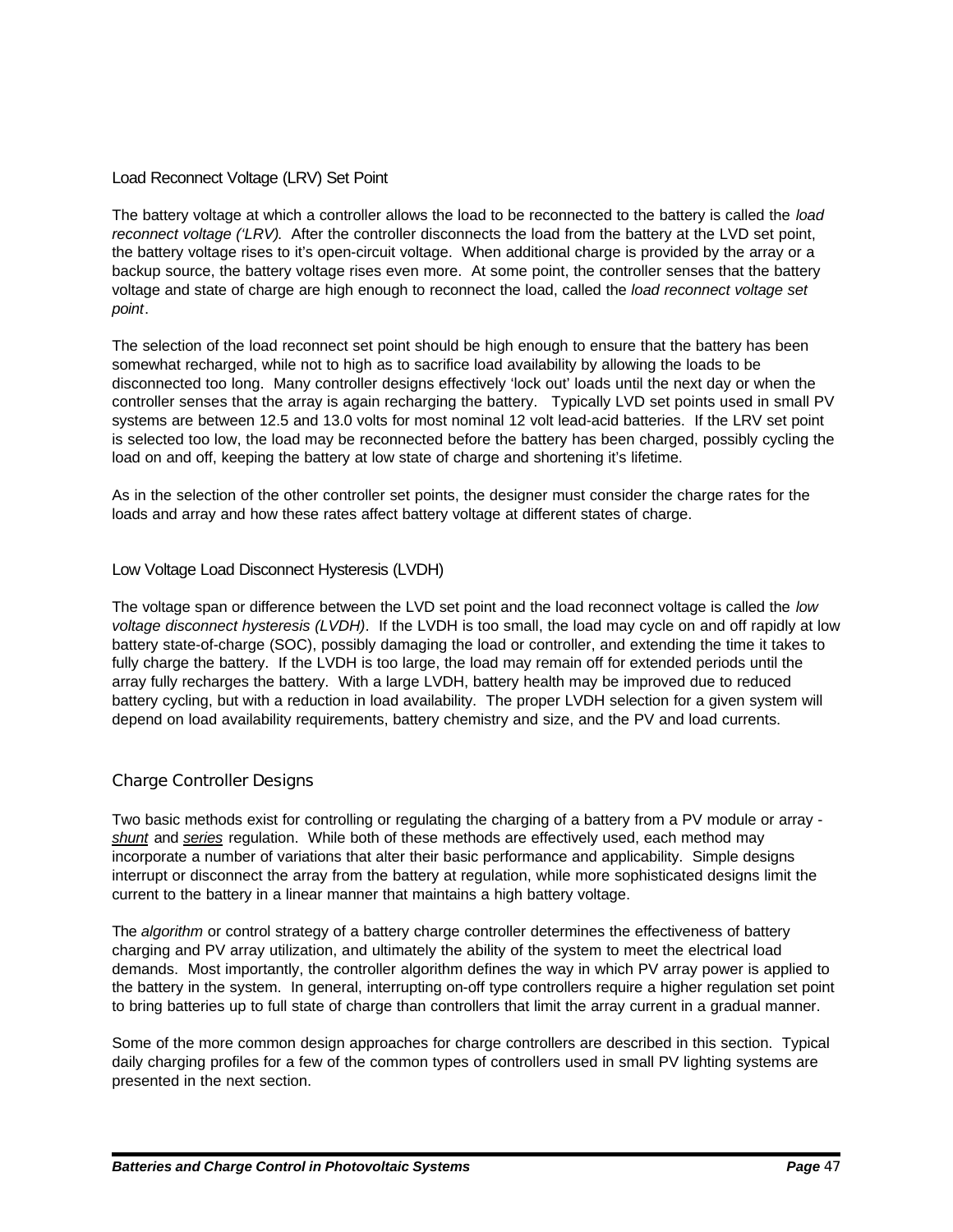### Shunt Controller Designs

Since photovoltaic cells are current-limited by design (unlike batteries), PV modules and arrays can be short-circuited without any harm. The ability to short-circuit modules or an array is the basis of operation for shunt controllers.

Figure 12 shows an electrical design of a typical shunt type controller. The shunt controller regulates the charging of a battery from the PV array by short-circuiting the array internal to the controller. All shunt controllers must have a blocking diode in series between the battery and the shunt element to prevent the battery from short-circuiting when the array is regulating. Because there is some voltage drop between the array and controller and due to wiring and resistance of the shunt element, the array is never entirely shortcircuited, resulting in some power dissipation within the controller. For this reason, most shunt controllers require a heat sink to dissipate power, and are generally limited to use in PV systems with array currents less than 20 amps.



### **Figure 12. Shunt controller**

The regulation element in shunt controllers is typically a power transistor or MOSFET, depending on the specific design. There are a couple of variations of the shunt controller design. The first is a simple interrupting, or on-off type controller design. The second type limits the array current in a gradual manner, by increasing the resistance of the shunt element as the battery reaches full state of charge. These two variations of the shunt controller are discussed next.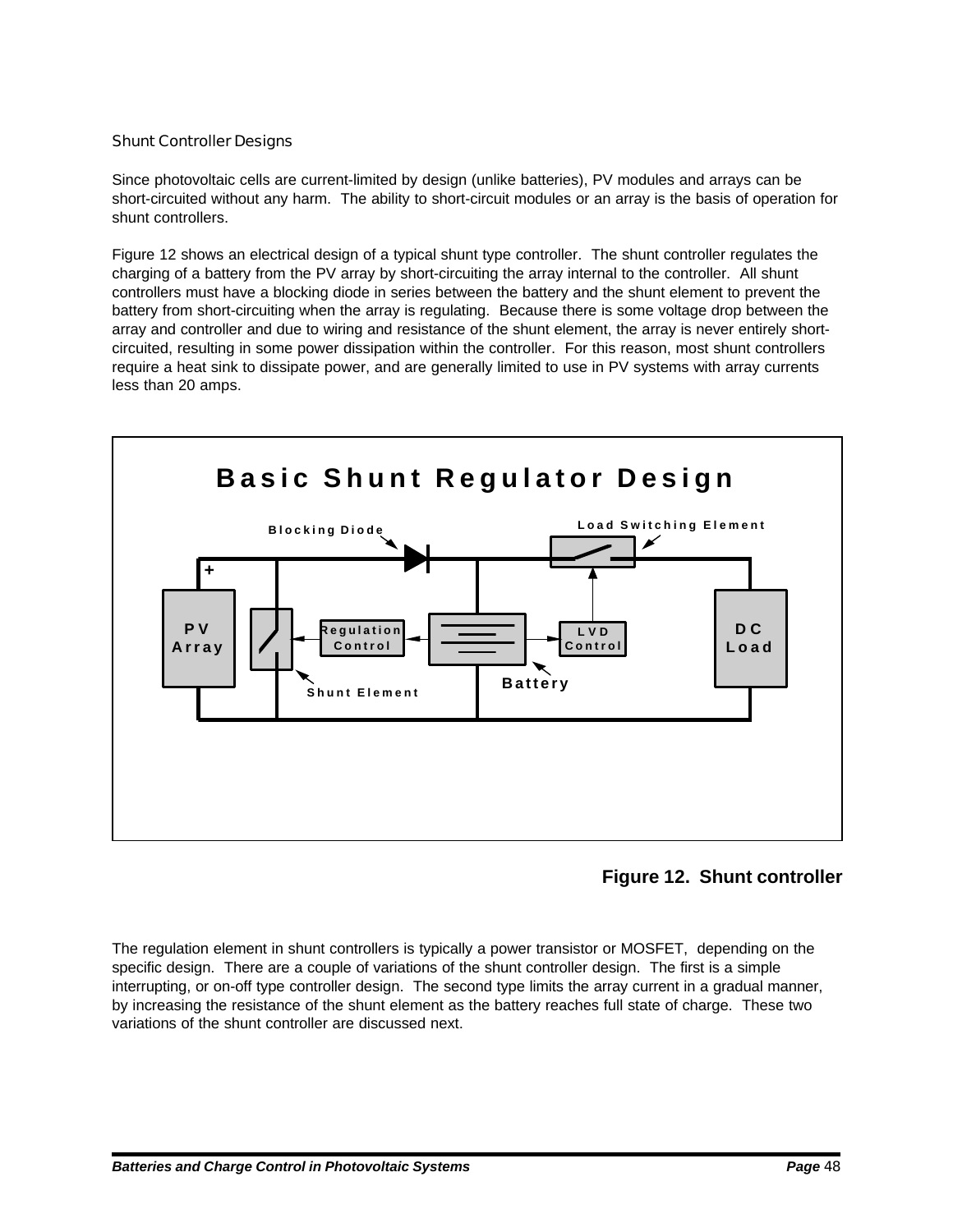### Shunt-Interrupting Design

The shunt-interrupting controller completely disconnects the array current in an interrupting or on-off fashion when the battery reaches the voltage regulation set point. When the battery decreases to the array reconnect voltage, the controller connects the array to resume charging the battery. This cycling between the regulation voltage and array reconnect voltage is why these controllers are often called 'on-off' or 'pulsing' controllers. Shunt-interrupting controllers are widely available and are low cost, however they are generally limited to use in systems with array currents less than 20 amps due to heat dissipation requirements. In general, on-off shunt controllers consume less power than series type controllers that use relays (discussed later), so they are best suited for small systems where even minor parasitic losses become a significant part of the system load.

Shunt-interrupting charge controllers can be used on all battery types, however the way in which they apply power to the battery may not be optimal for all battery designs. In general, constant-voltage, PWM or linear controller designs are recommended by manufacturers of gelled and AGM lead-acid batteries. However, shunt-interrupting controllers are simple, low cost and perform well in most small stand-alone PV systems.

### Shunt-Linear Design

Once a battery becomes nearly fully charged, a shunt-linear controller maintains the battery at near a fixed voltage by gradually shunting the array through a semiconductor regulation element. In some designs, a comparator circuit in the controller senses the battery voltage, and makes corresponding adjustments to the impedance of the shunt element, thus regulating the array current. In other designs, simple Zener power diodes are used, which are the limiting factor in the cost and power ratings for these controllers. There is generally more heat dissipation in a shunt-linear controllers than in shunt-interrupting types.

Shunt-linear controllers are popular for use with sealed VRLA batteries. This algorithm applies power to the battery in a preferential method for these types of batteries, by limiting the current while holding the battery at the regulation voltage.

### Series Controller Designs

As the name implies, this type of controller works in series between the array and battery, rather than in parallel as for the shunt controller. There are several variations to the series type controller, all of which use some type of control or regulation element in series between the array and the battery. While this type of controller is commonly used in small PV systems, it is also the practical choice for larger systems due to the current limitations of shunt controllers.

Figure 13 shows an electrical design of a typical series type controller. In a series controller design, a relay or solid-state switch either opens the circuit between the array and the battery to discontinuing charging, or limits the current in a series-linear manner to hold the battery voltage at a high value. In the simpler seriesinterrupting design, the controller reconnects the array to the battery once the battery falls to the array reconnect voltage set point. As these on-off charge cycles continue, the 'on' time becoming shorter and shorter as the battery becomes fully charged.

Because the series controller open-circuits rather than short-circuits the array as in shunt-controllers, no blocking diode is needed to prevent the battery from short-circuiting when the controller regulates.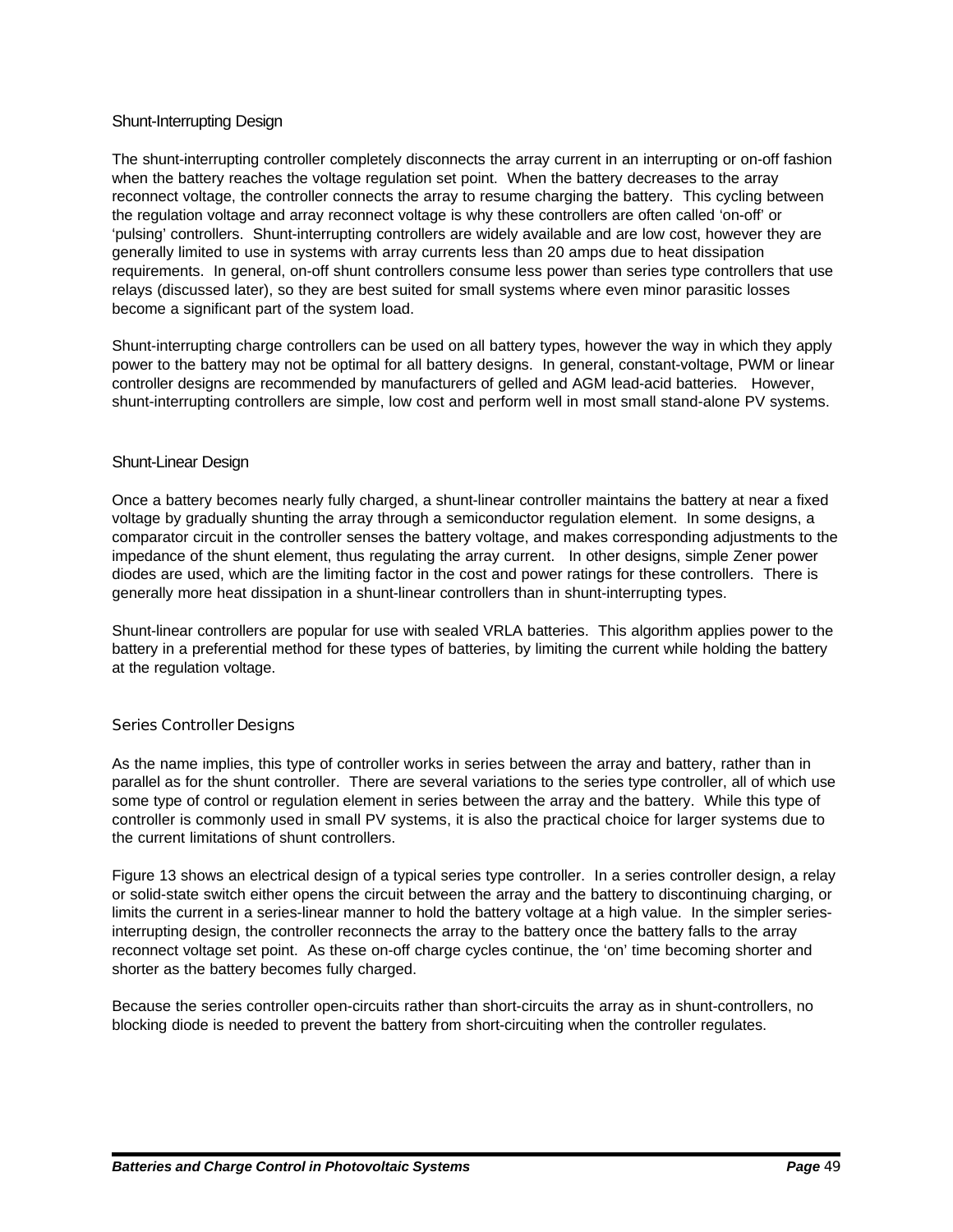

**Figure 13. Series controller**

### Series-Interrupting Design

The most simple series controller is the series-interrupting type, involving a one-step control, turning the array charging current either on or off. The charge controller constantly monitors battery voltage, and disconnects or open-circuits the array in series once the battery reaches the regulation voltage set point. After a pre-set period of time, or when battery voltage drops to the array reconnect voltage set point, the array and battery are reconnected, and the cycle repeats. As the battery becomes more fully charged, the time for the battery voltage to reach the regulation voltage becomes shorter each cycle, so the amount of array current passed through to the battery becomes less each time. In this way, full charge is approached gradually in small steps or pulses, similar in operation to the shunt-interrupting type controller. The principle difference is the series or shunt mode by which the array is regulated.

Similar to the shunt-interrupting type controller, the series-interrupting type designs are best suited for use with flooded batteries rather than the sealed VRLA types due to the way power is applied to the battery.

### Series-Interrupting, 2-step, Constant-Current Design

This type of controller is similar to the series-interrupting type, however when the voltage regulation set point is reached, instead of totally interrupting the array current, a limited constant current remains applied to the battery. This 'trickle charging' continues either for a pre-set period of time, or until the voltage drops to the array reconnect voltage due to load demand. Then full array current is once again allowed to flow, and the cycle repeats. Full charge is approached in a continuous fashion, instead of smaller steps as described above for the on-off type controllers. Some two-stage controls increase array current immediately as battery voltage is pulled down by a load. Others keep the current at the small trickle charge level until the battery voltage has been pulled down below some intermediate value (usually 12.5-12.8 volts) before they allow full array current to resume.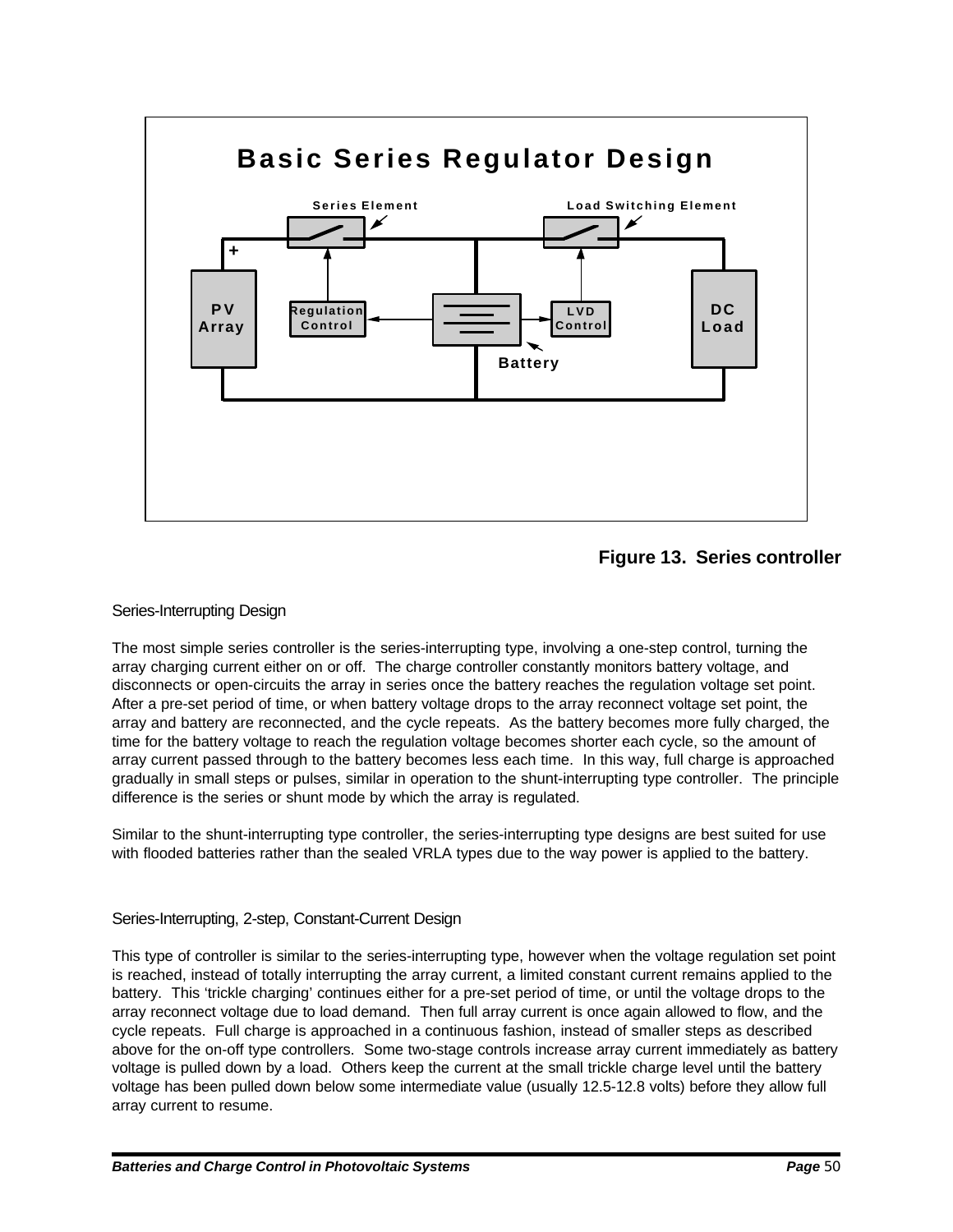### Series-Interrupting, 2-Step, Dual Set Point Design

This type of controller operates similar to the series-interrupting type, however there are two distinct voltage regulation set points. During the first charge cycle of the day, the controller uses a higher regulation voltage provide some equalization charge to the battery. Once the array is disconnected from the battery at the higher regulation set point, the voltage drops to the array reconnect voltage and the array is again connected to the battery. However, on the second and subsequent cycles of the day, a lower regulation voltage set point is used to limit battery overcharge and gassing.

This type of regulation strategy can be effective at maintaining high battery state of charge while minimizing battery gassing and water loss for flooded lead-acid types. The designer must make sure that the dual regulation set points are properly adjusted for the battery type used. For example, typical set point values (at 25  $\degree$ C) for this type of controller used with a flooded lead-antimony battery might be 15.0 to 15.3 volts for the higher regulation voltage, and between 14.2 and 14.4 volts for the lower regulation voltage.

### Series-Linear, Constant-Voltage Design

In a series-linear, constant-voltage controller design, the controller maintains the battery voltage at the voltage regulation set point. The series regulation element acts like a variable resistor, controlled by the controller battery voltage sensing circuit of the controller. The series element dissipates the balance of the power that is not used to charge the battery, and generally requires heat sinking. The current is inherently controlled by the series element and the voltage drop across it.

Series-linear, constant-voltage controllers can be used on all types of batteries. Because they apply power to the battery in a controlled manner, they are generally more effective at fully charging batteries than on-off type controllers. These designs, along with PWM types are recommended over on-off type controllers for sealed VRLA type batteries.

### Series-Interrupting, Pulse Width Modulated (PWM) Design

This algorithm uses a semiconductor switching element between the array and battery which is switched on/off at a variable frequency with a variable duty cycle to maintain the battery at or very close to the voltage regulation set point. Although a series type PWM design is discussed here, shunt-type PWM designs are also popular and perform battery charging in similar ways. Similar to the series-linear, constant-voltage algorithm in performance, power dissipation within the controller is considerably lower in the seriesinterrupting PWM design.

By electronically controlling the high speed switching or regulation element, the PWM controller breaks the array current into pulses at some constant frequency, and varies the width and time of the pulses to regulate the amount of charge flowing into the battery as shown in Figure 12-8. When the battery is discharged, the current pulse width is practically fully on all the time. As the battery voltage rises, the pulse width is decreased, effectively reducing the magnitude of the charge current.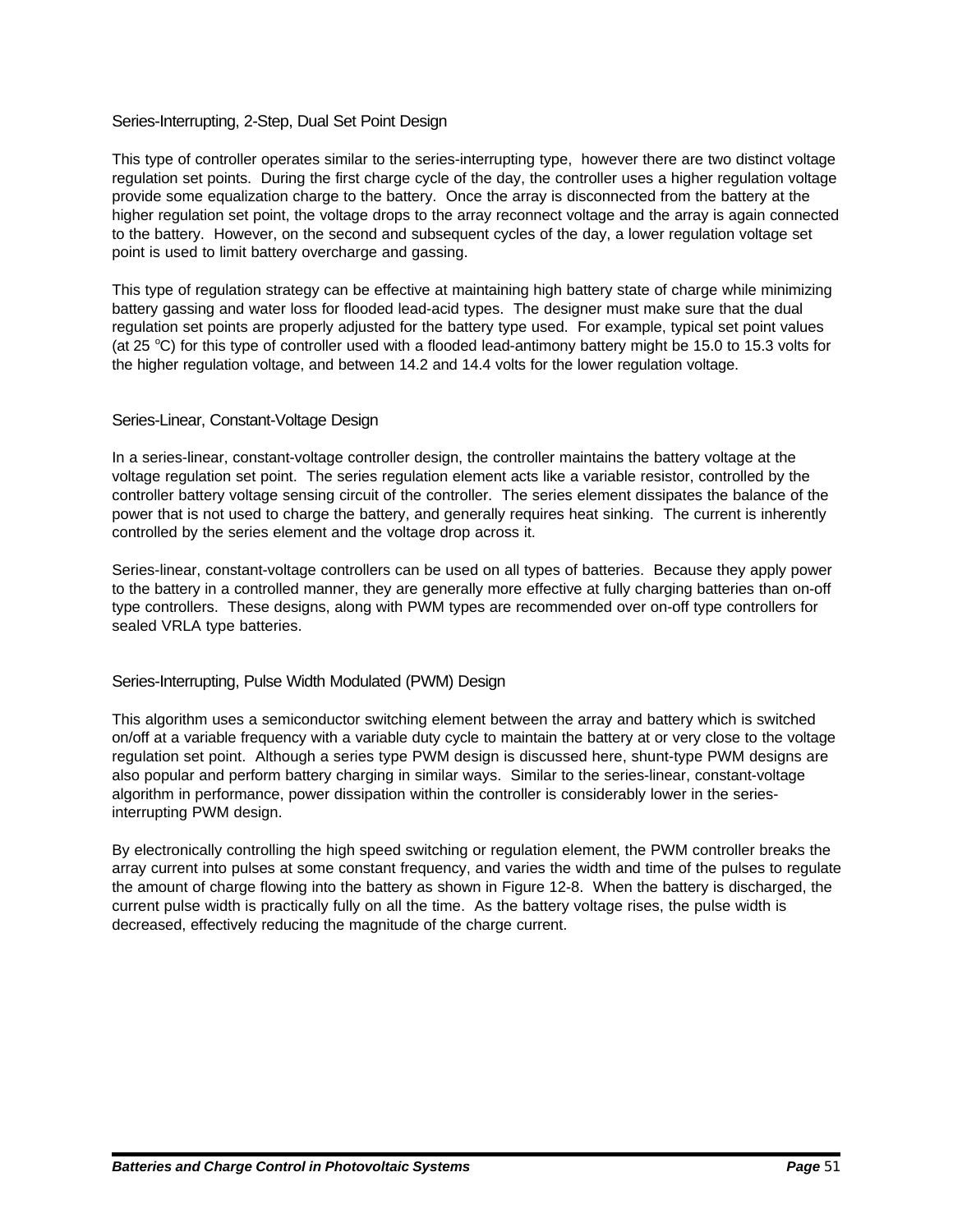The PWM design allows greater control over exactly how a battery approaches full charge and generates less heat. PWM type controllers can be used with all battery type, however the controlled manner in which power is applied to the battery makes them preferential for use with sealed VRLA types batteries over on-off type controls. To limit overcharge and gassing, the voltage regulation set points for PWM and constantvoltage controllers are generally specified lower than those for on-off type controllers. For example, a PWM controller operating with a nominal 12 volt flooded lead-antimony battery might use a VR set point of 14.4 to 14.6 volts at 25 °C, while an on-off controller used with the same battery might require a VR set point of between 14.7 and 15.0 volts to fully recharge the battery on a typical day.

### Daily Operational Profiles for Charge Controllers

The following sections present typical daily operational profiles for a few of the different types of battery charge controllers commonly used in small stand-alone PV systems. These daily profiles show how the different charge controller algorithms regulate the current and voltage from the PV array to protect the battery from overcharge.

### About the Charge Controller Daily Profiles

The data presented in the graphs were measured during tests on operational PV lighting systems at the Florida Solar Energy Center (FSEC) in February 1993. Several identical systems were monitored, with the exception that each system used a different battery charge controller. The data presented here are for a selected 'clear day' with no cloud cover, clearly showing the charge controller regulation effects.

To properly understand the data presented in the graphs, it is helpful to know how they were measured. The measured parameters included among others the solar irradiance (Sun), battery voltage (Vbat) and current (Ibat), and PV array voltage (Vpv) and current (Ipv). The designations in parenthesis are used in the legend key for the daily profiles. Each parameter was sampled every 10 seconds and averaged over a six minute period and recorded for a total of 240 data points daily. In addition, the minimum and maximum of the battery voltage samples were recorded every six minutes. These minimum and maximum voltages (based on 10 second samples) are key to understanding how a battery charge controller operates.

In each of the following figures showing charge controller daily performance, there are two graphs. The top graph shows the battery and PV array voltage versus time for the 'clear day'. Note that for clarity, the battery voltage is plotted on the left y-axis, while the PV array voltage is plotted with respect to the right yaxis on a different scale. The bottom graph shows the battery and PV array currents over the day, as well as the solar irradiance. Note that the currents are plotted on the left y-axis, and the irradiance is plotted on the right y-axis.

The sizing of the battery, PV array and load profile in the test systems was configured to typify commercially available PV lighting systems. The different charge controllers were selected from those commonly used in these type and sizes of systems. The following table lists the nominal specifications for the FSEC test systems.

|                    | <b>Nominal Specifications for FSEC Test Systems</b>   |
|--------------------|-------------------------------------------------------|
| Design Insolation: | 5 kWh/m <sup>2</sup> -day                             |
| PV Array:          | Nominal 100 watt Pmp, 6 amps Imp                      |
| Battery:           | Flooded Lead Antimony, 12 volt, 100 Ah @ 20 hr rate   |
| Load:              | Nominal 3 amps, 8 hours nightly, 24 amp-hours per day |
|                    |                                                       |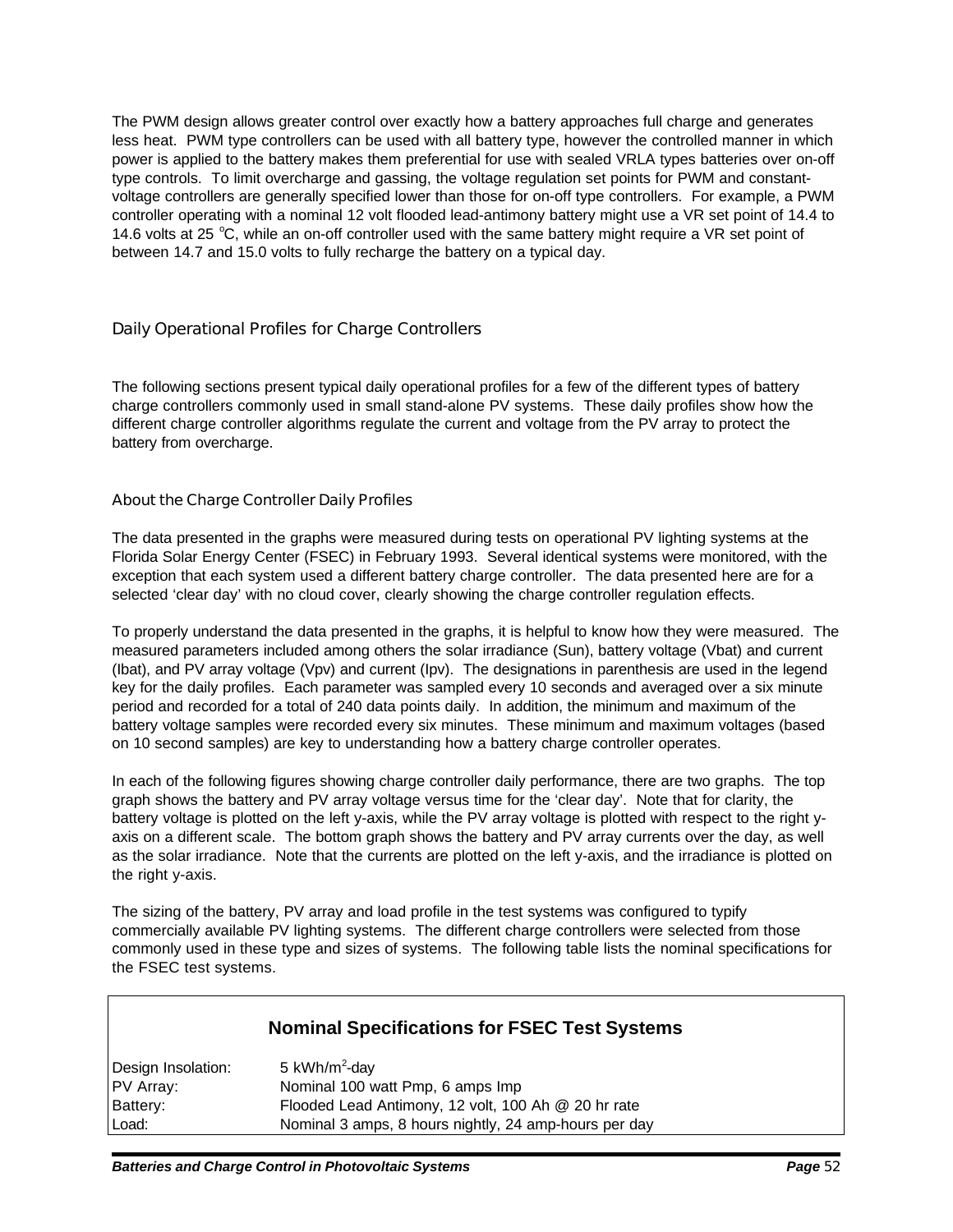| ⌒<br>√or'<br>roller: | .<br>. .<br>. |  |  |  |
|----------------------|---------------|--|--|--|
|----------------------|---------------|--|--|--|

A final word of caution when examining the following daily operational profiles for the different charge controllers. Since these were test systems designed to investigate not only the behavior of the different controllers, but the effects the regulation set points had on maintaining battery state of charge, the set points were not always optimized for the specific system design. In some cases this was intentional, while in other cases was the result of the controller operating characteristics. The main point to emphasize however is that the daily profiles presented here show how the charge controllers typically operate in PV systems.

### Daily Profile for Shunt-Interrupting Charge Controller

A 24-hour daily profile for a small stand-alone PV lighting system operating with a shunt-interrupting (on-off) type battery charge controller is shown in Figure 14. Beginning at the left of the two graphs (midnight), the load is operating and battery voltage decreases steadily from about 12.1 volts to 11.9 volts while being discharged at about 3 amps. At about 0400 hours, the load current is disconnected by the charge controller load regulation/timing circuit. At this point the battery current goes to zero, and there is a sharp rise in the battery voltage as it approaches an open-circuit (no load) voltage of about 12.35 volts. At sunrise (about 0700 hours), the battery voltage begins to increase as the PV array current is fed into the battery. Until about noon time (1200 hours), the PV array current and the battery voltage increase steadily with increasing insolation as the battery is being recharged. Note that during this period, the battery charge controller is not regulating and nearly all the PV array current is fed into the battery.

At approximately noon (1200 hours), the battery voltage reaches the regulation voltage set point for the battery charge controller, and the controller begins to regulate the PV array current. When this occurs, the battery current decreases in a jagged manner characteristic of the *interrupting (on-off)* algorithm. The *shunt* characteristic is demonstrated by the fact that once regulation begins, the PV array current continues to follow the same profile as the solar irradiance, while the six-minute average PV array voltage decreases to an average of about 5 volts. In effect this controller shunts, or 'short-circuits' the PV array at regulation, causing the PV voltage to reduce and forcing the current to the array short-circuit current point.

Up until regulation, the minimum and maximum battery voltages closely match the six minute average battery voltage throughout the morning and during load operation. With the onset of regulation, the minimum and maximum battery voltages are different from the six-minute averaged voltages, and indicate the approximate controller set points. During regulation, the maximum battery voltage is between 14.3 and 14.5 volts. This maximum battery voltage corresponds to the voltage regulation set point for the battery charge controller. The minimum battery voltage is consistently about 13.7 volts, corresponding to the voltage at which the charge controller reconnects the array to the battery to resume charging. The fact that the minimum voltage is consistent over the regulation period indicates that the controller is regulating or 'cycling' the battery voltage between the voltage regulation and array reconnect set points at least once every six minutes. The differences in the minimum and maximum battery voltages during regulation demonstrate the operation of an interrupting or on-off type controller algorithm. This voltage difference is often referred to as the controller's hysteresis, or array regulation voltage span. The hysteresis is an important specification for on-off controllers, and must be selected properly to achieve good array energy utilization and proper battery recharging.

Towards the end of the sunlight hours (1600-1700 hours), the PV array current output reduces to a low enough value, in this case about 2.5 amps, wherein regulation is not required to limit the battery voltage below the regulation set point of the controller. Once the sun sets (about 1800 hours), the battery voltage begins a gradual decrease to it's open-circuit voltage. Notice how the open-circuit voltage at this time is higher than in the morning before the battery was recharged, indicating a higher state of charge. At about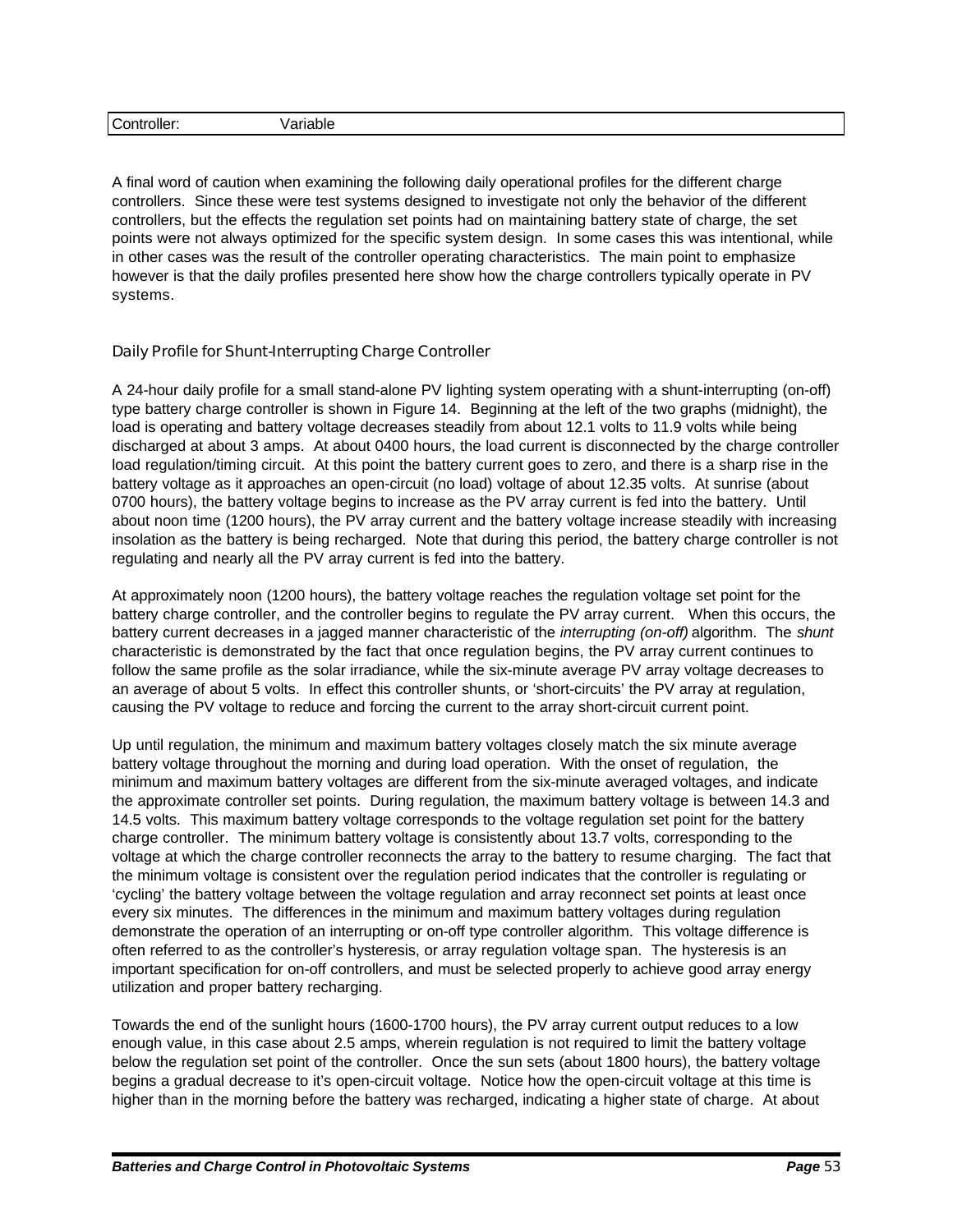2030 hours, the 3 amp load is reconnected and the battery voltage begins to steadily decrease in transition to the next day.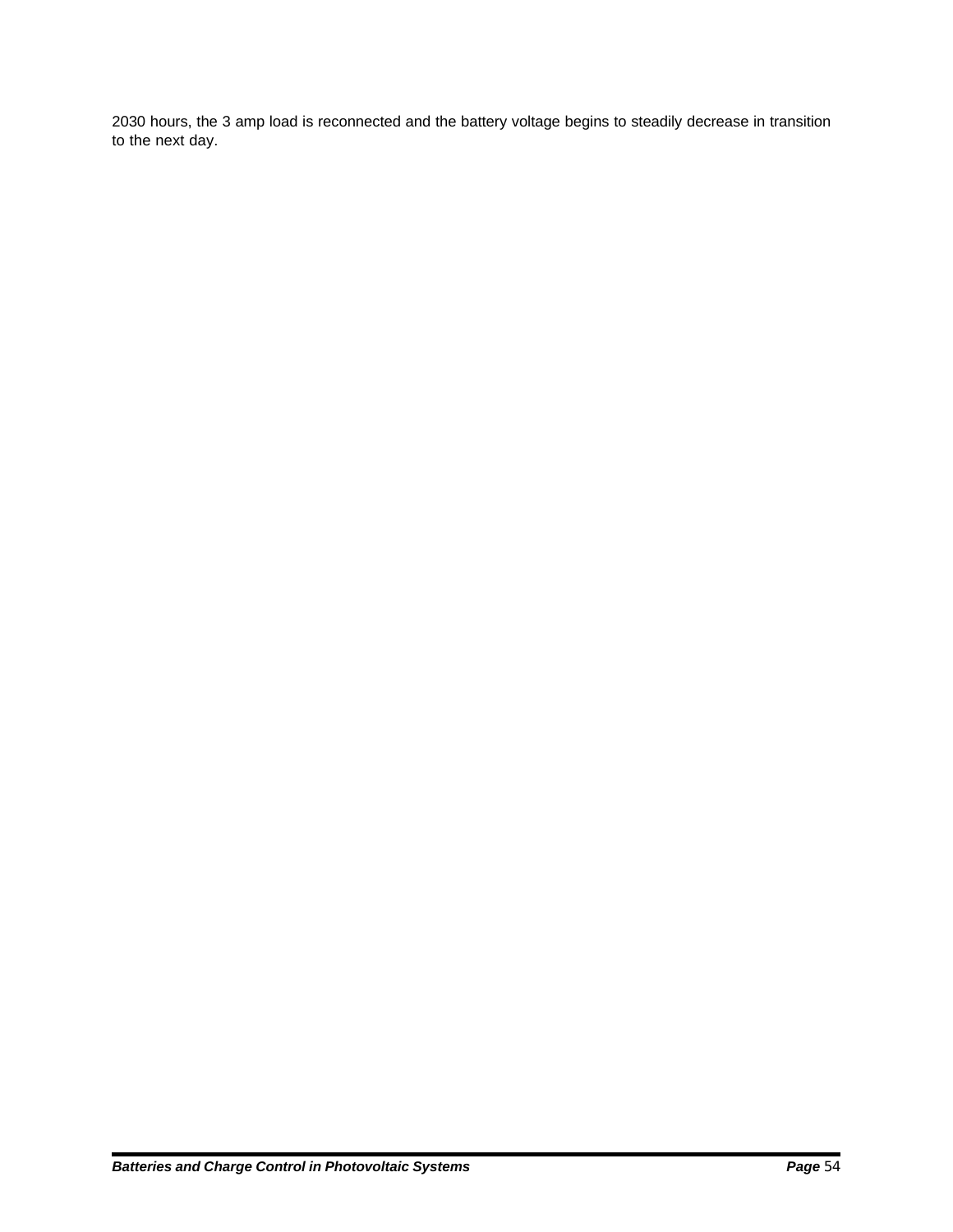# **Shunt-Interrupting Charge Controller**



**Clear Day Operational Profile in PV Lighting System**

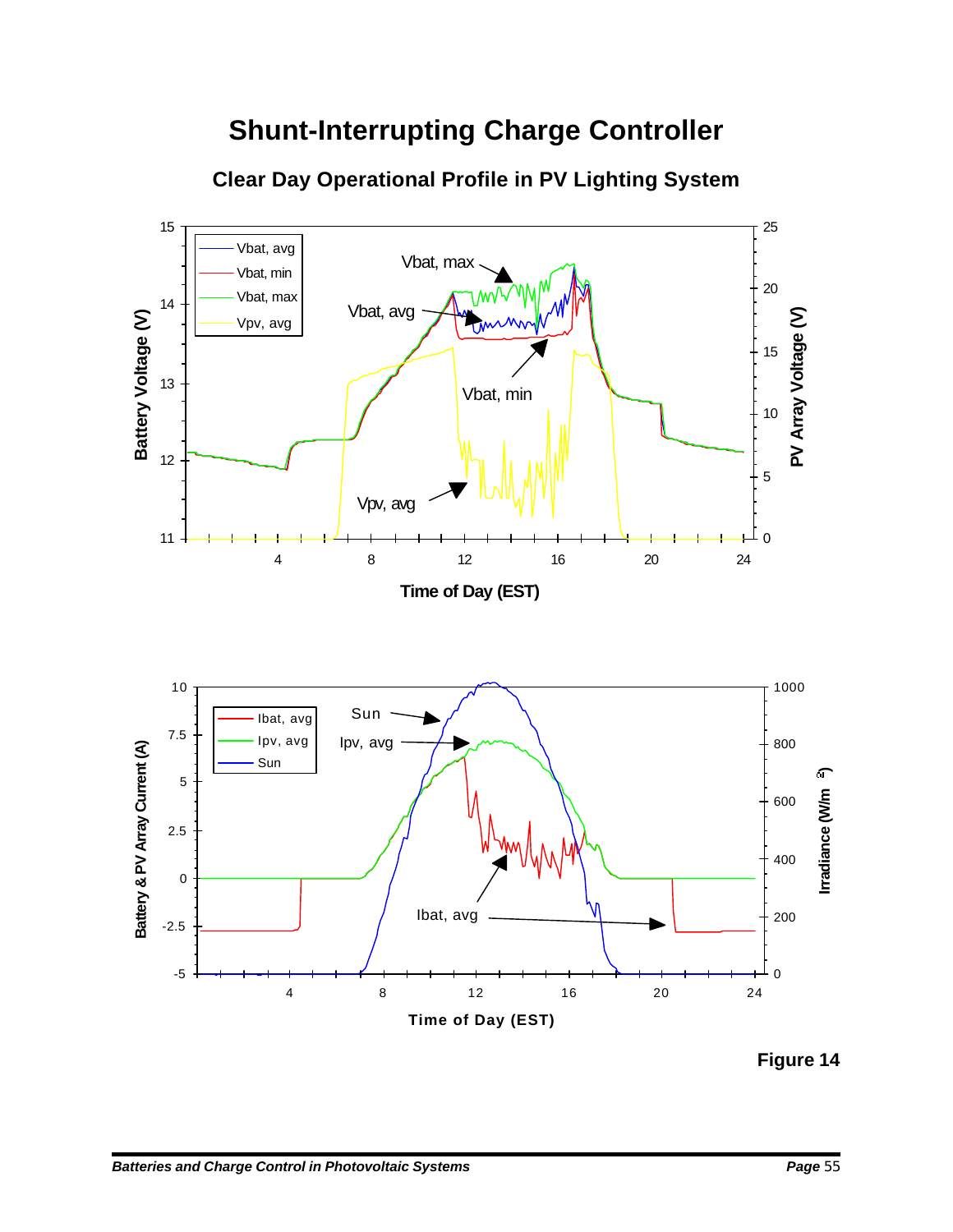### Daily Profile for Series-Interrupting Charge Controller

A 24-hour daily profile for a small stand-alone PV lighting system operating with a series-interrupting (on-off) type battery charge controller is shown in Figure 15. Beginning at the left on the two graphs (midnight), the load is operating and battery voltage decreases steadily from about 11.9 volts to 11.7 volts while being discharged at about 3 amps. At about 0400 hours, the load current is disconnected by the charge controller load regulation/timing circuit. At this point the battery current goes to zero, and there is a sharp rise in the battery voltage as it approaches an open-circuit (no load) voltage of about 12.1 volts. At sunrise (about 0700 hours), the battery voltage begins to increase as the PV array current begins to recharge the battery. Until about noon time (1200 hours), the PV array current and the battery voltage increase steadily with increasing insolation as the battery is being recharged. Note that during this period, the battery charge controller is not regulating and the PV array current is approximately the same as the battery current. However, the minimum battery voltage shows values slightly lower than the average and maximum battery voltages during the morning charging period. This is a particular characteristic of the charge controller in this test system, by which the array is periodically disconnected from the battery to sense night time conditions.

At about noon (1200 hours), the battery voltage reaches the regulation voltage of the battery charge controller (about 14.1 volts), and the controller begins to regulate the PV array current. When this occurs, the battery current decreases to the jagged characteristic of the *interrupting (on-off)* algorithm. The *series* characteristic can be seen by the fact that once regulation begins, the average PV array current also decreases, while the average PV array voltage approaches the array open-circuit voltage. In effect this controller open-circuits the array in a series manner during regulation, resulting in zero PV current and operating the array at the open-circuit voltage point.

With the onset of regulation, the minimum and maximum battery voltages are distinguished from the sixminute average voltage, and show the approximate controller set points. After regulation, the maximum battery voltage is about 14.1 volts. This maximum battery voltage corresponds to the voltage regulation set point for the battery charge controller. The minimum battery voltage is between 13.2 and 13.4 volts, corresponding to the voltage at which the charge controller reconnects the array to the battery to resume charging.

Once the sun sets (about 1800 hours), the battery voltage begins a gradual decrease to it's open-circuit voltage. Note how the open circuit -voltage at this time is higher than in the morning before the battery was recharged. At about 2030 hours, the 3 amp load is reconnected and the battery voltage begins to steadily decrease in transition to the next day.

In comparison with the shunt-interrupting controller discussed previously, the regulation set point for this series-interrupting controller was considerably lower, resulting in a lower battery state of charge. This is indicated by the lower battery voltage just prior to the load being disconnected in the early morning.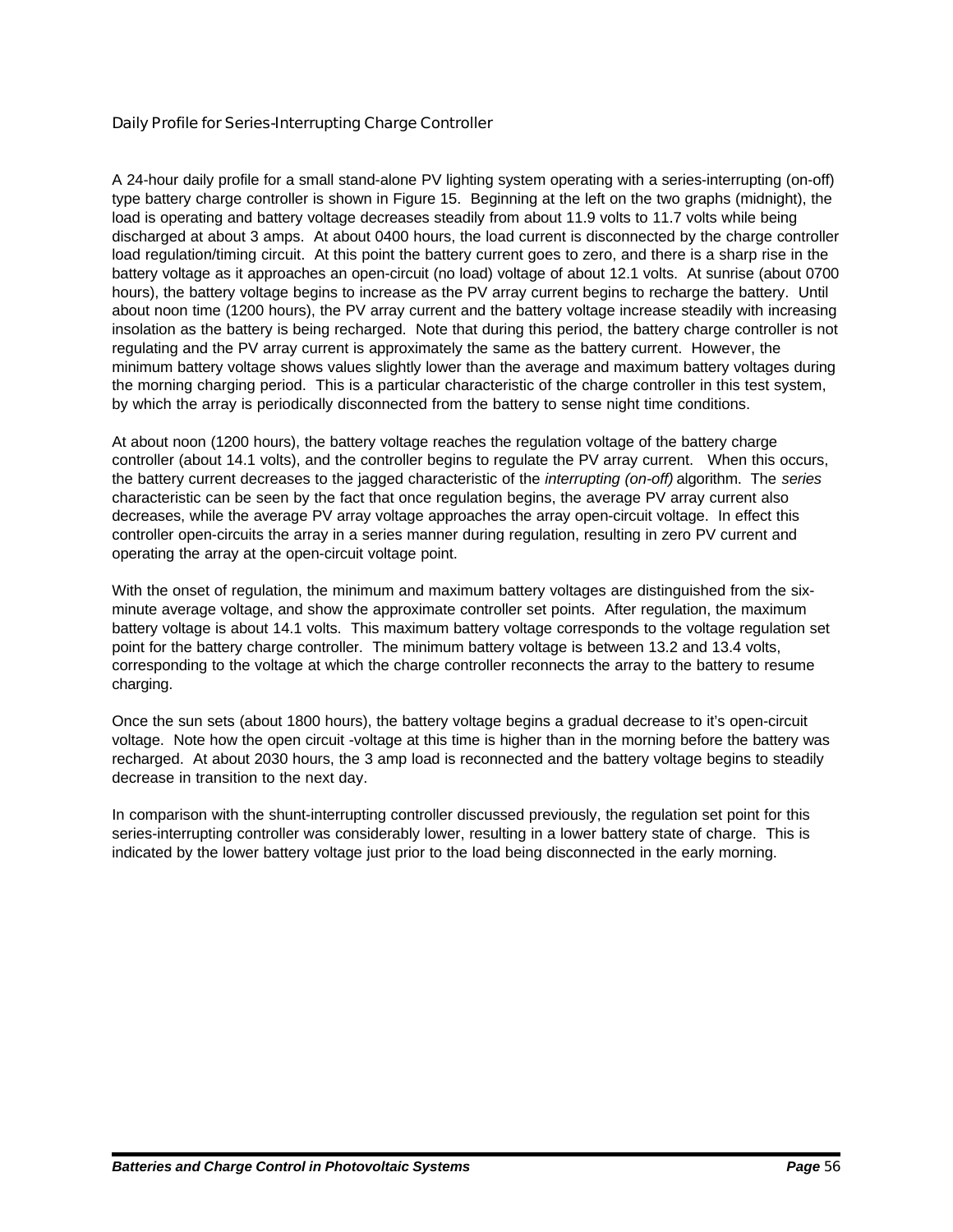# **Series-Interrupting Charge Controller**



**Clear Day Profile in PV Lighting System**

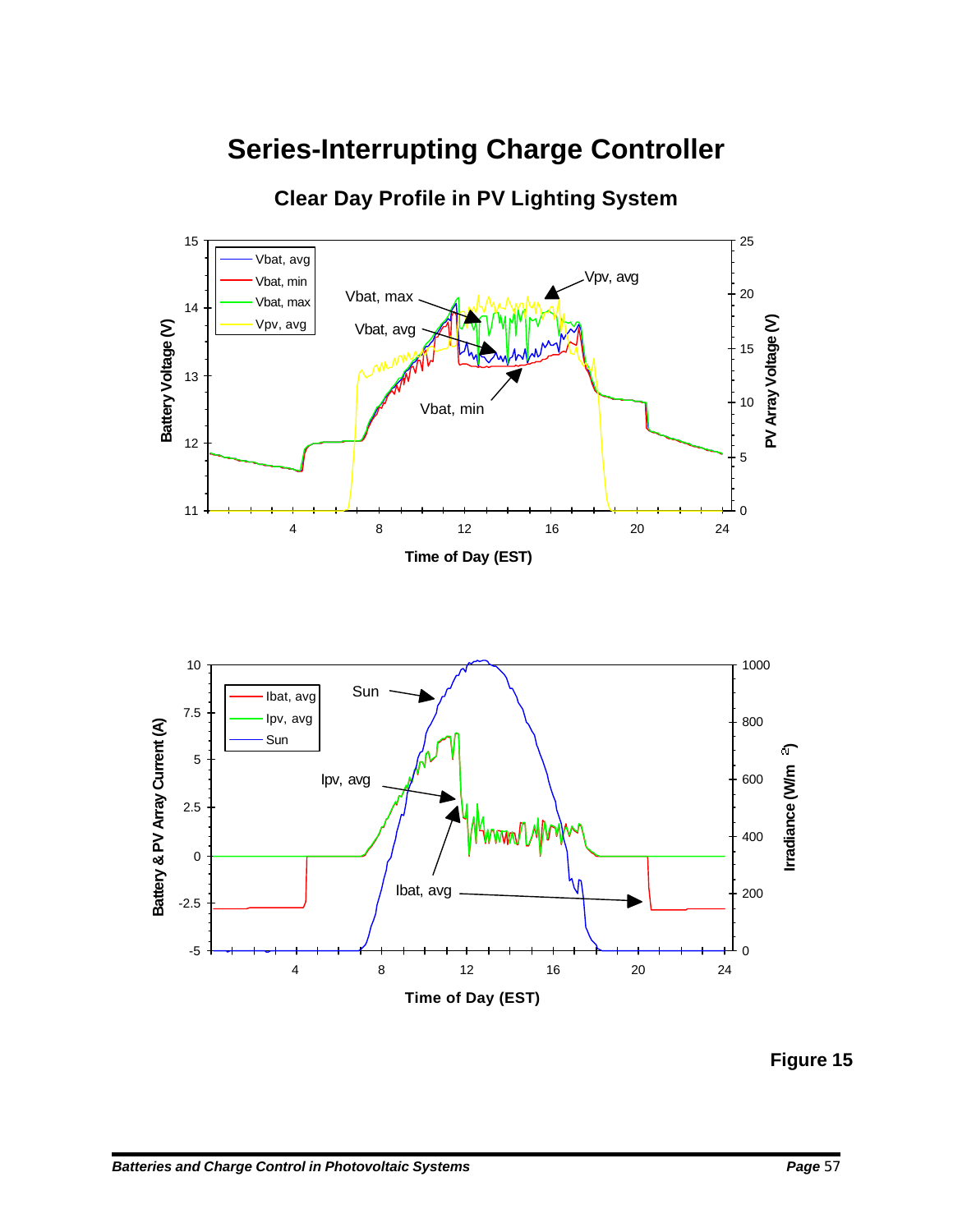### Daily Profile for Modified Series Charge Controller

A 24-hour daily profile for a small stand-alone PV lighting system operating with a modified series type battery charge controller is shown in Figure 16. Beginning at the left of the two graphs (midnight), the load is operating and battery voltage decreases steadily from about 12.25 volts to 12 volts while being discharged at about 3 amps. At about 0430 hours, the load current is disconnected by the charge controller load regulation/timing circuit. At this point the battery current goes to zero, and there is a sharp rise in the battery voltage as it approaches an open-circuit (no load) voltage of about 12.4 volts. At sunrise (about 0700 hours), the battery voltage begins to increase as the PV array current recharges the battery. Until about noon time (1200 hours), the PV array current and the battery voltage increase steadily with increasing insolation as the battery is being recharged. Note that during this period, the battery charge controller is not regulating and the PV array current is approximately the same as the battery current.

At about noon (1200 hours), the battery voltage reaches the regulation voltage set point for the battery charge controller (about 14.9 volts), and the controller begins to regulate the PV array current. In contrast to the series- and shunt-interrupting controllers discussed previously, the battery current is not entirely disconnected from the battery, but only limited to a lower value. When this occurs, the battery current decreases to below 2 amps, and remains in a current-limited mode through the remainder of the day. The *series* characteristic is shown by the fact that once regulation begins, the average PV array current also decreases, while the average PV array voltage approaches the open-circuit array voltage. In principle, this controller regulates the array in a series-linear manner, by increasing the resistance between the PV array and battery. The resistance is held at such a value that a limited amount of current is allowed to flow from the PV array to battery after initial regulation.

With the onset of regulation, the minimum and maximum battery voltages are indistinguishable from the sixminute average voltage, indicating that the controller in not an on-off interrupting type design. After the initial battery regulation at 14.9 volts, the voltage after regulation remains at about 14.1 volts through the remainder of the day.

Once the sun sets (about 1800 hours), the battery voltage begins a gradual decrease to it's open-circuit voltage. At about 2030 hours, the 3 amp load is again reconnected and the battery voltage begins to steadily decrease as the battery is discharged.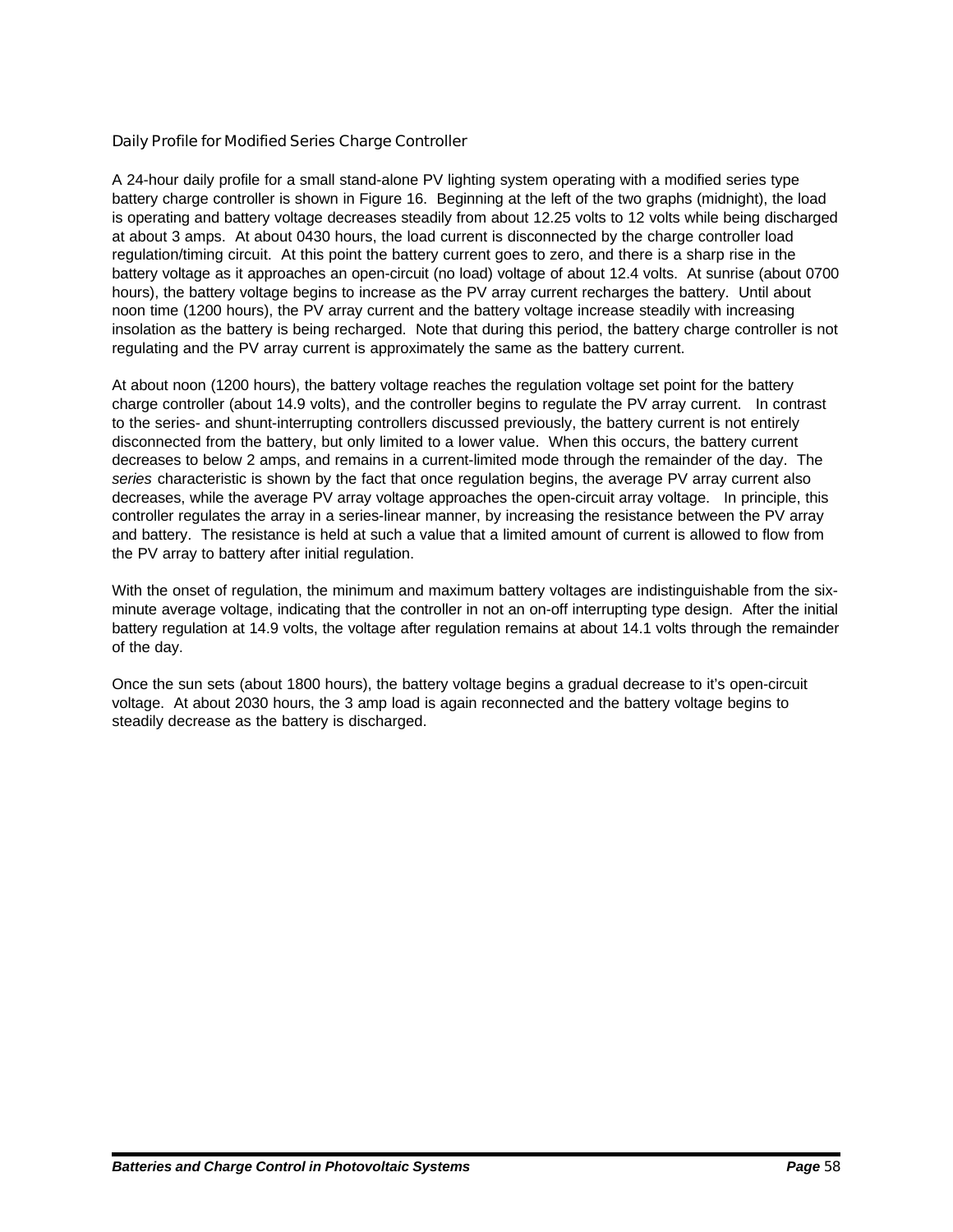# **Modified Series Charge Controller**



**Clear Day Profile in PV Lighting System**

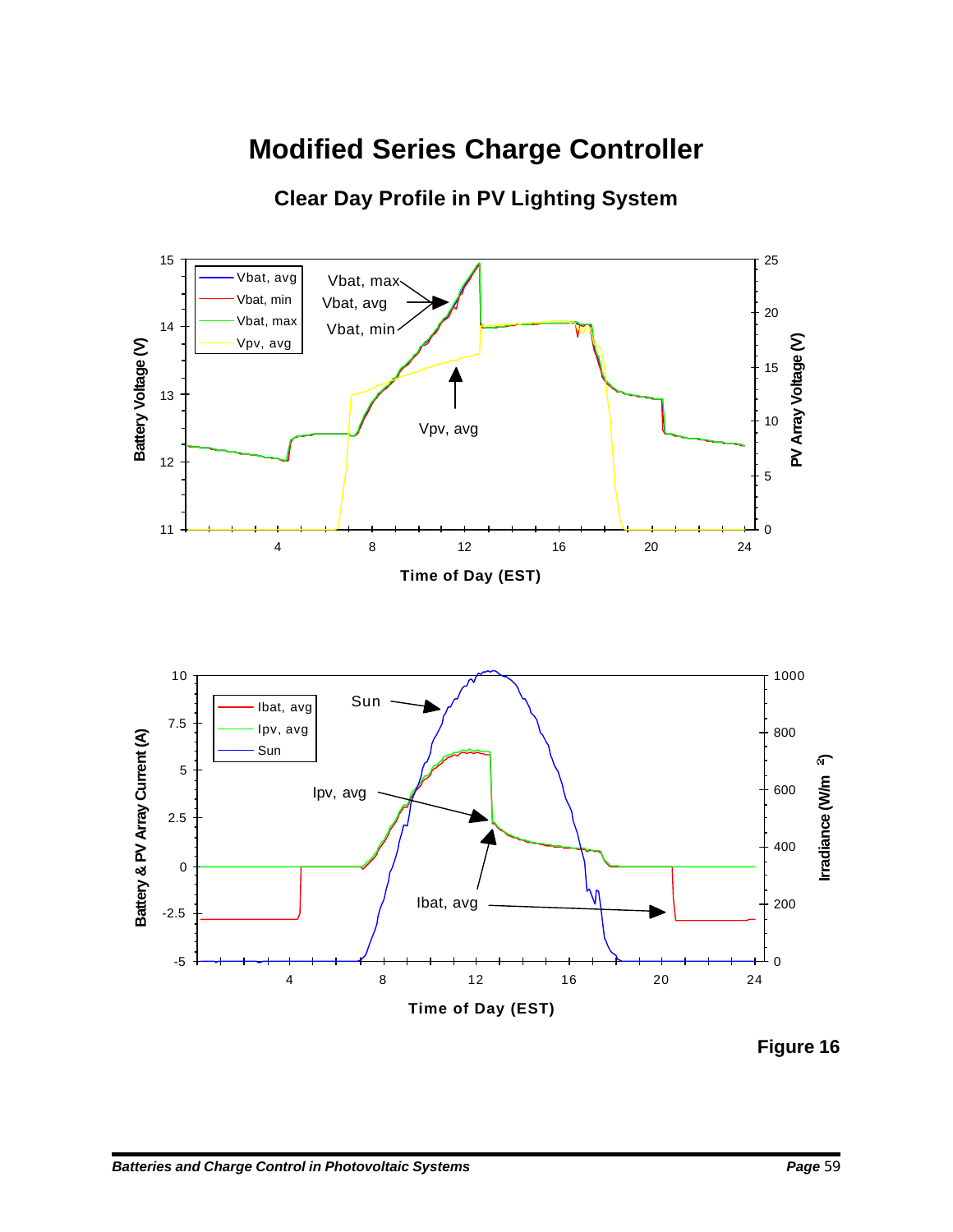### Daily Profile for Constant-Voltage Series Charge Controller

A 24-hour daily profile for a small stand-alone PV lighting system operating with a constant-voltage series type battery charge controller is shown in Figure 17. Beginning at the left on the two graphs (midnight), the load is operating and battery voltage decreases steadily from about 12.1 volts to 11.9 volts while being discharged at about 3 amps. At about 0430 hours, the load current is disconnected by the charge controller load regulation/timing circuit. At this point the battery current goes to zero, and there is a sharp rise in the battery voltage as it approaches an open-circuit (no load) voltage of about 12.3 volts. At sunrise (about 0700 hours), the battery voltage begins to increase as the PV array current charges the battery. Until about noon time (1200 hours), the PV array current and the battery voltage increase steadily with increasing insolation as the battery is being recharged. Note that during this period, the battery charge controller is not regulating and the PV array current is approximately the same as the battery current.

At about noon (1200 hours), the battery voltage reaches the regulation voltage set point for the battery charge controller (about 14.5 volts), and the controller begins to regulate the PV array current. When this occurs, the battery current gradually decreases to about 1 amp by the end of the day. The *series* characteristic of this controller is shown by the fact that once regulation begins, the average PV array current also decreases, while the average PV array voltage approaches the open-circuit array voltage. In principle, this controller regulates the array in a series-linear manner, by increasing the resistance between the PV array and battery through semiconductor devices such as MOSFETs. The resistance is held at such a value that limits amount of current that is allowed to flow from the PV array to battery after initial regulation, while holding the array voltage at a constant value corresponding to he controller's regulation voltage.

With the onset of regulation, the minimum and maximum battery voltages are indistinguishable from the sixminute average voltage, indicating that the controller in not an on-off interrupting type design. After the initial regulation at 14.5 volts, the voltage after regulation remains at this level through the remainder of the day.

Moving toward sunset (about 1800 hours), the array current is no longer high enough to maintain the battery at the regulation voltage, and the battery voltage begins a gradual decrease to it's open-circuit voltage. At about 2030 hours, the 3 amp load is again reconnected and the battery voltage begins to steadily decrease until the next day when charging resumes.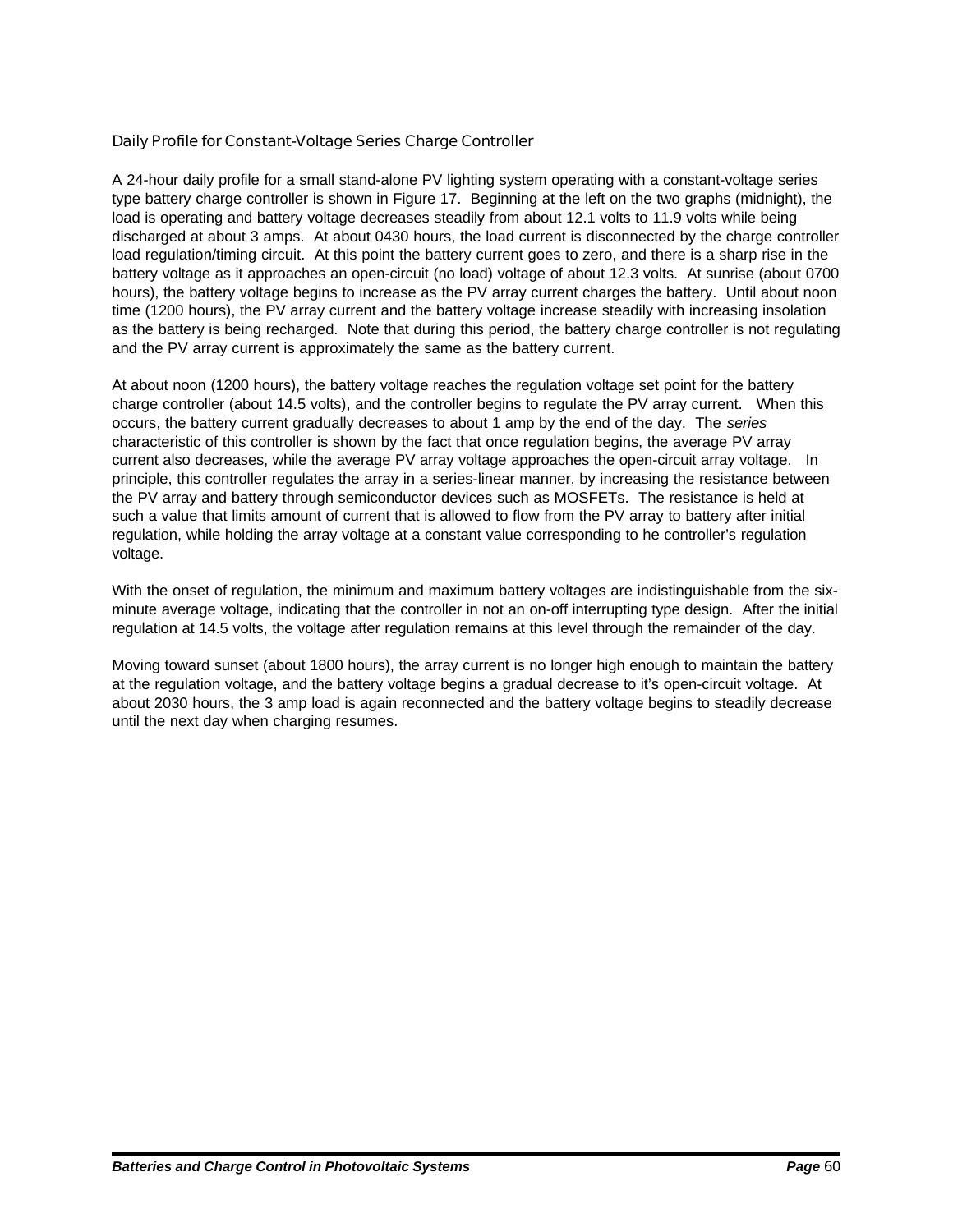# **Constant-Voltage Series Charge Controller**



**Clear Day Profile in PV Lighting System**

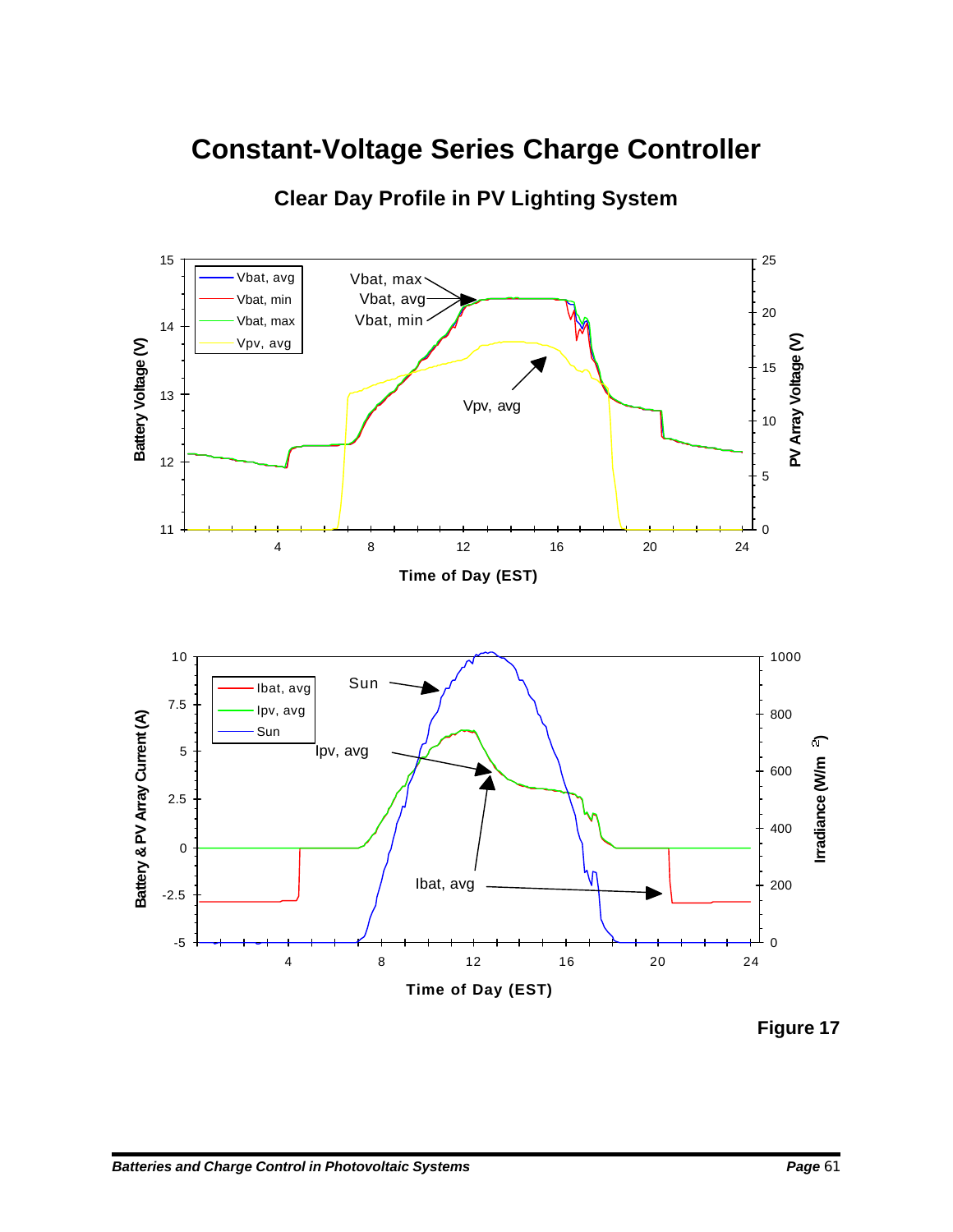### Daily Profile for Pulse-Width-Modulated Series Charge Controller

A 24-hour daily profile for a small stand-alone PV lighting system operating with a pulse-width-modulated (PWM) series type battery charge controller is shown in Figure 18. Beginning at the left of the two graphs (midnight), the load is operating and battery voltage decreases steadily from about 12.2 volts to 11.9 volts while being discharged at about 3 amps. At about 0430 hours, the load current is disconnected by the charge controller load regulation/timing circuit. At this point the battery current goes to zero, and there is a sharp rise in the battery voltage as it approaches an open-circuit (no load) voltage of about 12.3 volts. At sunrise (about 0700 hours), the battery voltage begins to increase as the PV array current charges the battery. Until about noon time (1200 hours), the PV array current and the battery voltage increase steadily with increasing insolation as the battery is being recharged. Note that during this period, the battery charge controller is not regulating and the PV array current is approximately the same as the battery current.

At about noon (1200 hours), the battery voltage reaches the regulation voltage set point for the battery charge controller (about 14.5 volts), and the controller begins to regulate the PV array current. When this occurs, the battery current decreases in a jagged manner, and remains in a current-limited mode through the remainder of the day. The *series* characteristic can be seen by the fact that once regulation begins, the average PV array current also decreases, while the average PV array voltage approaches the open-circuit array voltage. In principle, this controller regulates the array in a series manner, by decreasing the width or time of the current pulses supplied to the battery. In the PWM design, an oscillating signal operating at a frequency of several hundred Hertz is used to regulate the array current. When the controller is not regulating, the full array current is applied to the battery. When the regulation voltage is reached, the current pulses are gradually reduced to hold the battery voltage at the regulation set point. In effect, the PWM design operates similar to the constant-voltage controller, with the exception that there is a small hysteresis between the minimum and maximum battery voltage after regulation. The PWM is essentially a high switching speed on-off type or interrupting type controller which does not allow the battery voltage to drop significantly during regulation.

Once the sun sets (about 1800 hours), the battery voltage begins a gradual decrease to it's open-circuit voltage. At about 2030 hours, the 3 amp load is reconnected and the battery voltage begins to steadily decrease in transition to the next day.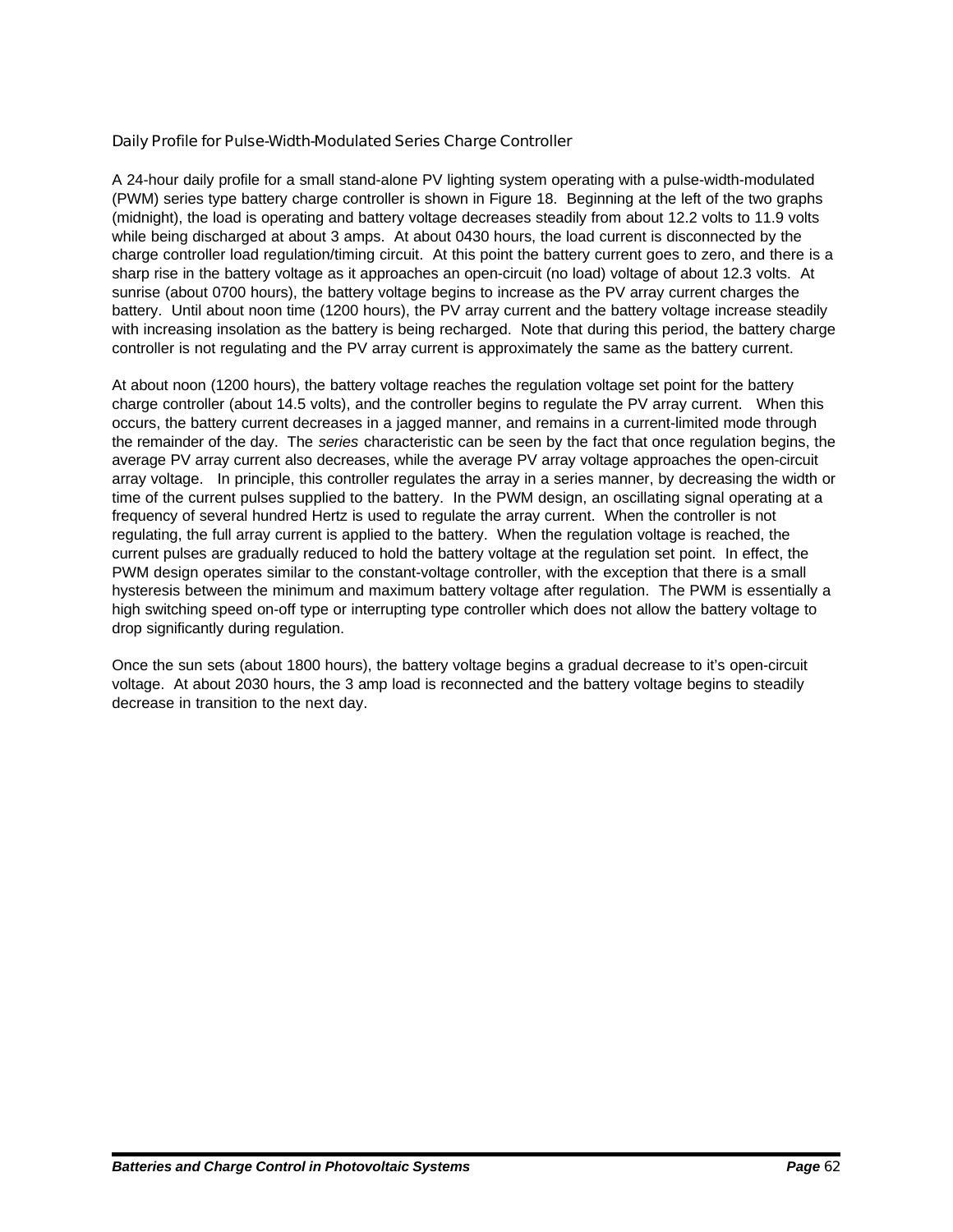## **Pulse-Width-Modulated Series Charge Controller**



**Clear Day Profile in PV Lighting System**

**Figure 18**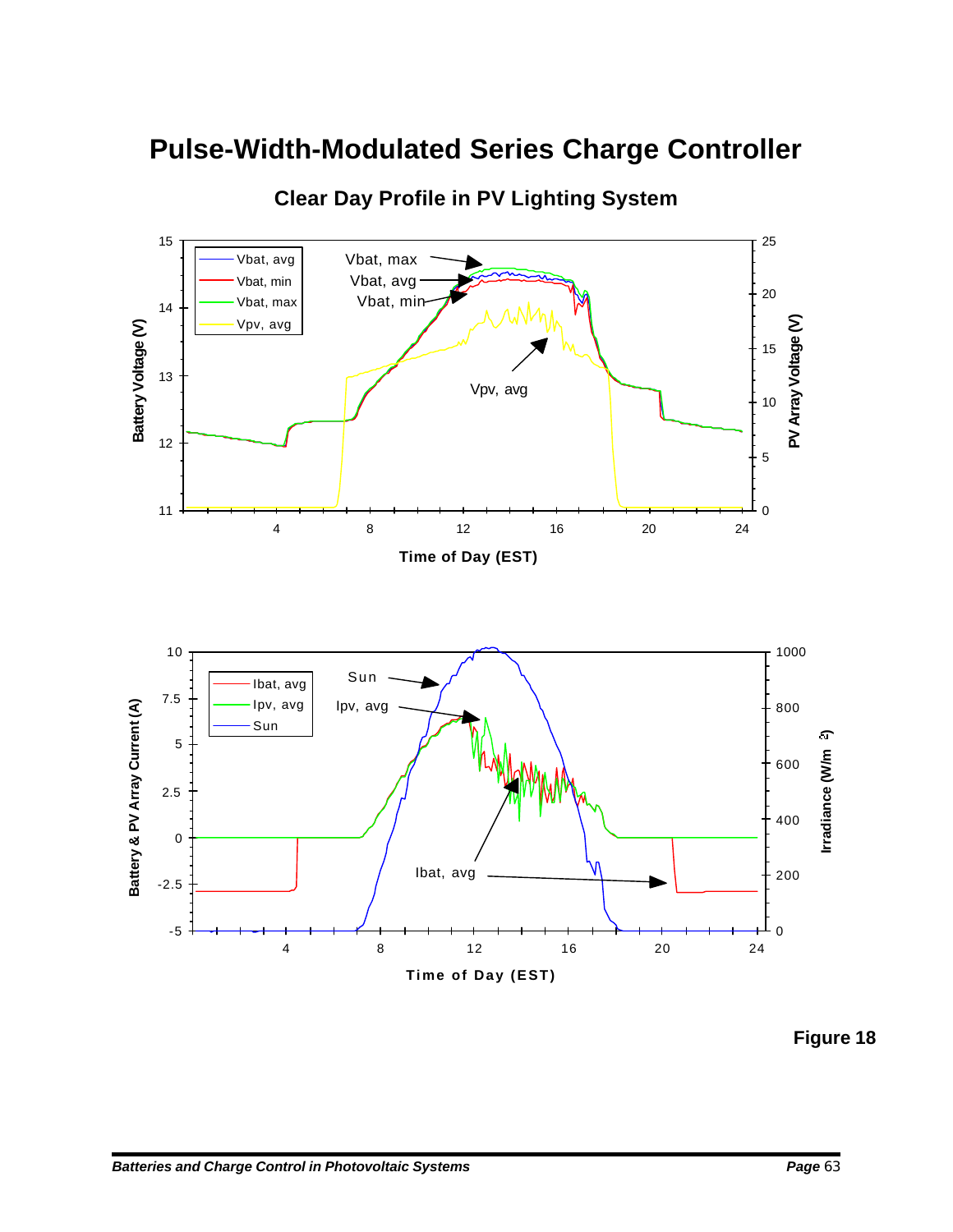### Voltage Regulation Set Point Selection

As discussed earlier, it is critical that the voltage regulation set point of a charge controller be properly selected to achieve optimal battery performance and lifetime in PV systems. The set points are probably more important than the particular type of controller design. If a very sophisticated charge controller design is used, but it is adjusted to an improper charge regulation voltage, no benefit will result from the sophistication and added expense, and battery performance is likely to suffer. A relatively simple design with the set points adjusted properly will work better than a sophisticated controller which is not set properly for the application.

The optimal selection of the voltage regulation set point will ensure that the battery is maintained at the highest possible state of charge without overcharging. The specific set point values to use for a particular battery type, controller design and application depend on a number of factors. While there are no simple methods to arrive at the optimal set points, some general guidelines for voltage regulation set point selection are discussed next.

In stand-alone PV systems, the ways in which a battery is charged are generally much different from the charging methods battery manufacturers recommend. A battery in a PV system must be fully recharged during the few daylight hours, much shorter time periods than the manufacturers use. For this reason, the voltage regulation set point must be set high enough to permit high utilization of the array current, but not to high as to excessively overcharge the battery. Therefore, how to determine when a battery is being overcharged is the key issue limiting the voltage regulation set point used in PV system charge controllers.

### Suggestions for Voltage Regulation Set Point Selection

Some recommended ranges for charge regulation voltages at 25 °C for different battery types used in PV systems are presented in the Table 5 below. These values are typical of voltage regulation set points for battery charge controllers used in small PV systems. These recommendations are meant to be only general in nature, and specific battery manufacturers should be consulted for their suggested values.

|                                         |                                                 | <b>Battery Type</b>          |                             |                                            |                                                   |
|-----------------------------------------|-------------------------------------------------|------------------------------|-----------------------------|--------------------------------------------|---------------------------------------------------|
| <b>Controller</b><br><b>Design Type</b> | Charge<br><b>Regulation</b><br>Voltage at 25 °C | Flooded<br>Lead-<br>Antimony | Flooded<br>Lead-<br>Calcium | Sealed,<br>Valve<br>Regulated<br>Lead-Acid | <b>Flooded Pocket</b><br>Plate Nickel-<br>Cadmium |
| On-Off.<br>Interrupting                 | Per nominal 12<br>volt battery                  | $14.6 - 14.8$                | $14.2 - 14.4$               | $14.2 - 14.4$                              | 14.5 - 15.0                                       |
|                                         | Per Cell                                        | $2.44 - 2.47$                | $2.37 - 2.40$               | $2.37 - 2.40$                              | $1.45 - 1.50$                                     |
|                                         |                                                 |                              |                             |                                            |                                                   |
| Constant-Voltage,<br>PWM, Linear        | Per nominal 12<br>volt battery                  | $14.4 - 14.6$                | $14.0 - 14.2$               | $14.0 - 14.2$                              | $14.5 - 15.0$                                     |
|                                         | Per Cell                                        | $2.40 - 2.44$                | $2.33 - 2.37$               | $2.33 - 2.37$                              | $1.45 - 1.50$                                     |

|  | Table 5. Voltage Regulation Set Point Selection |
|--|-------------------------------------------------|
|--|-------------------------------------------------|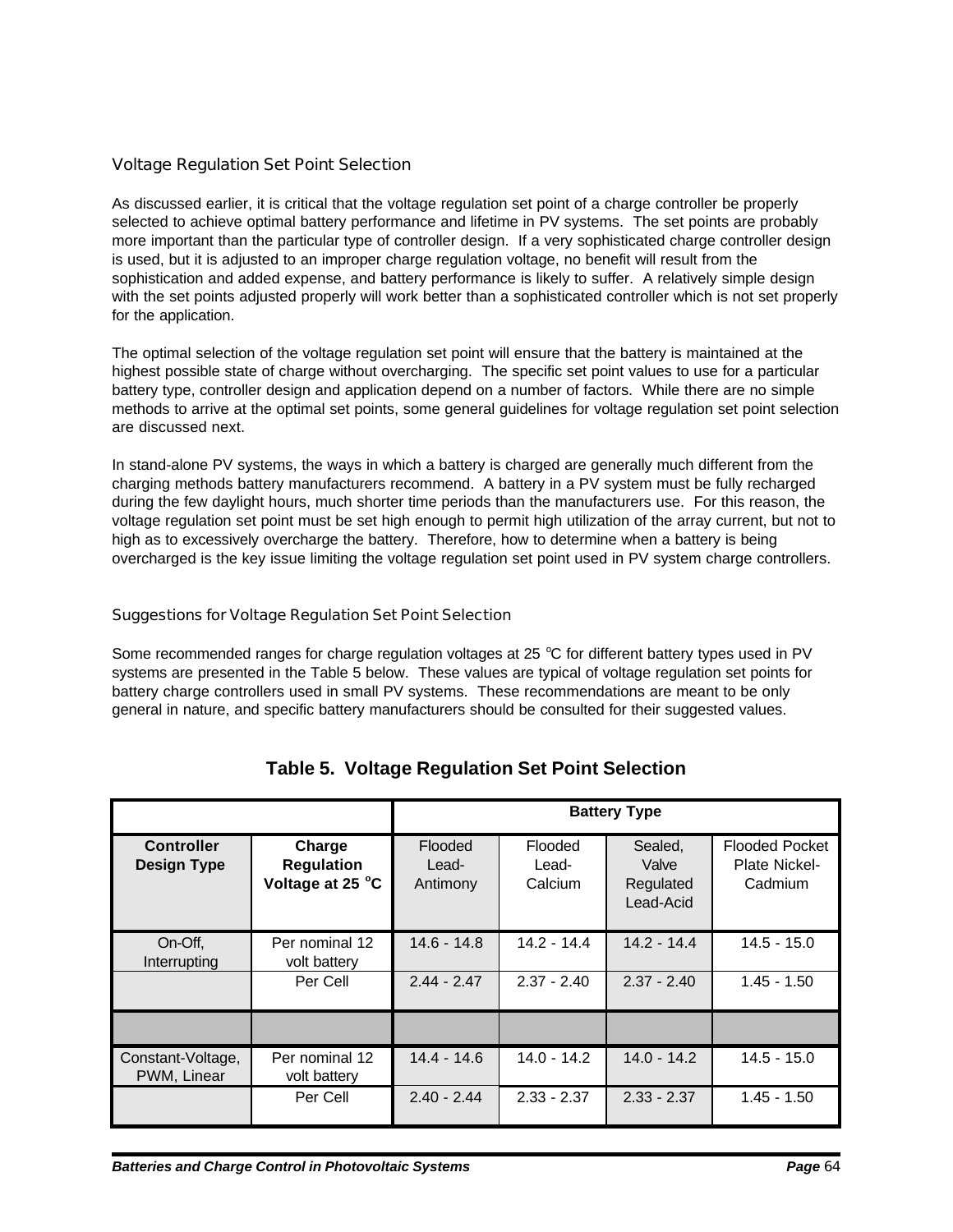The charge regulation voltage ranges presented in Table 12-1 are much higher than the typical charge regulation values often presented in manufacturer's literature. This is because battery manufacturers often speak of regulation voltage in terms of the *float voltage*, or the voltage limit suggested for when batteries are *float charged* for extended periods (for example, in uninterruptible power supply (UPS) systems). In these and many other commercial battery applications, batteries can be "trickle" or float charged for extended period, requiring a voltage low enough to limit gassing. Typical float voltages are between 13.5 and 13.8 volts for a nominal 12 volt battery, or between 2.25 and 2.30 volts for a single cell.

In a PV system however, the battery must be recharged within a limited time (usually during sunlight hours), requiring that the regulation voltage be much higher than the manufacturer's float voltage to ensure that the battery is fully recharged. If charge regulation voltages in a typical PV system were set at the manufacturer's recommended float voltage, the batteries would never be fully charged.

### Temperature Compensation

As discussed previously, the electrochemical reaction and gassing in a battery is highly dependent on temperature. Lower battery temperature slow down the reaction, reduce capacity and increase the voltage required for gassing. Conversely, higher temperatures accelerate the reaction, increase grid corrosion, and lower the gassing voltage. For these reasons, temperature compensation (TC) of the VR set point is often used in PV systems.

Where environmental conditions cause battery temperatures to vary more than  $\pm 5$  °C from the rated conditions, compensation of the charge regulation set point is highly recommended. Temperature compensation is also strongly recommended for all type of sealed VRLA captive electrolyte batteries, which are sensitive to overcharge. By using TC, a battery can be fully charged during cold weather, and protected from overcharge during hot weather.

Charge controllers measure or approximate the battery temperature to perform temperature compensation. Battery temperatures may be sensed with an external probe connected to the controller, or approximated with an on-board sensor in controller circuitry. If battery temperatures are lower than the design condition, the regulation voltage is increased to allow the battery to reach a moderate gassing level and fully recharge. Conversely, the regulation set point is reduced if battery temperatures are greater than design conditions. A widely accepted value of temperature compensation for lead-acid batteries is -5 mV/ $\degree$ C /cell. For a nominal 12 volt battery, this amounts to 30 mV per  $^{\circ}$ C. Where battery temperatures vary by as much as 30 <sup>o</sup>C, temperature compensation may result in the regulation set point varying by as much as 1.0 volt in a 12 volt system. It is important to notice that the TC coefficient is negative, meaning that increases in temperature require a reduction in the charge regulation voltage.

If the electrolyte concentration has been adjusted for local ambient temperature (increase in specific gravity for cold environments, decrease in specific gravity for warm environments) and temperature variation of the batteries is minimal, compensation may not be as critical. Typically, the LVD set point is not temperature compensated unless the batteries operate below  $0^{\circ}$ C on a frequent basis.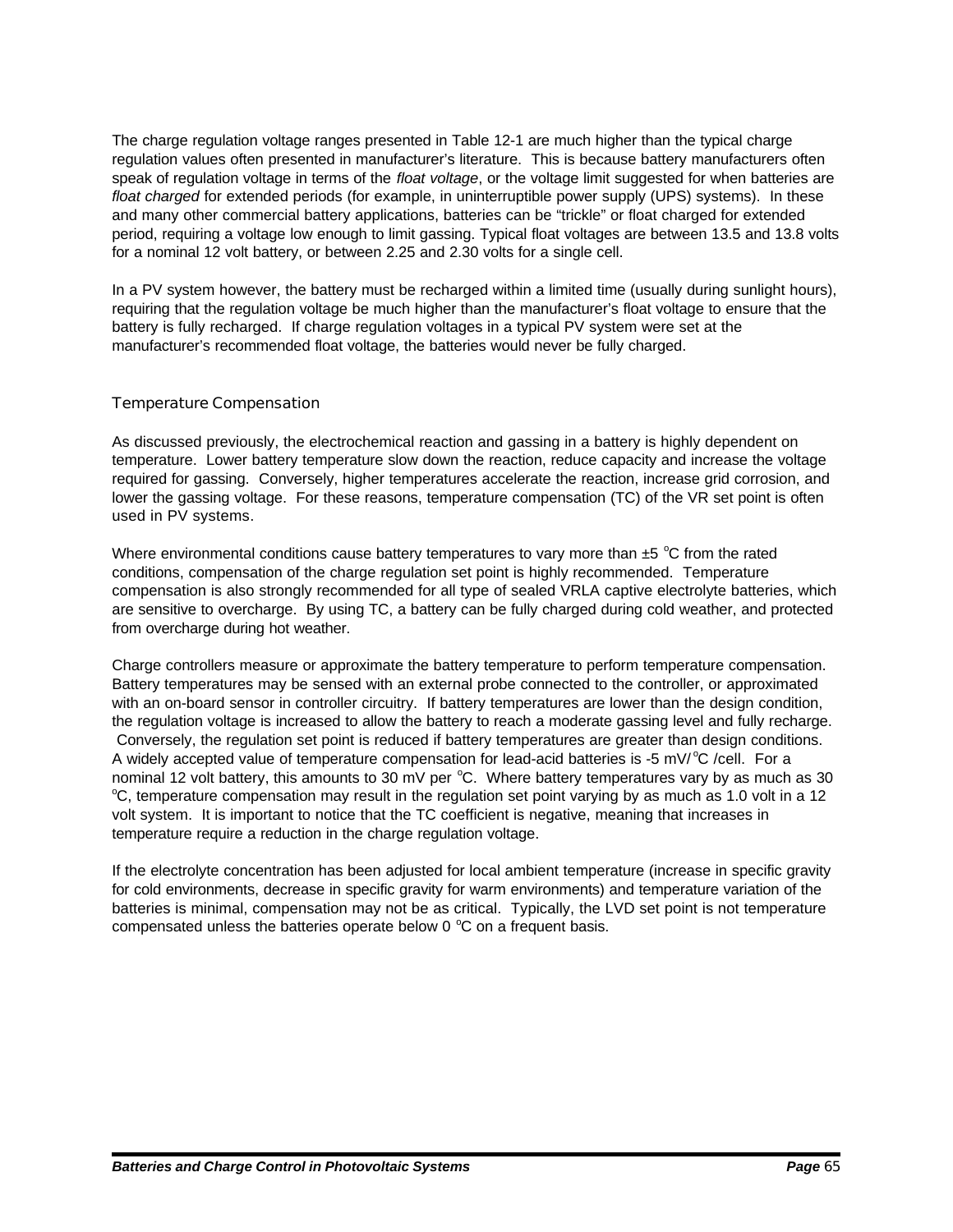### Charge Controller Selection

The selection and sizing of charge controllers and system controls in PV systems involves the consideration of several factors, depending on the complexity and control options required. While the primary function is to prevent battery overcharge, many other functions may also be used, including low voltage load disconnect, load regulation and control, control of backup energy sources, diversion of energy to and auxiliary load, and system monitoring. The designer must decide which options are needed to satisfy the requirements of a specific application. The following list some of the basic considerations for selecting charge controllers for PV systems.

- System voltage
- PV array and load currents
- Battery type and size
- Regulation algorithm and switching element design
- Regulation and load disconnect set points
- Environmental operating conditions
- Mechanical design and packaging
- System indicators, alarms, and meters
- Overcurrent, disconnects and surge protection devices
- Costs, warranty and availability

Sizing Charge Controllers

Charge controllers should be sized according to the voltages and currents expected during operation of the PV system. The controller must not only be able to handle typical or rated voltages and currents, but must also be sized to handle expected peak or surge conditions from the PV array or required by the electrical loads that may be connected to the controller. It is extremely important that the controller be adequately sized for the intended application. If an undersized controller is used and fails during operation, the costs of service and replacement will be higher than what would have been spent on a controller that was initially oversized for the application.

Typically, we would expect that a PV module or array produces no more than it's rated maximum power current at 1000 W/m<sup>2</sup> irradiance and 25 °C module temperature. However, due to possible reflections from clouds, water or snow, the sunlight levels on the array may be "enhanced" up to 1.4 times the nominal 1000 W/m<sup>2</sup> value used to rate PV module performance. The result is that peak array current could be 1.4 times the nominal peak rated value if reflection conditions exist. For this reason, the peak array current ratings for charge controllers should be sized for about 140% or the nominal peak maximum power current ratings for the modules or array.

The size of a controller is determined by multiplying the peak rated current from an array times this "enhancement" safety factor. The total current from an array is given by the number of modules or strings in parallel, multiplied by the module current. To be conservative, use the short-circuit current (Isc) is generally used instead of the maximum power current (Imp). In this way, shunt type controllers that operate the array at short-circuit current conditions are covered safely.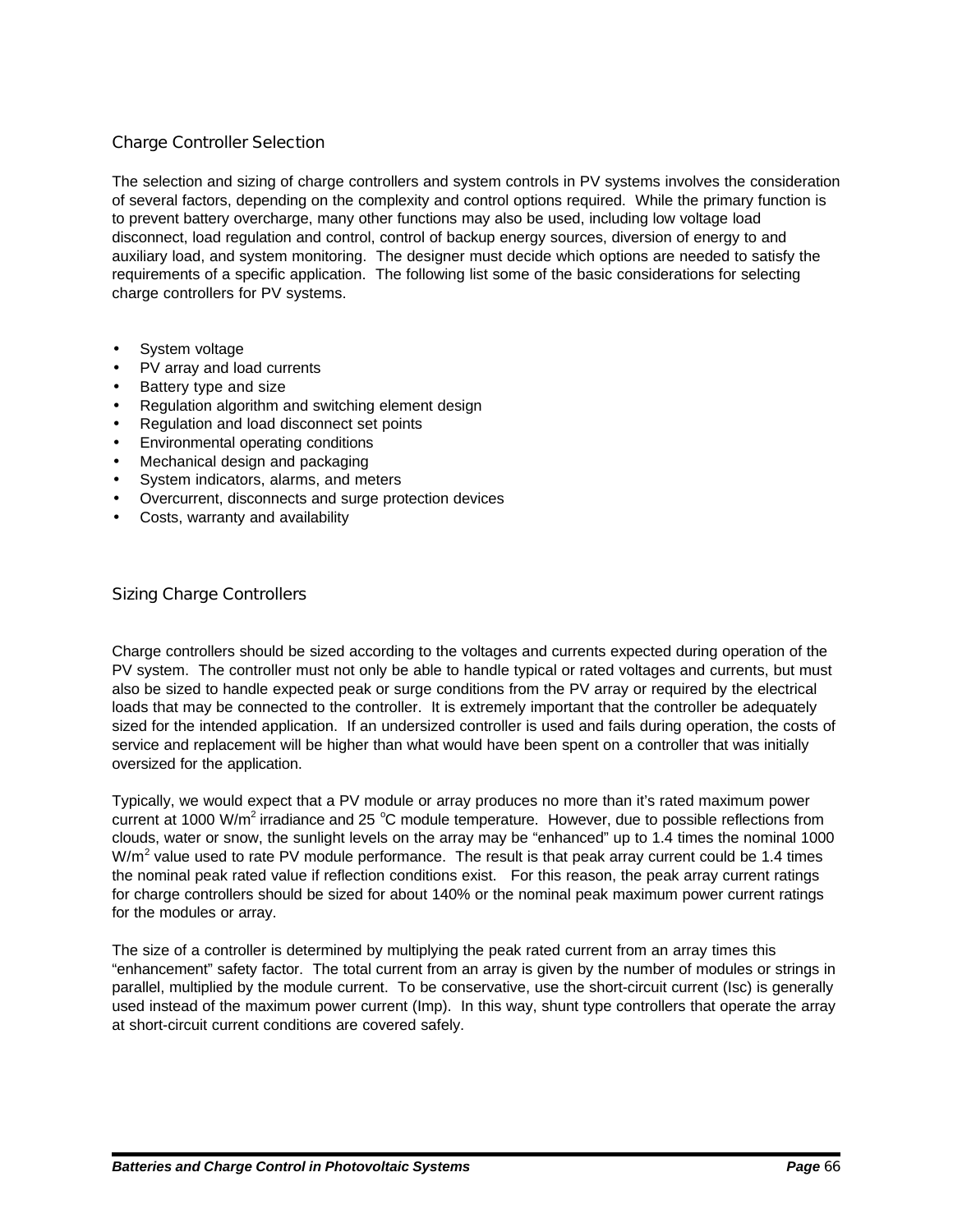### Operating Without a Charge Controller

In most cases a charge controller is an essential requirement in stand-alone PV systems. However there are special circumstances where a charge controller may not be needed in small systems with well defined loads. Beacons and aids to navigation are a popular PV application which operate without charge regulation. By eliminating the need for the sensitive electronic charge controller, the design is simplified, at lower cost and with improved reliability.

The system design requirements and conditions for operating without a charge controller must be well understood because the system is operating without any overcharge and overdischarge protection for the batteries. There are two cases where battery charge regulation may not be required: (1) when a low voltage "self-regulating module" is used in the proper climate; and (2) when the battery is very large compared to the array. Each of these cases are discussed next.

### Using Low-Voltage "Self-Regulating" Modules

The use of "low-voltage" or "self-regulating" PV modules is one approach used to operate without battery charge regulation. This does not mean that the modules have an electronic charge controller built-in, but rather it refers to the low voltage design of the PV modules. When a low voltage module, battery and load are properly configured, the design is called a "self-regulating system".

Typical silicon power modules used to charge nominal 12 volt batteries usually have 36 solar cells connected in series to produce and open-circuit voltage of greater than 21 volts and a maximum power voltage of about 17 volts. Why do we generally use modules with a maximum power voltage of 17 volts when we are only charging a 12 volt battery to maybe 14.5 volts? Because voltage drops in wiring, disconnects, overcurrent devices and controls, as well as higher array operating temperatures tend to reduce the array voltage measured at the battery terminals in most systems. By using a standard 36 cell PV module we are assured of operating to the left of the "knee" on the array I-V curve, allowing the array to deliver it's rated maximum power current. Even when the array is operating at high temperature, the maximum power voltage is still high enough to charge the battery. If the array were operated to the right of the I-V curve "knee", the peak array current would be reduced, possibly resulting in the system not being able to meet the load demands.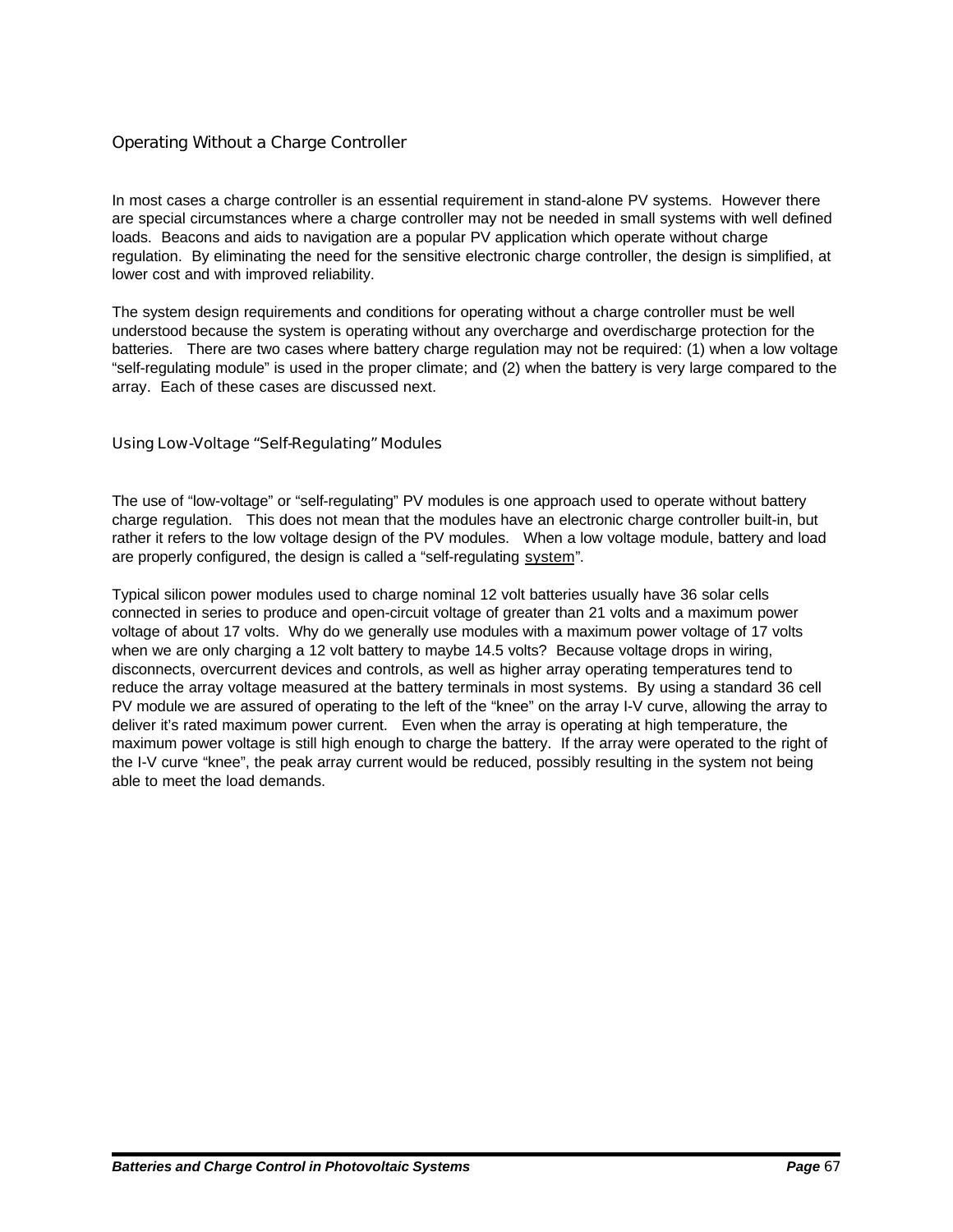

**Figure 19**

In the case of using "self-regulating" modules without battery charge regulation, the designer wants to take advantage of the fact that the array current falls off sharply as the voltage increases above the maximum power point. In a "self-regulating" low voltage PV module, there are generally only 28-30 silicon cells connected in series, resulting in an open-circuit voltage of about 18 volts and a maximum power voltage of about 15 volts at 25  $^{\circ}$ C. Under typical operating temperatures, the "knee" of the IV curve falls within the range of typical battery voltages. As a battery becomes charged during a typical day, its voltage rises and results in the array operating voltage increasing towards the maximum power point or "knee" of the IV curve. In addition, the module temperature increases, resulting in a reduction of the maximum power voltage. At some point, the battery voltage high enough that the operating point on the IV curve is to the right of the "knee". In this region of the IV curve, the current reduces sharply with any further increases in voltage, effectively reducing the charge current and overcharge to the battery.

Figure 19 shows a comparison of operating points between a 36-cell and 30-cell PV module. As the battery voltage rises, there is a more dramatic reduction in current from the 30-cell module. In the afternoon, in this example, the battery voltage has risen to about 14.4 volts, and the current from the 30-cell module is almost one third that from the 36-cell module.

Using a "self-regulating module" does not automatically assure that a photovoltaic power system will be a self-regulating system. For self-regulation and no battery overcharge to occur, the following three conditions must be met:

1. *The load must be used daily.* If not, then the module will continue to overcharge a fully charged battery. Every day the battery will receive excessive charge, even if the module is forced to operate beyond the "knee" at current levels lower than its Imp. If the load is used daily, then the amp-hours produced by the module are removed from the battery, and this energy can be safely replaced the next day without overcharging the battery. So for a system to be "self-regulating", the load must be consistent and predictable. This eliminates applications where only occasional load use occurs, such

•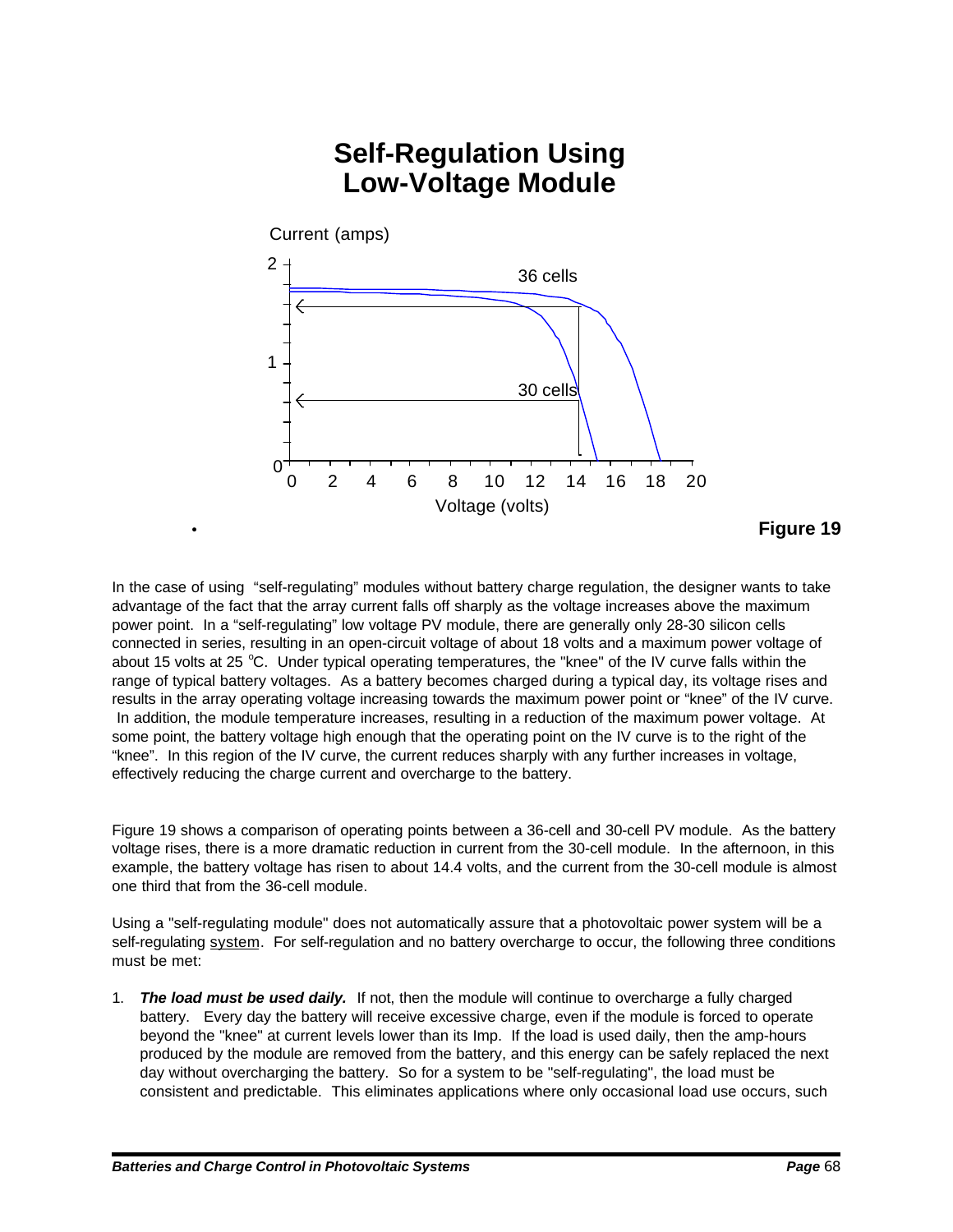as vacation cabins or RV's that are left unused for weeks or months. In these cases, a charge controller should be included in the system to protect the battery.

- 2. *The climate cannot be too cold.* If the module stays very cool, the "knee" of the IV curve will not move down in voltage enough, and the expected drop off in current will not occur, even if the battery voltage rises as expected. Often "self-regulating modules" are used in arctic climates for lighting for remote cabins for example, because they are the smallest and therefore least expensive of the power modules, but they are combined with a charge controller or voltage dropping diodes to prevent battery overcharge.
- 3. *The climate cannot be too warm.* If the module heats up too much, then the drop off in current will be too extreme, and the battery may never be properly recharged. The battery will sulfate, and the loads will not be able to operate.

A "self-regulating system" design can greatly simplify the design by eliminating the need for a charge controller, however these type of designs are only appropriate for certain applications and conditions. In most common stand-alone PV system designs, a battery charge controller is required.

### Using a Large Battery or Small Array

A charge controller may not be needed if the charge rates delivered by the array to the battery are small enough to prevent the battery voltage from exceeding the gassing voltage limit when the battery is fully charged and the full array current is applied. In certain applications, a long autonomy period may be used, resulting in a large amount of battery storage capacity. In these cases, the charge rates from the array may be very low, and can be accepted by the battery at any time without overcharging. These situations are common in critical application requiring large battery storage, such as telecommunications repeaters in alpine conditions or remote navigational aides. It might also be the case when a very small load and array are combined with a large battery, as in remote telemetry systems.

In general a charging rate of C/100 or less is considered low enough to be tolerated for long periods even when the battery is fully charged. This means that even during the peak of the day, the array is charging the battery bank at the 100 hour rate or slower, equivalent to the typical trickle charge rate that a controller would produce anyway.